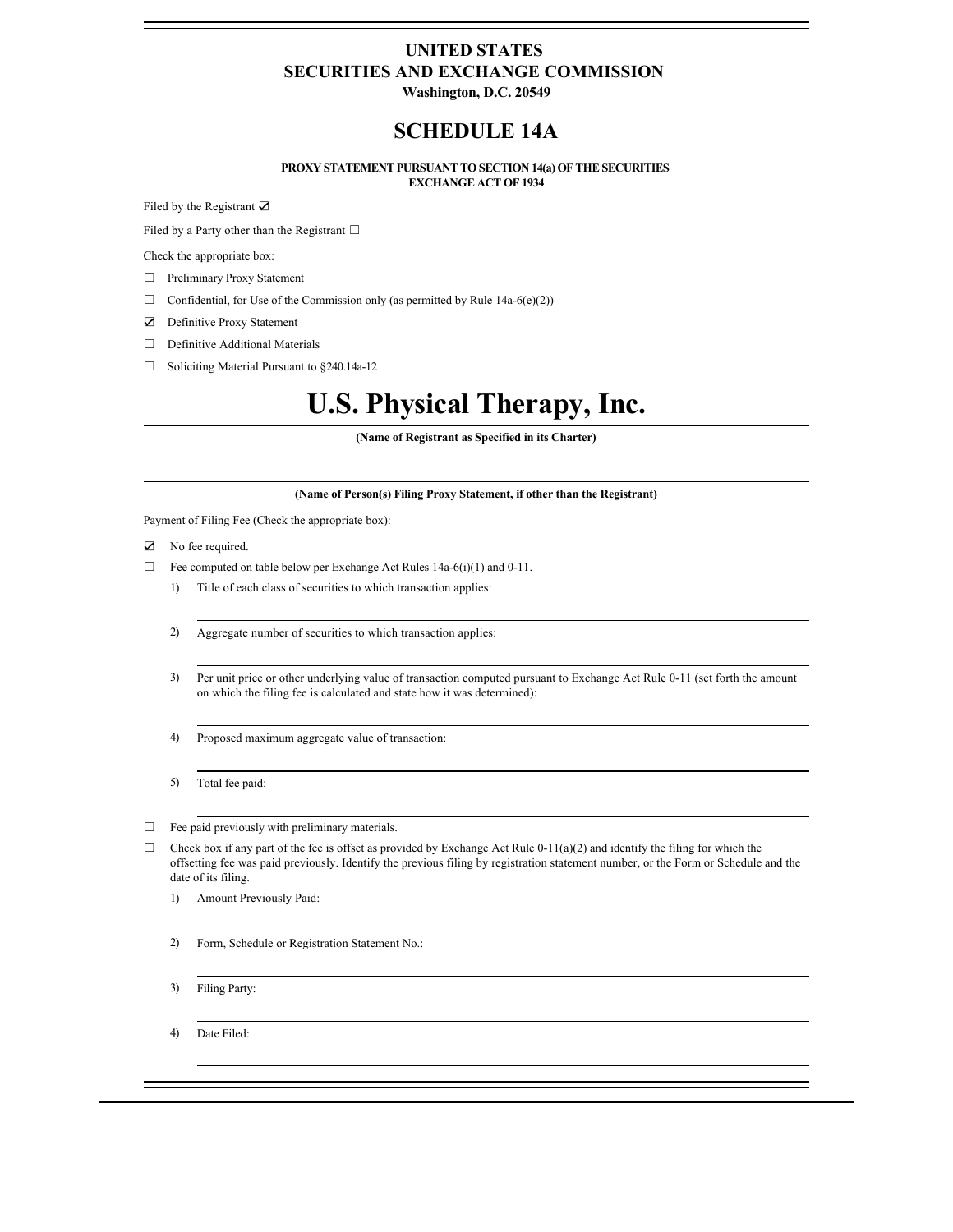### **U. S. PHYSICAL THERAPY, INC. NOTICE OF 2021 ANNUAL MEETING OF STOCKHOLDERS**

**DATE:** Tuesday, May 18, 2021

**TIME:** 9:00 a.m. (CDT)

**PLACE:** Online Meeting Only by Remote Communication – No Physical Meeting Location

### **MATTERS TO BE ACTED ON:**

- 1. Election of eight directors to serve until the next annual meeting of stockholders.
- 2. Advisory vote to approve named executive officer compensation.
- 3. Ratification of the appointment of Grant Thornton LLP as our independent registered public accounting firm for the year ending December 31, 2021.
- 4. Consideration of any other matters that may properly come before the meeting or any adjournments.

### **THE BOARD OF DIRECTORS RECOMMENDS THAT YOU VOTE IN FAVOR OF THE ELECTION OF EACH OF THE EIGHT NOMINEES FOR DIRECTOR, THE NON-BINDING APPROVAL OF THE NAMED EXECUTIVE OFFICER COMPENSATION AND THE RATIFICATION OF THE APPOINTMENT OF GRANT THORNTON LLP AS OUR INDEPENDENT REGISTERED PUBLIC ACCOUNTING FIRM FOR 2021.**

The Board of Directors has set March 31, 2021 as the record date for the Annual Meeting of Stockholders to be held on May 18, 2021 (the "Annual Meeting"). Only holders of our common stock of record at the close of business on that date will be entitled to notice of and to attend and vote at the Annual Meeting or any adjournments thereof. A complete list of stockholders will be available for examination at the Annual Meeting and at our offices at 1300 West Sam Houston Parkway South, Suite 300, Houston, Texas 77042, for a period of ten days prior to the Annual Meeting.

To participate in the Annual Meeting, visit *www.virtualstockholdermeeting.com/USPH2021* and enter the control number included on your Important Notice Regarding the Availability of Proxy Materials, on your proxy card, or on the instructions that accompanied your proxy materials. You may log into the meeting platform beginning at 8:50 a.m. Central Time on May 18, 2021.

You may vote during the Annual Meeting by following the instructions available on the meeting website during the meeting. In addition, you will have an opportunity to ask questions during the Annual Meeting following the instructions on the meeting website that day. Those without a control number may attend as guests of the meeting, but they will not have the option to vote or ask questions during the virtual event.

A support line will be available on the meeting website for any questions on how to participate in the Annual Meeting.

Whether or not you plan to virtually attend the Annual Meeting, we urge you to vote and submit your proxy in advance of the meeting by one of the methods described in the proxy materials for the Annual Meeting.

By Order of the Board of Directors,

fuctured Beat

Richard Binstein, Secretary

April 5, 2021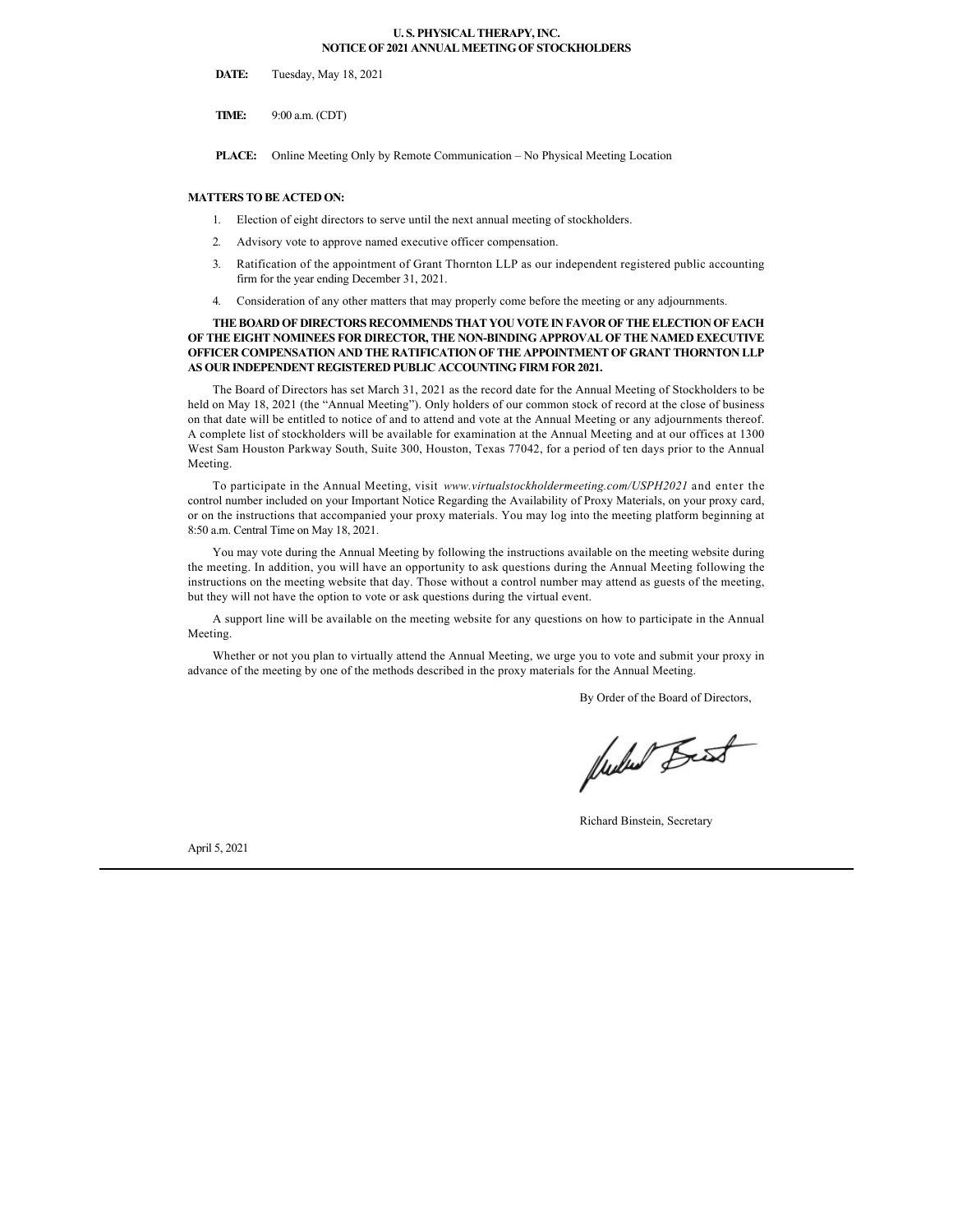### **U.S. PHYSICAL THERAPY, INC. 1300 West Sam Houston Parkway South, Suite 300 Houston, Texas 77042 (713) 297-7000**

### **PROXY STATEMENT ANNUAL MEETING OF STOCKHOLDERS MAY 18, 2021**

#### **Proxy Statement**

This Proxy Statement is being provided to stockholders in connection with the solicitation of proxies by the Board of Directors for use at the Annual Meeting of Stockholders (the "Annual Meeting") of U.S. Physical Therapy, Inc. ("we", "us", "our", "USPT" or the "Company") to be held on Tuesday, May 18, 2021 at 9:00 a.m. Central Time online by remote communication.

To participate in the Annual Meeting, visit *www.virtualstockholdermeeting.com/USPH2021* and enter the control number included on your Important Notice Regarding the Availability of Proxy Materials, on your proxy card, or on the instructions that accompanied your proxy materials. You may log into the meeting platform beginning at 8:50 a.m. Central Time on May 18, 2021.

#### **Proxy Solicitation**

Your vote and proxy are being solicited by our Board of Directors ("Board of Directors" or "Board") for use at the Annual Meeting. This Proxy Statement and the enclosed proxy card are being mailed on behalf of our Board of Directors on or about April 7, 2021 to all of our stockholders of record as of the close of business on the record date, March 31, 2021 (the "Record Date").

Your online participation at the Annual Meeting will not automatically revoke your proxy. You may, however, revoke your proxy at any time prior to its exercise by delivering to us another proxy bearing a later date, by participating in the Annual Meeting online and voting in the prescribed manner, or by filing a written notice of revocation before the Annual Meeting with Richard Binstein, our Secretary, at our principal executive offices located at 1300 West Sam Houston Parkway South, Suite 300, Houston, Texas 77042. If you receive multiple proxy cards, this indicates that your shares are held in more than one account, such as two brokerage accounts, or are registered in different names. You should vote each of the proxy cards received to ensure that all of your shares are voted.

#### **Your Vote is Important**

Whether or not you plan to participate in the Annual Meeting, please take time to vote your shares by signing and returning a proxy card as soon as possible.

#### **Proposals To Be Voted On and the Board's Voting Recommendations**

The following three proposals are scheduled to be voted on at the Annual Meeting:

- Election of eight director nominees.
- Advisory vote to approve named executive officer compensation.
- Ratification of the appointment of Grant Thornton LLP as our independent registered public accounting firm for the year ending December 31, 2021.

**THE BOARD OF DIRECTORS RECOMMENDS THAT YOU VOTE IN FAVOR OF: THE ELECTION OF EACH OF THE EIGHT NOMINEES FOR DIRECTOR, THE NON-BINDING ADVISORY VOTE OF THE NAMED EXECUTIVE OFFICER COMPENSATION, AND THE RATIFICATION OF THE APPOINTMENT OF GRANT THORNTON LLP AS OUR INDEPENDENT REGISTERED PUBLIC ACCOUNTING FIRM FOR THE YEAR ENDING DECEMBER 31, 2021.**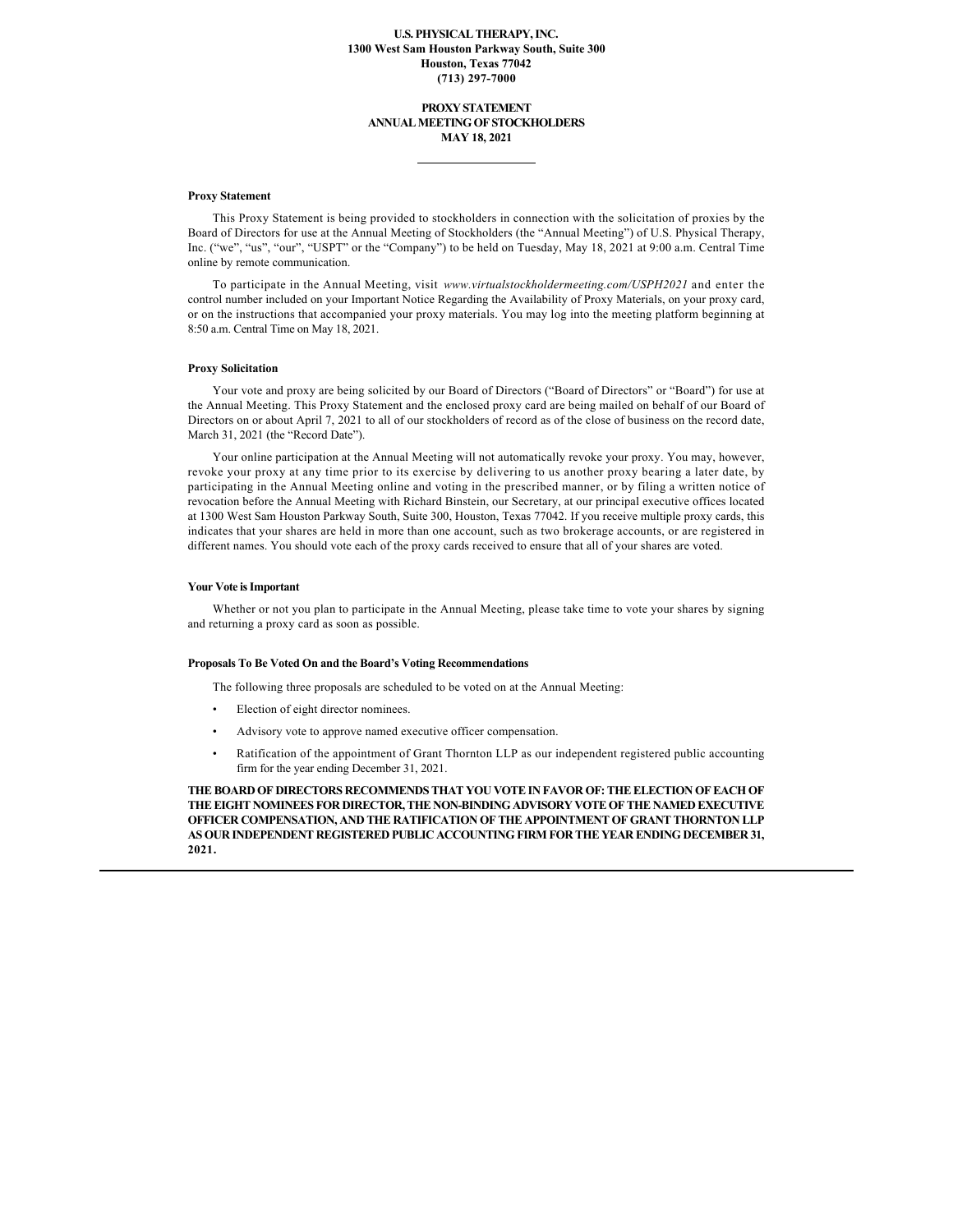### **Important Notice Regarding the Availability of Proxy Materials for the Stockholder Meeting to be Held on May 18, 2021:**

We have elected to provide access to our proxy materials both by sending you this full set of proxy materials, including a Notice of 2021 Annual Meeting of Stockholders, proxy card and Annual Report for the year ended December 31, 2020, and by notifying you of the availability of our proxy materials on the Internet. **The Notice of 2021 Annual Meeting of Stockholders, this Proxy Statement, proxy card and Annual Report on Form 10-K for the year ended December 31, 2020 (the "Form 10-K") are available at https://materials.proxyvote.com.** The materials on the website are searchable, readable and printable and the website does not have "cookies" or other tracking devices which identify visitors. To obtain directions to participate in the Annual Meeting and vote in as part of your online participation, please contact Richard Binstein, our Secretary, at 800-530-6285 or via email at investorrelations@usph.com.

### **Who Can Vote:**

All holders of record of our common stock at the close of business on March 31, 2021 are entitled to vote at the Annual Meeting. Holders of our common stock are entitled to one vote per share.

#### **Proxies:**

**Properly executed but unmarked proxies will be voted FOR the election of our eight director nominees, FOR the non-binding advisory vote of named executive officer compensation, and FOR the ratification of the appointment of Grant Thornton LLP as our independent registered public accounting firm for the year ending December 31, 2021.** If you "withhold" your vote for any of the director nominees, this will be counted as a vote **AGAINST** that nominee. If any other matters are properly brought before the Annual Meeting, the persons named in the proxy card will vote your shares as directed by a majority of the Board of Directors.

#### **Quorum:**

Only shares of our common stock can be voted, with each share entitling its owner to one vote on all matters that come before the Annual Meeting. The close of business on March 31, 2021 was fixed by the Board of Directors as the Record Date for determination of stockholders entitled to vote at the Annual Meeting. The number of shares of our common stock outstanding on the Record Date was 12,896,572. The presence, through online participation or by proxy, of at least a majority of the shares outstanding on the Record Date is necessary to constitute a quorum at our Annual Meeting. Abstentions will be treated as present for determining a quorum at the Annual Meeting. If a broker holding your shares in "street" name indicates to us on a proxy card that the broker lacks discretionary authority to vote your shares for all matters at the meeting, we will not consider your shares as present or entitled to vote for any purpose. There is no cumulative voting in the election of directors and, as required by Nevada law, the directors will be elected by a plurality of the votes cast at the Annual Meeting, subject to the requirements of the Company's Corporate Governance Guidelines regarding the need to receive more "For" votes than "Withhold" votes, as discussed in more detail below.

### **Cost of Proxy Solicitation:**

We will bear the cost of soliciting proxies. Some of our directors, officers and regular employees may solicit proxies, without additional compensation, personally or by telephone. Proxy materials will also be furnished without cost to brokers and other nominees to forward to the beneficial owners of shares held in their names.

### **Questions and Additional Information:**

You may call our Chief Financial Officer, Carey Hendrickson, at 800-580-6285 or email us at investorrelations@usph.com if you have any questions. A copy of our Form 10-K accompanies this Proxy Statement. **We have filed the Form 10-K with the Securities and Exchange Commission (the "SEC"). You may obtain additional copies of the Form 10-K by downloading it from our website at** www.usph.com, **by writing to U.S. Physical Therapy, Inc., 1300 West Sam Houston Parkway South, Suite 300, Houston, Texas 77042, Attention: Richard Binstein, Secretary, or by emailing us at investorrelations@usph.com.**

**PLEASE VOTE — YOUR VOTE IS IMPORTANT**

### $\overline{2}$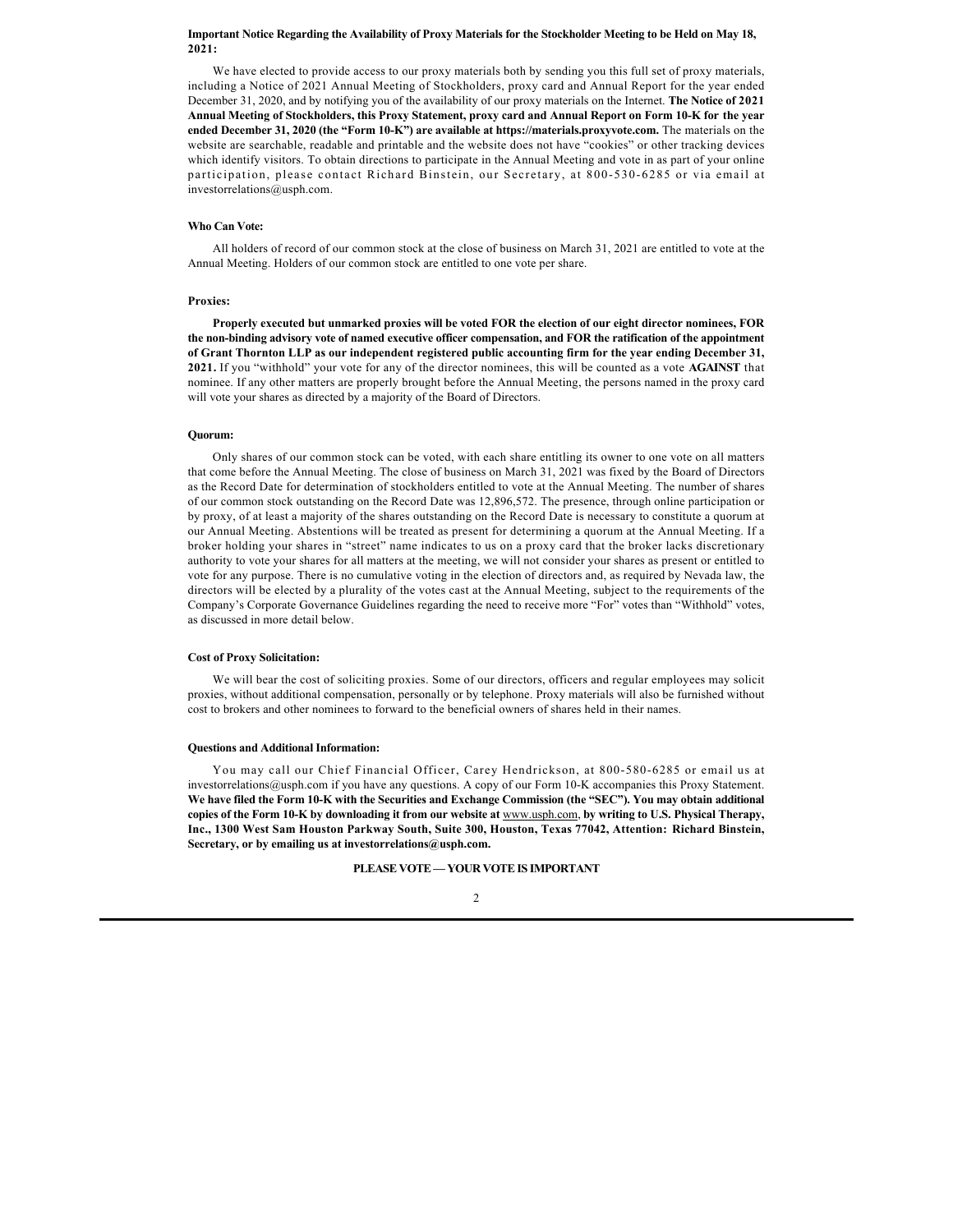### **PROPOSAL 1 — ELECTION OF DIRECTORS**

The accompanying proxy card, unless marked to the contrary, will be voted in favor of the election of Edward L. Kuntz, Christopher J. Reading, Mark J. Brookner, Harry S. Chapman, Kathleen A. Gilmartin, Dr. Bernard A. Harris, Jr., Regg E. Swanson and Clayton K. Trier. All of these nominees are current directors standing for re-election at the Annual Meeting to serve until the next annual meeting of stockholders or until their successor is elected and qualified. The Governance and Nominating Committee, which consists solely of directors who are independent under the applicable New York Stock Exchange ("NYSE") listing standards, recommended the nomination of the eight directors to the Board of Directors. Based on that recommendation, the Board nominated such directors for election at the Annual Meeting.

The Board of Directors has affirmatively determined that Messrs. Kuntz, Brookner, Chapman, Trier, Dr. Harris and Ms. Gilmartin, are independent under the NYSE listing standards. Mr. Reading, who is an executive officer of the Company, and Mr. Swanson, who was employed by a Company subsidiary until January 31, 2020, were determined not to be independent under the NYSE listing standards. The nominees for director are:

| Nominees:                  | Age | <b>Director</b><br>Since | Position(s) Held                                |
|----------------------------|-----|--------------------------|-------------------------------------------------|
| Edward L. Kuntz            | 76  | 2014                     | Chairman of the Board and Director              |
| Christopher J. Reading     | 57  | 2004                     | President, Chief Executive Officer and Director |
| Mark J. Brookner           | 76  | 1990                     | Director                                        |
| Harry S. Chapman           | 76  | 2010                     | Director                                        |
| Kathleen A. Gilmartin      | 69  | 2018                     | Director                                        |
| Dr. Bernard A. Harris, Jr. | 64  | 2005                     | Director                                        |
| Reginald E. Swanson        | 67  | 2007                     | Director                                        |
| Clayton K. Trier           | 69  | 2005                     | Director                                        |

#### **Director Biographies:**

#### *Edward L. Kuntz*

*Independent Director since August 2014 Chairman of the Board of Directors Chairman of the Governance and Nominating Committee Age: 76 Race/Ethnicity: Caucasian Gender: Male*

Mr. Kuntz has served on our Board since August 26, 2014, and as Chairman since May 19, 2020. Mr. Kuntz is the former Chairman and Chief Executive Officer of Kindred Healthcare, which was one of the largest diversified provider of post-acute care services in the United States. From 1998 through May 2014 he served as Chairman of the Board of Directors of Kindred and as Chief Executive Officer from 1998 to 2004. Mr. Kuntz also serves as a director of Stablis Solutions, Inc., a supplier and distributor of liquified natural gas and is a member of its Audit committee. From 2000 through 2016, Mr. Kuntz served as a director of Rotech Healthcare, Inc., one of the largest providers of home medical equipment and related products and services in the United States.

### *Christopher J. Reading*

*Director since November 2004 President and Chief Executive Officer Age: 57 Race/Ethnicity: Caucasian Gender: Male*

Mr. Reading was promoted to President and Chief Executive Officer and elected to our Board effective November 1, 2004. Prior to 2004, Mr. Reading served as our Chief Operating Officer since joining us in 2003. Mr. Reading currently serves as President of The Alliance for Physical Therapy Quality and Innovation ("APTQI"). APTQI is an industry organization that advocates for legislative and regulatory changes on behalf of the physical therapy community that furthers our mission of ensuring patient access to value driven physical therapy care. Prior to joining the Company, Mr. Reading served in various executive and management positions with HealthSouth Corporation, including most recently as Senior Vice President of Operations, where he focused on operations,

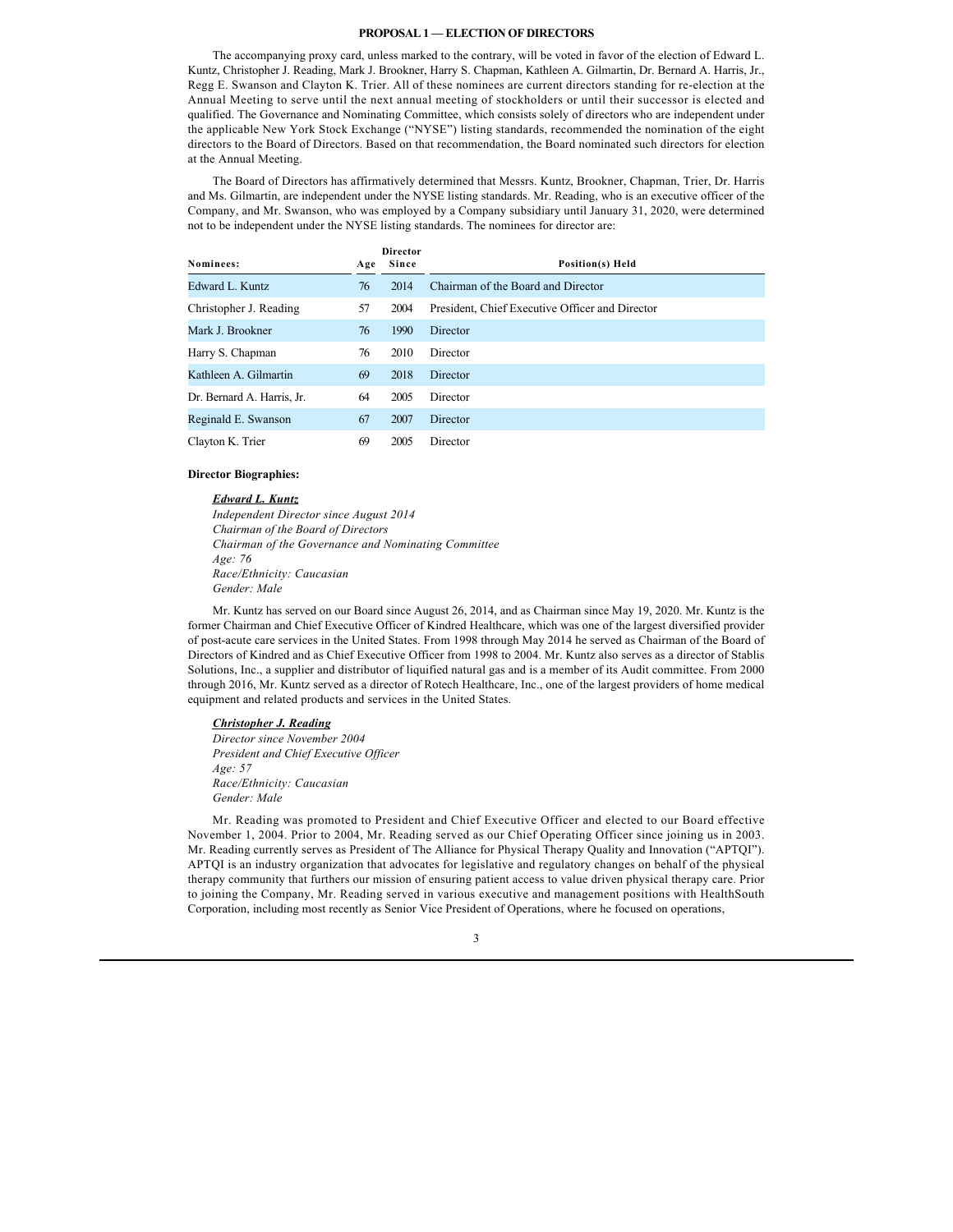acquisitions and development in various service areas including outpatient rehabilitation, ambulatory surgery, diagnostic imaging and inpatient rehabilitation hospitals. Mr. Reading also is a physical therapist.

#### *Mark J. Brookner*

*Independent Director since August 1998 Age: 76 Race/Ethnicity: Caucasian Gender: Male*

Mr. Brookner has served on our Board since August 1998. Mr. Brookner is currently a private investor. He served as our Chief Financial Officer from 1992 to 1998 and as our Secretary and Treasurer during portions of that period.

### *Harry S. Chapman*

*Independent Director since August 2010 Chairman of the Compensation Committee Age: 76 Race/Ethnicity: Caucasian Gender: Male*

Mr. Chapman has served on our Board since August 30, 2010. Mr. Chapman is the Chairman and Chief Executive Officer of Chapman Schewe, Inc., a healthcare insurance and employee benefits consulting firm, and since January 1, 2013, also serves as Managing Director with Higginbotham, an insurance, risk management and financial services firm. Previously, he served as a Corporate Senior Vice-President and Managed Care Officer of CIGNA's South Central Region, with responsibility for HMO and PPO plans in several states. Mr. Chapman's experience also includes having served as head of EQUICOR's Health Plan and sales operation in Houston and as a Regional Vice-President for Lincoln National Insurance Company's Central Region.

#### *Kathleen A. Gilmartin*

*Independent Director since May 2018 Age: 69 Race/Ethnicity: Caucasian Gender: Female*

Ms. Gilmartin joined our Board on May 22, 2018. Ms. Gilmartin is the former President and Chief Executive Officer of Caring Brands International and Interim HealthCare Inc., providers of home health care, skilled nursing, therapy and hospice care. Ms. Gilmartin's career spanned twenty-five years with Interim HealthCare Inc. where she served as President and Chief Executive Officer from September 2008 until her retirement in February 2017. Ms. Gilmartin continues to serve as a director of Caring Brands International and Interim Healthcare, Inc. Ms. Gilmartin currently serves as a director of The Alliance of Home Health Quality and Innovation, a non-profit, national consortium of home health care providers and organizations. Ms. Gilmartin also has served as a director of Quick Weight Loss Centers, LLC, a health and wellness company, from July 2017 through June 2018, and as a director of BCI Burke Co., a playground equipment manufacturer, since July 2017. Ms. Gilmartin also is a Registered Nurse.

#### *Dr. Bernard A. Harris, Jr.*

*Independent Director since August 2005 Chairman of the Compliance Committee Age: 64 Race/Ethnicity: African American Gender: Male*

Dr. Harris joined our Board on August 23, 2005. Since May 2018, Dr. Harris has served as Chief Executive Officer, and is a director of, National Math & Science Initiative, leading the organization's efforts to improve teacher effectiveness and student achievement in communities across the country. Dr. Harris is Managing Partner of Vesalius Ventures, Inc., a venture capital firm, which invests in early to mid-stage Healthcare technologies and companies. He serves as a Board of Trustees for Salient Midstream & MLP Fund and Salient MF Trust, and Barings Fund & Trust. In addition, he is on the Board of the National Academy of Medicine, the Texas Medical Center, Sterling Bancshares,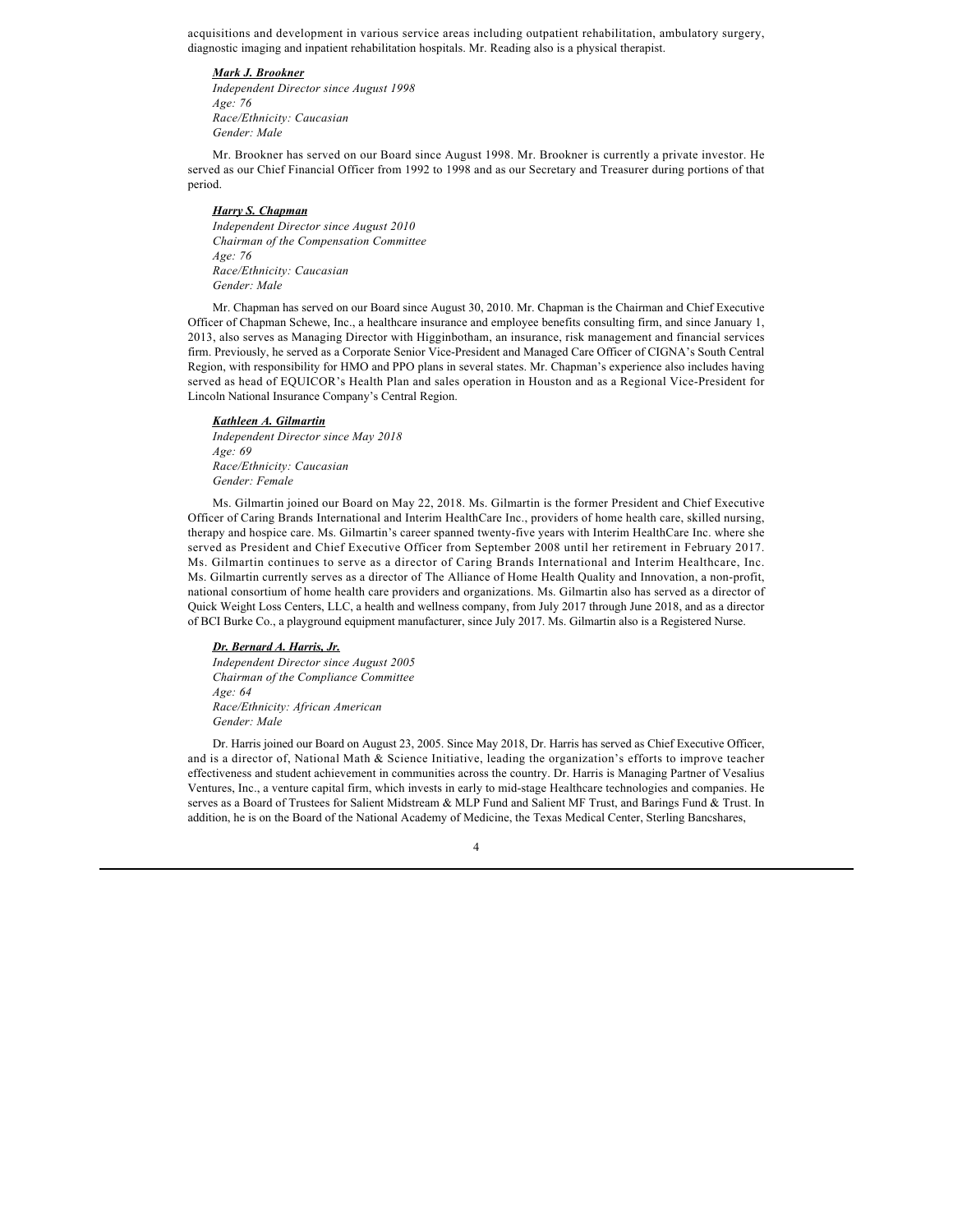Inc., CommonSpirit (CHI St. Lucke's Health System – Texas Division), and the Harris Institute & Foundation. Dr. Harris is a former astronaut, having completed two space shuttle missions. He completed his residency in Internal Medicine at the Mayo Clinic and trained as a flight surgeon at the Aerospace School of Medicine at Brooks Air Force Base.

### *Regg E. Swanson*

*Director since September 2007 Age: 67 Race/Ethnicity: Caucasian Gender: Male*

Mr. Swanson joined our Board on September 6, 2007. From 2007 through January 31, 2020, Mr. Swanson was employed by STAR Physical Therapy, LP, a subsidiary of the Company. Mr. Swanson is founder of STAR Physical Therapy, LLC, and from 1997 to 2007, was its president and managing member. He is a certified athletic trainer and has been involved with sports medicine and physical therapy for over 25 years.

### *Clayton K. Trier*

*Independent Director since February 2005 Chairman of the Audit Committee Age: 69 Race/Ethnicity: Caucasian Gender: Male*

Mr. Trier joined our Board on February 23, 2005. Mr. Trier is a private investor. Between 1986 and 2008, he was involved in various start-up and entrepreneurial activities and served as Chairman of the Board and/or CEO of three separate publicly traded companies in service industries during that time. From 2008 to 2018, Mr. Trier served as a director of St. Luke's Health System, an operator of several hospitals in the greater Houston area, and from 2013 to February 2021 served as a director of the Baylor St. Luke's Medical Center joint venture. From 2015 to 2018, Mr. Trier served as a director of Fenix Parts, Inc., a leading recycler and reseller of original equipment manufacturer automotive products.

The persons named on the proxy card will vote FOR all of the nominees for director listed above unless you withhold authority to vote for one or more of the nominees. Under current regulations, a broker is prohibited from voting for directors without receiving instructions from you. As required by Nevada law, nominees will be elected by a plurality of the votes cast at the Annual Meeting. Abstentions and broker non-votes will not be treated as a vote for or against any particular nominee and will not affect the outcome of the election of directors. However, pursuant to the Company's Corporate Governance Guidelines, in any uncontested election of directors, a nominee who receives more "withhold" votes than FOR votes shall tender his or her resignation to the Board. The Governance and Nominating Committee of the Board of Directors will promptly accept such resignation unless there are, in its opinion, highly unusual or mitigating circumstances, in which case the Governance and Nominating Committee may, by unanimous vote of its disinterested members, recommend to the Board to reject the tendered resignation, and the Board will promptly act on, without being bound to accept, that recommendation.

All of the nominees have consented to serve as directors. Our Board has no reason to believe that any of the nominees will be unable to act as a director. However, if any director is unable to serve, the Board may designate a substitute. If a substitute nominee is named, the persons named on the proxy card will vote FOR the election of the substitute nominee.

### **THE BOARD OF DIRECTORS RECOMMENDS THAT THE STOCKHOLDERS VOTE FOR THE ELECTION OF THE EIGHT NOMINEES FOR DIRECTOR NAMED IN THIS PROXY STATEMENT.**

### **CORPORATE GOVERNANCE AND BOARD MATTERS**

#### **Board Leadership Structure**

Our Board is led by an independent Chairman and includes five other independent directors. Mr. Reading, our Chief Executive Officer, and Mr. Swanson, who was an employee of one of our subsidiaries, STAR Physical Therapy, LP, until January 31, 2020, are the members of the Board who are not independent. We believe the leadership structure enhances the accountability of the executive management to the Board. Because six of the eight members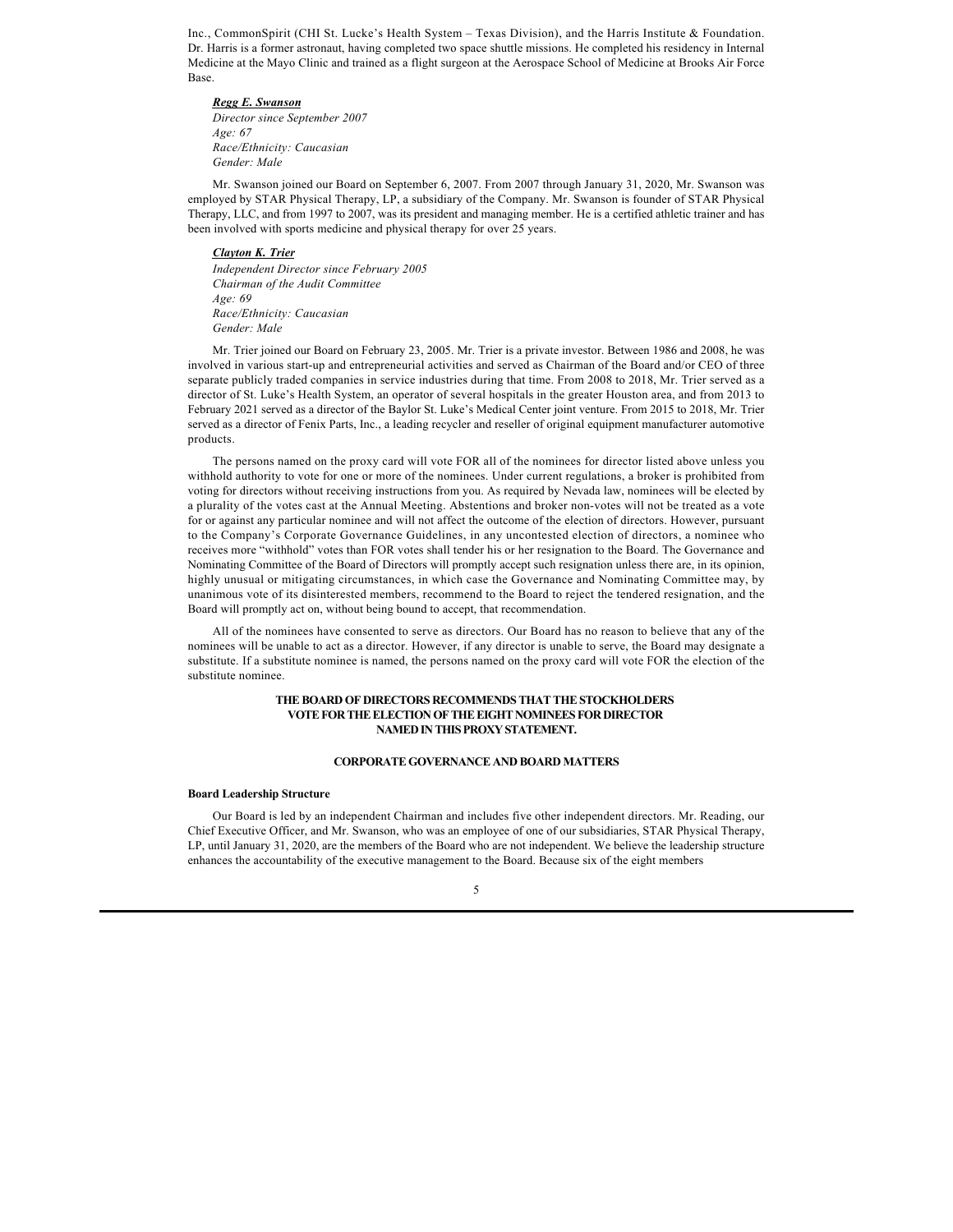of our Board nominated for election are considered independent, we believe the Board is independent from management. Further, separating the Chairman and Chief Executive Officer roles allows Mr. Reading to focus his efforts on running our business and managing the Company in the best interest of our stockholders while we are able to benefit from prior experiences of our independent Board members.

#### **Board Oversight of Risk**

Our management is responsible for the Company's day-to-day risk management activities. Our Board, which functions in an oversight role in risk management, focuses on understanding the nature of the risks inherent in our business, including our operations, strategic directions and overall risk management systems. Our Board receives periodic updates on our business operations, financial results, strategy and specific risks related to our business. These updates are communicated through monthly correspondence and presentations by management at Board meetings and through discussions with appropriate management compliance and audit personnel at the meetings of the Board's Audit Committee and Compliance Committee.

### **Independent Directors**

The Board has affirmatively determined Messrs. Brookner, Chapman, Harris, Kuntz, Trier, and Ms. Gilmartin have no relationship with the Company or its subsidiaries that would interfere with the exercise of independent judgment in carrying out the responsibilities of a director and are independent, as defined in the NYSE listing standards. Specifically, the Board determined that the foregoing six nominees are "independent" as defined in the NYSE listing standards, and that the directors comprising the Company's Audit Committee are "independent" as defined in Rule 10A-3(b)(1) under the Securities Exchange Act of 1934, as amended (the "Exchange Act") and the directors comprising the Compensation Committee are "independent" as defined in Rule 10C-1 under the Exchange Act.

#### **Attendance at Board Meetings and Board Committees**

The Board of Directors conducts its business through its meetings and through meetings of certain committees of the Board of Directors. The Board of Directors is comprised of a majority of independent directors as required by the NYSE listing standards and is required to meet at least four times per year. In addition, the independent directors periodically meet as a group in executive session, with the Chairman of the Board presiding over such meetings.

The Board has the following standing committees: (i) Governance and Nominating Committee, (ii) Compliance Committee, (iii) Compensation Committee, and (iv) Audit Committee. During 2020, the Board of Directors met eight times, the Governance and Nominating Committee met two times, the Compliance Committee met four times, the Compensation Committee met twelve times and the Audit Committee met six times. Each of our directors participated in at least 75% of the aggregate meetings of the Board of Directors and the committees on which he or she served.

These committees are constituted as follows:

#### *Governance and Nominating Committee*

The Governance and Nominating Committee currently consists of Messrs. Kuntz (Chairman), Harris and Trier, all of whom have been determined to be "independent," as defined in the NYSE listing standards and the rules of the SEC. The function of the committee is to select, screen and recommend to the full Board nominees for election as directors, including any nominees proposed by stockholders who have complied with the procedures described below. The committee also has ongoing responsibility for oversight review of Board performance and ensuring each Board member's continuing commitment to the Board and the Company's goals and objectives. Additional functions include regularly assessing the appropriate size of the Board, and whether any vacancies on the Board are expected due to retirement or otherwise. In the event that vacancies are anticipated, or otherwise arise, the committee will consider various potential candidates for director. Candidates may come to the attention of the committee through current Board members, stockholders, or other persons. The committee may also hire third parties to identify, to evaluate, or to assist in identifying or evaluating potential nominees should it be determined necessary. The committee is required to meet at least annually and operates under a written charter, a copy of which is available on our website at www.usph.com.

*Nomination Criteria.* In its consideration of Board candidates, the Governance and Nominating Committee considers the following criteria: the candidate's general understanding of the health care sector, marketing, finance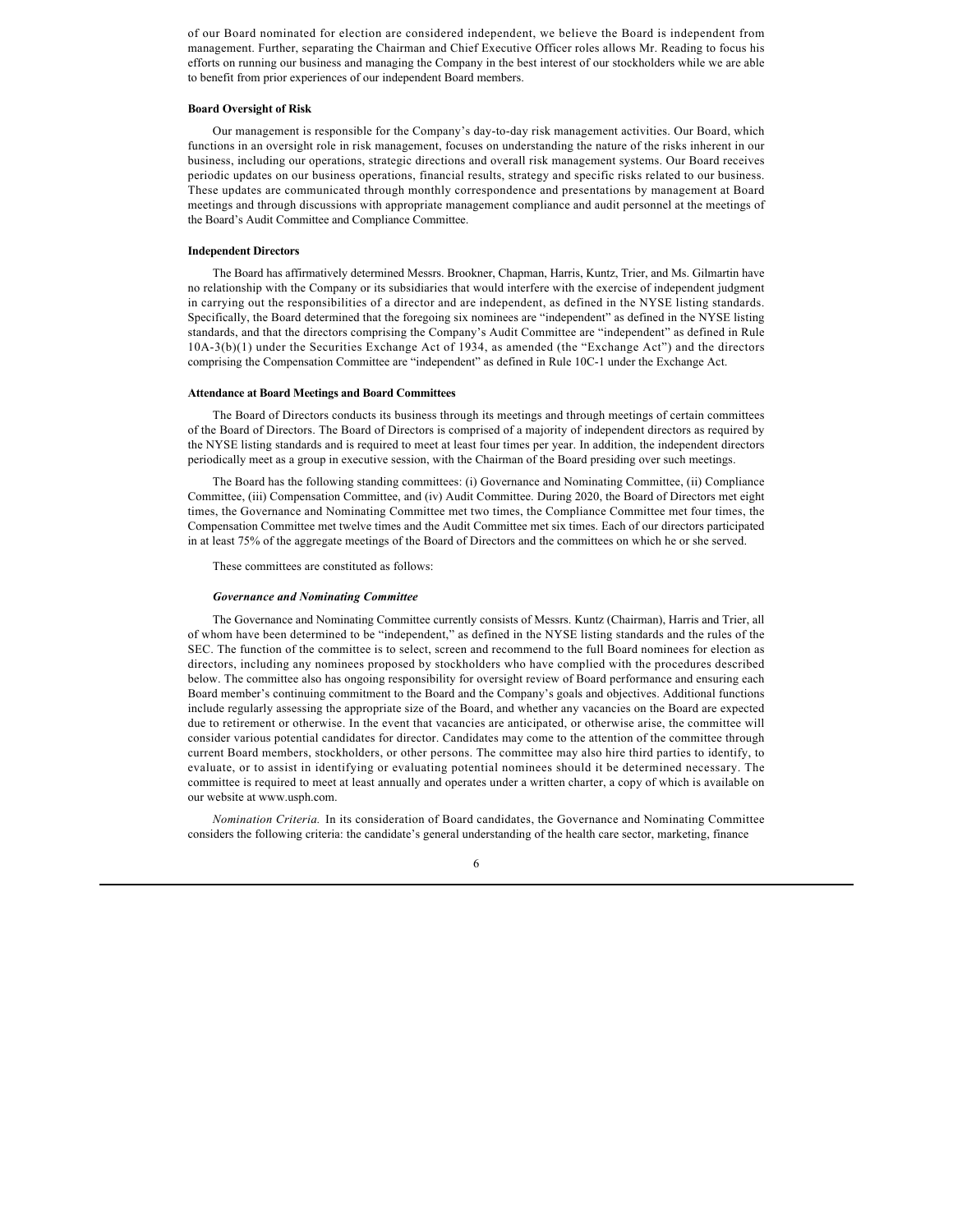and other disciplines relevant to the success of a publicly-traded company; strategic business contacts and regard or reputation in the community, other board affiliations, industry and civic affairs; financial, regulatory and business experience; integrity, honesty and reputation; size of the Board of Directors; and regulatory obligations. In addition, as part of the Board Diversity Policy (recommended by the Governance and Nominating Committee and adopted by the Board of Directors in December 2020) the Board memorialized its commitment to consider diversity, including race and gender, in identifying candidates for appointment to the Board, and to strive to include women and people of color in each candidate pool for future Board seats.

In the case of incumbent directors whose terms of office are set to expire, the committee reviews each such director's overall service to the Company during said director's terms, including the number of meetings attended, level of participation, quality of performance, and whether the director continues to meet the independence standards set forth in the applicable SEC rules and regulations and the NYSE listing standards. In the case of new director candidates, the questions of independence and financial expertise are important to determine which roles can be performed by the candidate, and the committee preliminarily determines whether the candidate meets the independence standards set forth in the SEC rules and regulations and the NYSE listing standards, and the level of the candidate's financial expertise. In accordance with the Company's Corporate Governance Guidelines, incumbent directors who have achieved the age of 78 as of the date of the Annual Meeting shall not be eligible for re-election to the Board at such Annual Meeting without the unanimous consent and approval of the Board. Newly proposed nominees for director who have achieved the age of 77 as of the date of the Annual Meeting shall not be eligible for nomination, appointment or election to the Board. Candidates are first screened by the committee, and if approved by the committee, then they are screened by other members of the Board. The full Board approves the final nomination(s) based on recommendations from the committee. The Chairman of the Board, acting on behalf of the full Board, will extend the formal invitation to become a nominee of the Board of Directors.

*Stockholder Nomination Procedures.* The Governance and Nominating Committee will consider director candidates recommended by the stockholders. Generally, for a stockholder of the Company to make a nomination to be included in the proxy statement, he or she must give written notice to our Secretary so that such notice is received at least 120 calendar days prior to the first anniversary of the date the Company's proxy statement is sent to the stockholders in connection with the previous year's annual meeting of stockholders. If no annual meeting of stockholders was held in the previous year (or if the date of the annual meeting of stockholders was changed by more than 30 calendar days from the date of the previous year's annual meeting), the notice must be received by the Company within a reasonable period prior to the time the Company begins to print and send its proxy materials for the applicable annual meeting. The stockholder's notice must set forth as to each nominee: (i) the name, age, business address and residence address of such nominee, (ii) the principal occupation or employment of such nominee, (iii) the number of shares of our common stock which are beneficially owned by such nominee, and (iv) any other information relating to such nominee that may be required under federal securities laws to be disclosed in solicitations of proxies for the election of directors (including the written consent of the person being recommended as a director candidate to being named in the proxy statement as a nominee and to serve as a director if elected). The stockholder's notice must also set forth as to the stockholder giving notice: (a) the name and address of such stockholder and (b) the number of shares of our common stock which are beneficially owned by such stockholder.

If the information supplied by the stockholder is deficient in any material aspect or if the foregoing procedure is not followed, the chairman of the applicable annual meeting may determine that such stockholder's nomination should not be brought before the meeting and that such nominee is not eligible for election as a director of the Company. The Governance and Nominating Committee will not alter the manner in which it evaluates candidates, including the minimum criteria set forth above, based on whether or not the candidate was recommended by a stockholder.

No stockholder nominations were received in connection with the Annual Meeting.

#### *Compliance Committee*

The Compliance Committee currently consists of five directors. The current members of the committee are Dr. Harris (Chairman), Mr. Brookner, Mr. Chapman, Ms. Gilmartin and Mr. Swanson, four of whom have been determined to be "independent," as defined in the NYSE listing standards. As more fully described in the Compliance Committee Charter, which can be found on our website at www.usph.com, the committee has general oversight of our Company's compliance with the legal and regulatory requirements regarding healthcare operations. The Chairman of the committee is provided with information regarding calls received on the Company's compliance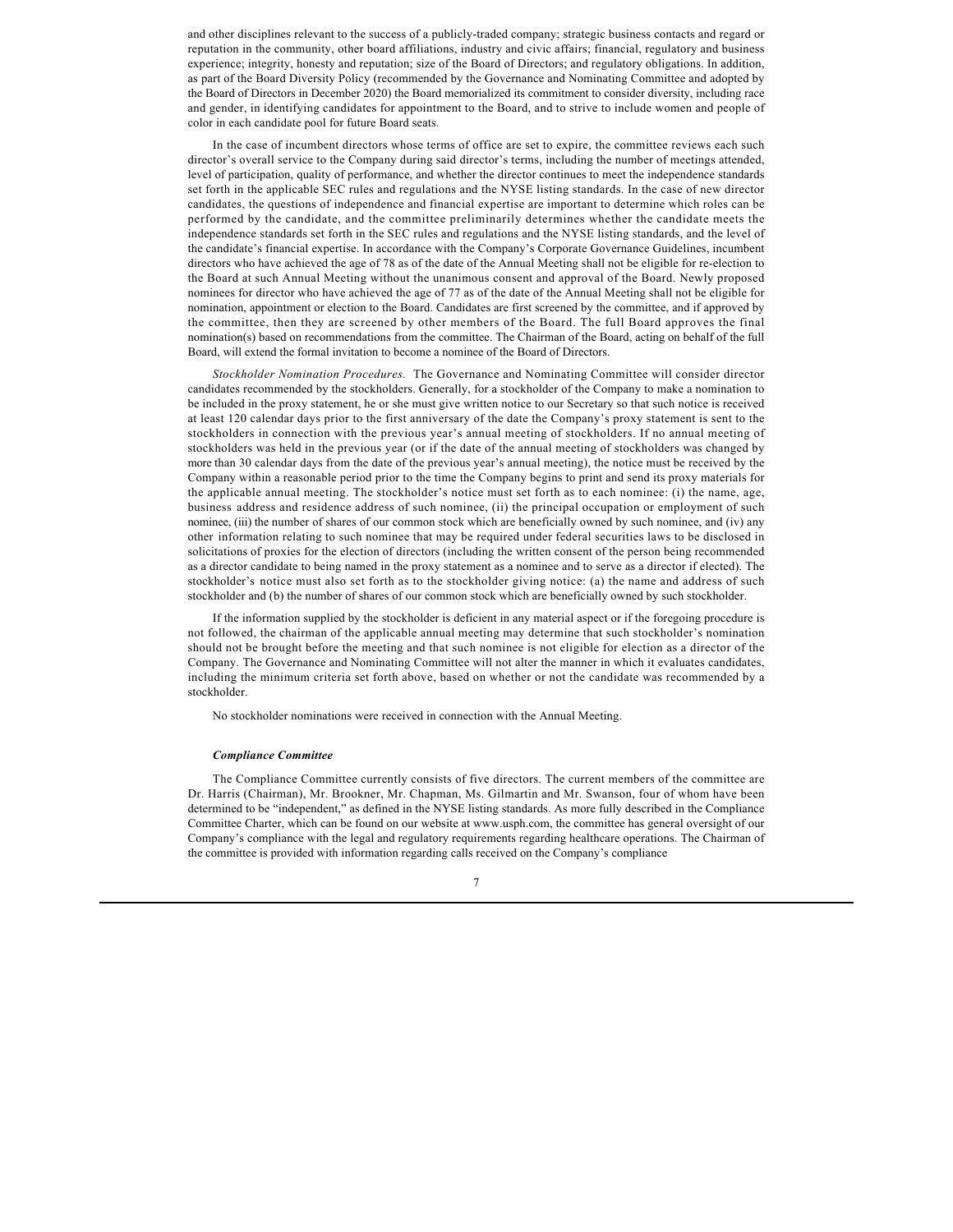hotline and reports findings to the committee. The committee relies on the expertise and knowledge of management, especially our Chief Compliance Officer, who regularly communicates with the Chairman of the committee, and other compliance, management, operations and/or legal personnel. The committee meets at least four times a year and as necessary to carry out its responsibilities and reports periodically to the Board of Directors regarding its actions and recommendations. The committee reviews and assesses the activities and findings of clinic internal audits, reviews reports of material noncompliance and reviews and approves corrective actions proposed by management. In addition, the Compliance Committee previously has overseen the implementation and execution of the Company's Corporate Integrity Agreement, which expired in February 2021 and required annual audits to be performed by an independent review organization on a small sample of the Company's clinics, the results of which were reported to the federal government.

#### *Compensation Committee*

The current members of the Compensation Committee are Mr. Chapman (Chairman), Ms. Gilmartin and Mr. Kuntz, all of whom have been determined to be "independent," as defined in the NYSE listing standards and the rules of the SEC. As more fully described in the Compensation Committee Charter, which can be found on our website at www.usph.com, the committee is responsible for, among other things:

- establishing goals and objectives relevant to incentive compensation awards (annual and long-term) for the Chief Executive Officer and other senior executive officers of the Company;
- evaluating the Chief Executive Officer's and other senior executive officers' performance and the overall corporate performance in light of these goals and objectives and approve any incentive compensation for such executives;
- determining any periodic adjustments to be made in the Chief Executive Officer's and other senior executive officers' base salary level based on the committee's evaluation thereof;
- reviewing, for officers of the Company other than the senior executives, the proposed salary levels and annual adjustments thereto and the incentive compensation plans formulated by senior executive management and the annual bonus payments to be made thereunder, and providing input and advice to senior executive management with respect to these compensation decisions;
- approving all executive perquisites and any special benefit plans to be made available to senior executive officers;
- advising on compensation of non-employee members of the Board; and
- administering the Company's equity compensation plans and approving grants to executive officers, employees, directors, and consultants under such plans.

The committee may delegate its responsibilities to subcommittees of one or more directors. The committee meets at least two times a year to carry out its responsibilities. The Named Executive Officers (as defined below) and other senior executives are not permitted to be present during any deliberations or voting with respect to his or her compensation. The committee's processes and procedures for determining executive compensation are described below under "Compensation Discussion and Analysis." Each member of the Compensation Committee has been determined to be "independent" as defined in the NYSE listing standards and the rules of the SEC.

#### *Audit Committee*

The Audit Committee currently consists of Messrs. Trier (Chairman), Brookner, Harris and Kuntz. Our Board of Directors has determined that Messrs. Brookner, Kuntz and Trier are "audit committee financial experts" under the rules of the SEC. As more fully described in the Audit Committee Charter, which can be found on our website at www.usph.com, the committee is responsible for, among other things:

- overseeing our financial reporting processes, including the quarterly reviews and annual audits of our financial statements by the independent auditors;
- the appointment, compensation, retention and oversight of the work of the independent auditors;
- pre-approving audit and permitted non-audit services, and related fees and terms of engagement, provided by the independent auditors;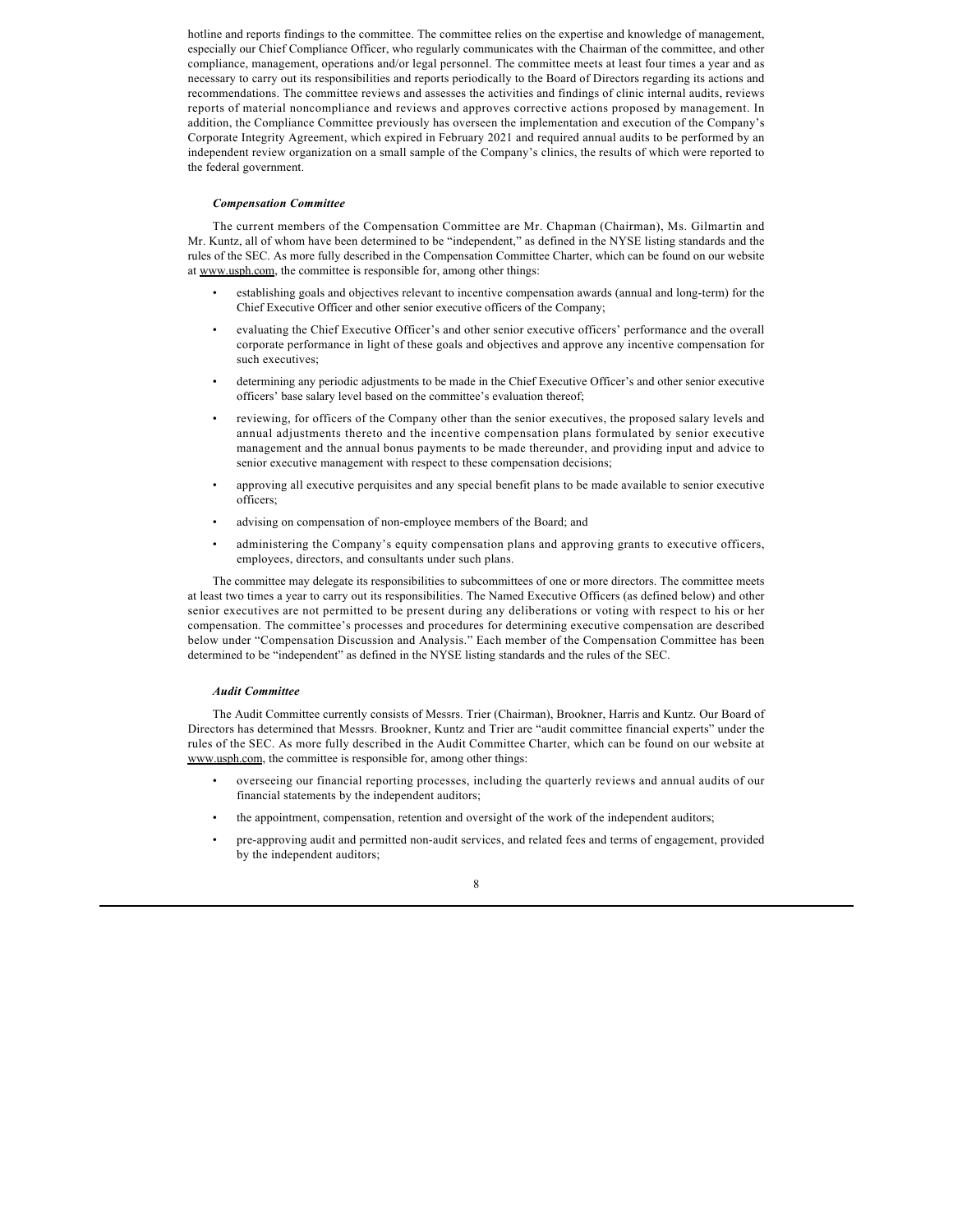- reviewing with management and independent auditors issues relating to disclosure controls and procedures and internal control over financial reporting; and
- reviewing the internal audit department responsibilities, budget, staffing and the scope and results of internal audit work.

The Audit Committee Charter requires that the committee consist of at least three independent members of our Board and that the committee meet at least four times per year on a quarterly basis. At each regular Audit Committee meeting, the committee meets privately with management and with the independent auditors. Each member of the Audit Committee has been determined to be "independent," as defined in the NYSE listing standards and the rules of the SEC.

#### **Codes of Conduct and Procedures Regarding Related Party Transactions**

#### *Codes of Conduct*

Our Board has approved and we have adopted a Code of Business Conduct and Ethics for our officers and all employees, an additional Code of Business Conduct and Ethics which is applicable to our directors, and Corporate Governance Guidelines. The Codes and Corporate Governance Guidelines are available on our website at www.usph.com. Our Board, or a committee of its independent members, is responsible for reviewing and approving or rejecting any requested waivers to the Codes, as such waivers may apply to our directors and officers. Neither the Board, nor a committee of its independent members, received any requests for waivers or amendments to the Codes in 2020, and none were granted. Any waivers of these Codes for directors, officers and employees will be disclosed in a Form 8-K filed with the SEC, which will be available on the SEC's website at www.sec.gov. The Code applicable to directors requires each director to disclose to the Board any interest he or she may have in a potential transaction, arrangement or agreement to which the Company is or will be a party, and refrain from participating directly or indirectly in the transaction unless the Board approves such participation with all interested directors abstaining from the consideration and deliberation of, and any votes concerning, such matter.

Our Board has further approved and we have adopted an additional Code of Business Conduct and Ethics, applicable to our Chief Executive Officer, Chief Financial Officer and senior financial officers, relating to dealings with our auditors and the preparation of our financial statements and other disclosures made to the public under SEC rules and regulations. This Code is available on our website at www.usph.com. The Board, or a committee of its independent members, is responsible for reviewing and approving or rejecting any requested waivers from, and amendments to, this Code. Neither the Board, nor a committee of its independent members, received any requests for waivers or amendments to the Code in 2020, and none were granted. Any waivers from, and amendments to, the Code will be disclosed in a Form 8-K filed with the SEC, which will be available on the SEC's website at www.sec.gov. The Code requires the officers to disclose directly to the Audit Committee any conflicts of interest, including any material transaction or relationship involving a potential conflict of interest.

#### *Certain Relationships and Related Transactions*

The charter of the Audit Committee requires that the Audit Committee review and approve all insider and affiliated party transactions.

### **Communications with the Board of Directors and Attendance at Annual Meeting**

The Board of Directors maintains an informal process for stockholders to communicate with the Board of Directors. Stockholders wishing to communicate with the Board of Directors should send any communication to our Secretary, at our principal executive offices, 1300 West Sam Houston Parkway South, Suite 300, Houston, Texas 77042. Any such communication must state the number of shares beneficially owned by the stockholder making the communication. The Secretary will forward such communication to the full Board of Directors or to any individual director or directors to whom the communication is directed unless the communication is unduly hostile, threatening, illegal or similarly inappropriate, in which case the Secretary has the authority to discard the communication or take appropriate legal action regarding the communication.

The Board of Directors also maintains an informal process for interested persons to communicate directly with the independent directors who periodically meet as a group in executive session. In the event an interested party wants to communicate directly with our Chairman (who presides over the executive sessions) or with the independent directors as a group, the interested party should send such communication to the attention of Chairman of the Board, labeled "CONFIDENTIAL", to our principal executive offices.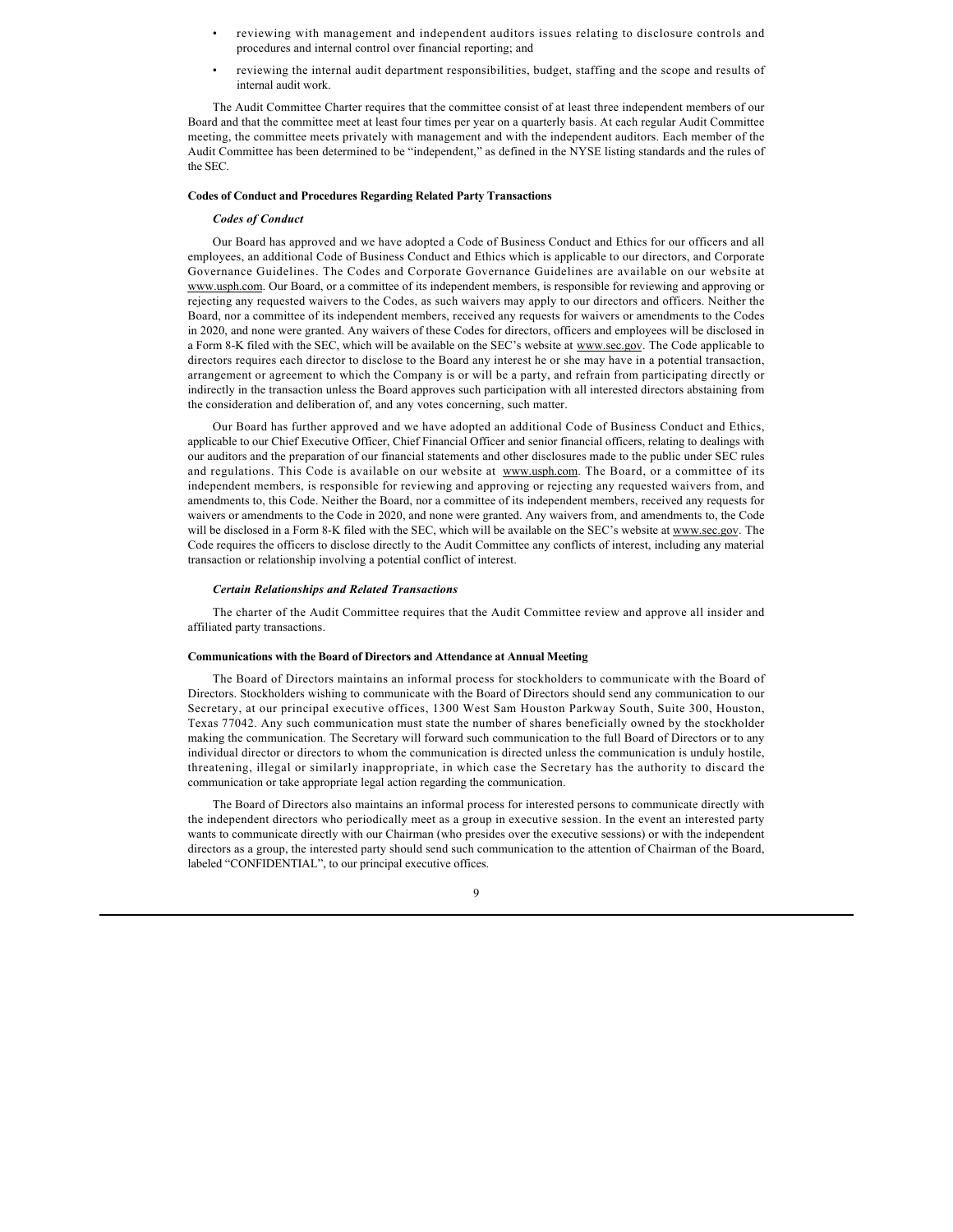Although the Company does not have a formal policy requiring them to do so, all of the members of our Board of Directors are encouraged to attend our annual meeting of stockholders. At the 2020 annual meeting, which was held on a remote basis, all of our directors participated.

### **Stockholder Engagement**

We regularly engage with our stockholders about our business and operations. Over the past year executive management met with or spoke to most of its major shareholders and numerous smaller holders representing well over a majority of the Company's outstanding common stock. Management sought shareholders input as to various corporate issues including their opinion concerning corporate governance and other business matters. Topics discussed included composition of our board of directors including experience, tenure, age, diversity and remuneration. Also discussed was management pay including incentive compensation. Other topics included business outlook and strategy, acquisition criteria, dividend policy, and share repurchase.

In addition, during 2020, we had communications with certain institutional shareholder representatives regarding the Board composition and the Board's commitment to continue to attract and retain directors with diverse backgrounds. In response to stockholder engagement, the Board of Directors recently memorialized its commitment to further enhancing Board diversity by adopting a Board Diversity Policy in December 2020, which is posted on the Company's website as part of the Corporate Governance Guidelines. The Company and the Board of Directors are committed to enhancing diversity on the Board, as the Company's most recently appointed director, Ms. Kathleen Gilmartin, was appointed as a director in 2018, subsequently reelected by the stockholders each year thereafter, and is again nominated for reelection at this Annual Meeting. The Company also now indicates in the Proxy Statement the gender and race/ethnicity of its director nominees.

During the prior two years, we had several communications with Institutional Shareholder Services ("ISS"), a proxy advisory firm, about issues of importance to them, including our executive compensation practices and our corporate governance. The most consistent comments we received related to the age and diversity of our directors, plurality voting in election of directors, and the preference to avoid "single-trigger" benefits for our executive officers.

Pursuant to Nevada law and the Company's bylaws, director nominees are elected by a plurality of votes cast at our Annual Meeting. In response to stockholder feedback, in 2017, we amended the Company's Corporate Governance Guidelines to provide that, in any uncontested election of directors, a nominee who receives more "withhold" votes than FOR votes shall tender his or her resignation to the Board.

Finally, the Company has taken steps in response to stockholder feedback regarding executive "single-trigger" benefits for its executive officers. To address this feedback, (i) the Company amended and restated the employment agreements with its executive officers to modify the change in control payment benefit to a "double-trigger" benefit, such that the payment becomes due only if there is both a change in control and a termination event involving the particular executive officer, and (ii) the Compensation Committee approved a new form of restricted stock agreement for future restricted stock grants to its executive officers which modifies the single-trigger provision that accelerates unvested restricted stock upon on a change of control, such that the revised provision provides for acceleration of vesting on such newly granted unvested stock only upon a "double-trigger" (i.e., both a change of control and a termination event). The modified form of restricted stock agreement has been utilized for all restricted stock grants to executive officers since the 2019 Annual Meeting. The Compensation Committee has incorporated into its compensation philosophy a desired intent to avoid future "single-trigger" benefits.

The changes related to executive compensation are discussed in more detail in the Compensation Discussion and Analysis, which begins on page [25.](#page-16-0)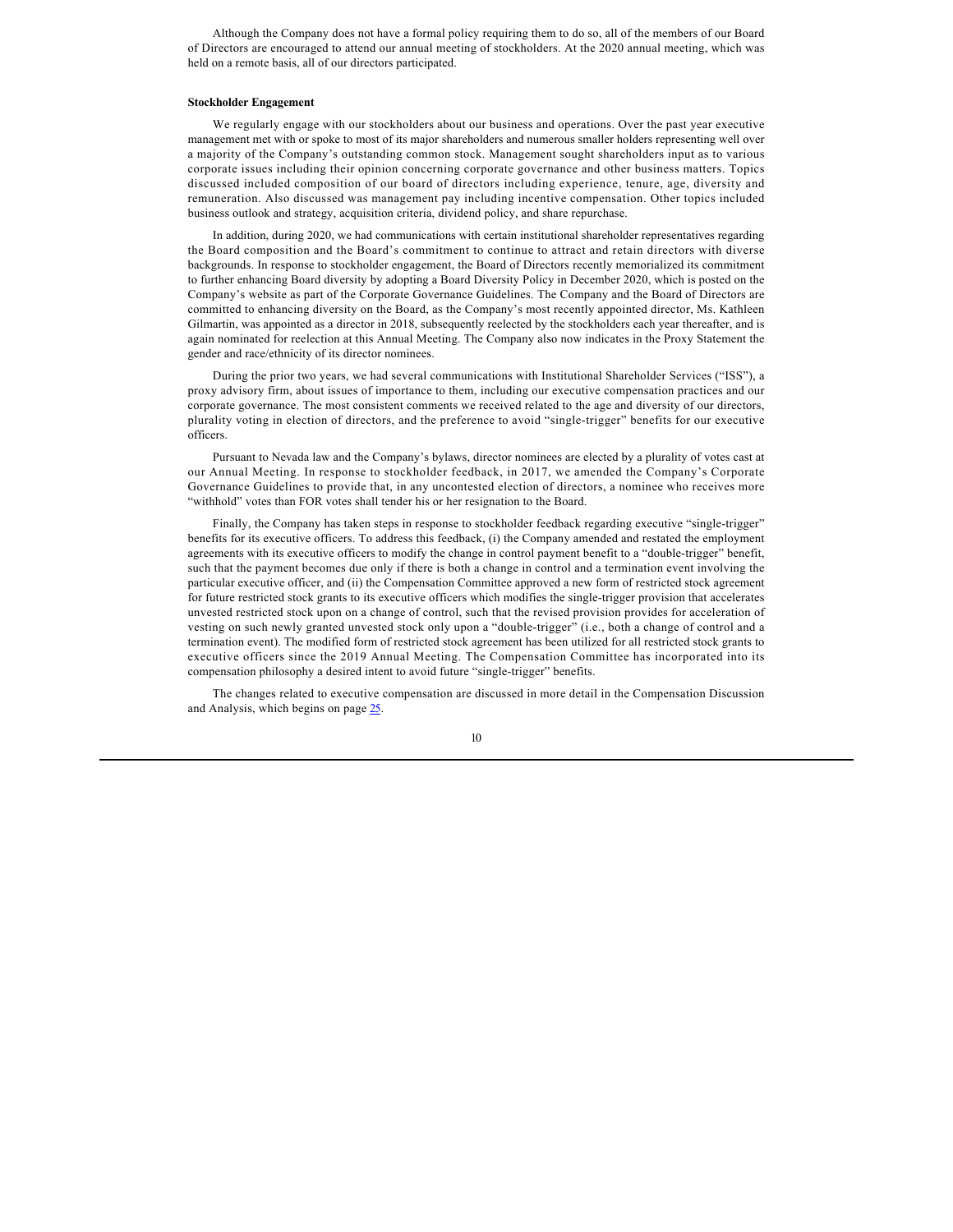### **Director Compensation Table**

The following table discloses the cash, equity awards and other compensation earned, paid or awarded, as the case may be, to each of the Company's directors who are not Named Executive Officers during the fiscal year ended December 31, 2020.

| Name                       | Fees<br>Earned<br>or Paid<br>in<br>$\text{Cash}^{(1)}$ | Stock<br>Awards $(2)$ | Option<br>Awards | Non-equity<br>incentive<br>plan<br>compensation | Change in<br>Pension<br>Value and<br>Nonqualified<br>Deferred<br>Compensation<br>Earnings |          | All Other<br>Compenstation <sup>(3)</sup> | Total     |
|----------------------------|--------------------------------------------------------|-----------------------|------------------|-------------------------------------------------|-------------------------------------------------------------------------------------------|----------|-------------------------------------------|-----------|
| Mark J. Brookner           | \$47,500                                               | \$140,896             | $\frac{\S}{\S}$  | $s-$                                            | $\frac{\text{S}}{\text{}}$                                                                | S        |                                           | \$188,396 |
| Harry S. Chapman           | \$66,875                                               | \$140,896             | $\mathbf{s}$ —   | $\mathbf{s}$ —                                  | $s-$                                                                                      | S        |                                           | \$207,771 |
| Dr. Bernard A. Harris, Jr. | \$57,625                                               | \$140,896             | $\frac{\S}{\S}$  | $\frac{\epsilon}{2}$                            | $\frac{\epsilon}{2}$                                                                      | \$       |                                           | \$198,521 |
| Kathleen Gilmartin         | \$48,125                                               | \$140,896             | $\mathbf{s}$ —   | $\mathbf{s}$ —                                  | $s-$                                                                                      | S        |                                           | \$189,021 |
| Edward L. Kuntz            | \$87,583                                               | \$140,896             | $s-$             | $s-$                                            | $\frac{\epsilon}{2}$                                                                      | \$       |                                           | \$228,479 |
| Jerald L. Pullins $(3)$    | $$42,500$ \$                                           |                       | $\mathbf{s}$ —   | $\mathbf{s}$ —                                  | $s-$                                                                                      | S        |                                           | \$42,500  |
| Reginald E. Swanson $(4)$  | \$36,875                                               | \$140,896             | $\frac{\S}{\S}$  | $\frac{\epsilon}{2}$                            | $s-$                                                                                      | \$12,656 |                                           | \$190,427 |
| Clayton K. Trier           | \$64,792                                               | \$140,896             | $s-$             | $\mathbf{s}$ —                                  | $\mathbf{s}$ —                                                                            | S        |                                           | \$205,688 |

(1) Includes Retainer Fees, Chairman Fees and Meeting Fees.

(3) Mr. Pullins retired from the Board as of May 18, 2020.

#### **Compensation of Directors**

During 2020, each of our non-employee directors received a quarterly retainer fee ("Retainer Fee") for serving as a member of our Board of Directors. The Retainer Fee was \$11,250 for each of the four quarters of 2020. In addition, non-employee directors are paid \$1,250 for each committee meeting attended in person or telephonically (hereinafter referred to as "Meeting Fees"). In addition to the Retainer Fee, the Chairman of our Board of Directors, who is also the Chairman of our Governance and Nominating Committee, is paid an annual fee of \$55,000, the Chairman of the Audit Committee is paid an annual fee of \$23,000, the Chairman of the Compensation Committee is paid an annual fee of \$18,000, and the Chairman of the Compliance Committee is paid an annual fee of \$18,000 (hereinafter all referred to as "Chairman Fees"). Due to the impact of the COVID-19 pandemic on the Company and its business, commencing as of April 1, 2020, the Board reduced all fees paid to directors by 50%, until July 31, 2020, at which time the regular fees were reinstated. Directors are also reimbursed for their out-of-pocket travel and related expenses incurred in attending Board and committee meetings. Mr. Reading is not compensated separately for serving on our Board. Mr. Swanson, whose employment with the Company ended on January 31, 2020, became eligible for the Retainer Fee and other fees for board service as of February 1, 2020. In addition, in August 2020, each of the non-employee directors who were elected at the 2020 annual meeting received a grant of 1,600 shares of restricted stock, under the terms of the Stock Incentive Plan. The restrictions on 400 shares of this grant lapsed on each of August 18, 2020, October 1, 2020, January 1, 2021 and April 1, 2021. Effective as of January 1, 2021, the annual fee for the Chairman of our Board of Directors was increased to \$70,000 and a separate \$15,000 annual fee was established for the Chairman of the Governance and Nominating Committee. Currently, Mr. Kuntz serves as both Chairman of the Board and Chairman of the Governance and Nominating Committee.

<sup>(2)</sup> Stock awards for a total of 1,600 shares of common stock were granted to each director in the table as restricted stock under the terms of the Company's Amended and Restated 2003 Stock Incentive Plan (the "Stock Incentive Plan"). The restrictions lapsed as to 400 shares on the grant date and on each of October 1, 2020, January 1, 2021 and April 1, 2021. Amounts shown are the grant date fair value of the awards computed in accordance with FASB ASC Topic 718, which amounted to \$88.06 per share. Assumptions used in the calculation of these amounts are included in "Note 13 — Equity Based Plans" of the Notes to the Consolidated Financial Statements in the Form 10-K.

<sup>(4)</sup> Other compensation represents salary and car allowance received by Mr. Swanson in his role as an employee of STAR Physical Therapy, LP, a subsidiary of the Company. Effective January 31, 2020, Mr. Swanson was no longer an employee of STAR Physical Therapy, LP.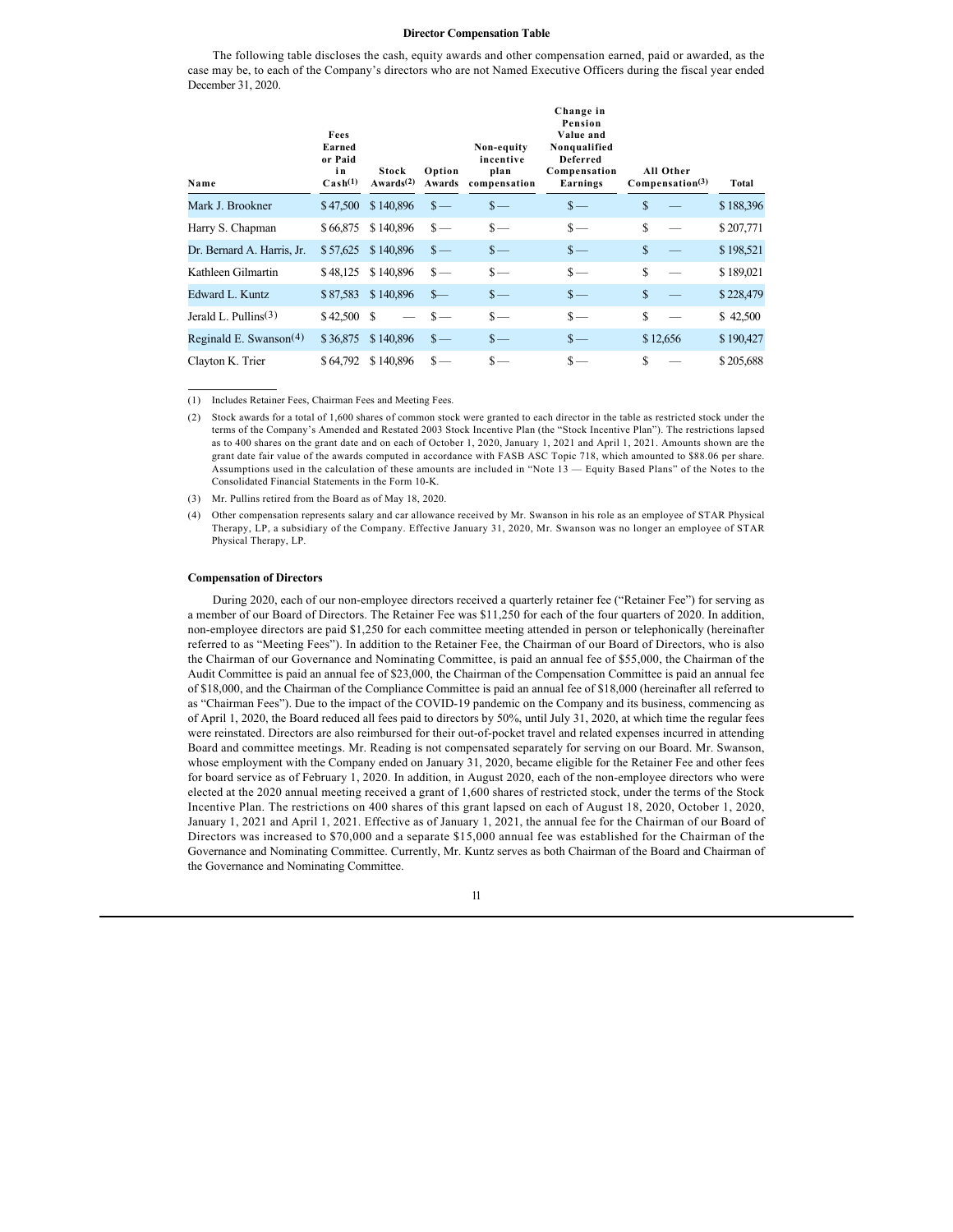### **STOCK OWNERSHIP**

### **Stock Owned by Directors, Nominees and Executive Officers**

The following table shows the number and percentage of shares of our common stock beneficially owned by our directors, Named Executive Officers (as defined under "Compensation Discussion and Analysis") and all current directors and executive officers as a group as of April 3, 2021. Each person has sole voting and investment power for the shares shown below unless otherwise indicated.

|            | <b>Name of Beneficial Owner</b>  |                                         |                                                                                                                            |       |           |       | Number of<br><b>Shares</b><br>Owned <sup>(1)</sup> | Percent of<br>Common<br>Stock<br>Outstanding |
|------------|----------------------------------|-----------------------------------------|----------------------------------------------------------------------------------------------------------------------------|-------|-----------|-------|----------------------------------------------------|----------------------------------------------|
|            | Directors:                       |                                         |                                                                                                                            |       |           |       |                                                    |                                              |
|            | Edward L. Kuntz                  |                                         |                                                                                                                            |       |           |       | 5,600                                              | $0.0\%$                                      |
|            | Chairman of the Board            |                                         |                                                                                                                            |       |           |       |                                                    |                                              |
|            | Christopher J. Reading           |                                         |                                                                                                                            |       |           |       | 81,638(2)                                          | 0.6%                                         |
|            |                                  |                                         | President, Chief Executive Officer and Director                                                                            |       |           |       |                                                    |                                              |
|            | Mark J. Brookner                 |                                         |                                                                                                                            |       |           |       | 15,600                                             | 0.1%                                         |
|            | Harry S. Chapman                 |                                         |                                                                                                                            |       |           |       | 34,000                                             | $0.3\%$                                      |
|            | Kathleen A. Gilmartin            |                                         |                                                                                                                            |       |           |       | 6,200                                              | $0.0\%$                                      |
|            | Dr. Bernard A. Harris, Jr.       |                                         |                                                                                                                            |       |           |       | 17,622                                             | 0.1%                                         |
|            | Reginald E. Swanson              |                                         |                                                                                                                            |       |           |       | 11,796(3)                                          | 0.1%                                         |
|            | Clayton K. Trier                 |                                         |                                                                                                                            |       |           |       | 10,200                                             | 0.1%                                         |
|            |                                  |                                         |                                                                                                                            |       |           |       |                                                    |                                              |
|            | Non-Director Executive Officers: |                                         |                                                                                                                            |       |           |       |                                                    |                                              |
|            | Glenn D. McDowell                |                                         |                                                                                                                            |       |           |       | 20,069(4)                                          | 0.2%                                         |
|            | Chief Operating Officer - West   |                                         |                                                                                                                            |       |           |       |                                                    |                                              |
|            | Graham D. Reeve                  |                                         |                                                                                                                            |       |           |       | 24,440(5)                                          | 0.2%                                         |
|            | Chief Operating Officer - East   |                                         |                                                                                                                            |       |           |       |                                                    |                                              |
|            | Carey Hendrickson                |                                         |                                                                                                                            |       |           |       | 3,688(6)                                           | $0.0\%$                                      |
|            | Chief Financial Officer          |                                         |                                                                                                                            |       |           |       |                                                    |                                              |
|            |                                  |                                         |                                                                                                                            |       |           |       |                                                    |                                              |
|            | Lawrance W. McAfee               |                                         |                                                                                                                            |       |           |       | 6,582                                              | 0.1%                                         |
|            |                                  |                                         | Former Executive Vice President, Chief Financial Officer<br>and Director (Retired on December 9th, 2021)                   |       |           |       |                                                    |                                              |
|            |                                  |                                         |                                                                                                                            |       |           |       |                                                    |                                              |
|            |                                  |                                         | All current directors and executive officers as a group (11 persons)                                                       |       |           |       | 230,853                                            | 1.8%                                         |
| (1)<br>(2) |                                  | There are no outstanding stock options. | Includes 33,134 shares of common stock granted as restricted stock in which the restrictions will lapse as follows:        |       |           |       |                                                    |                                              |
|            |                                  |                                         | 1/1/2022                                                                                                                   | 4,141 | 1/1/2023  | 2,879 | 1/1/2024                                           | 1,610                                        |
|            |                                  |                                         | 4/1/2022                                                                                                                   | 2,876 | 4/1/2023  | 1,598 | 4/1/2024                                           | 700                                          |
|            | 7/1/2021                         | 4,141                                   | 7/1/2022                                                                                                                   | 2,876 | 7/1/2023  | 1,598 | 7/1/2024                                           | 700                                          |
|            | 10/1/2021                        | 4,141                                   | 10/1/2022                                                                                                                  | 2,876 | 10/1/2023 | 1,598 | 10/1/2024                                          | 700                                          |
|            |                                  |                                         |                                                                                                                            |       |           |       | 1/1/2025                                           | 700                                          |
| (3)        | and beneficiary.                 |                                         | 6,596 of these shares of our common stock are held by Regg E. Swanson Revocable Trust, of which Mr. Swanson is the trustee |       |           |       |                                                    |                                              |
| (4)        |                                  |                                         | Includes 15,876 shares of common stock granted as restricted stock in which the restrictions will lapse as follows:        |       |           |       |                                                    |                                              |
|            |                                  |                                         | 1/1/2022                                                                                                                   | 2,017 | 1/1/2023  | 1,380 | 1/1/2024                                           | 743                                          |
|            |                                  |                                         | 4/1/2022                                                                                                                   | 1.377 | 4/1/2023  | 729   | 4/1/2024                                           | 350                                          |

| 7/1/2021  | 2.009 | 7/1/2022  | 1.377 | 7/1/2023  | 729 | 7/1/2024  | 350 |
|-----------|-------|-----------|-------|-----------|-----|-----------|-----|
| 10/1/2021 | 2.009 | 10/1/2022 | 1.377 | 10/1/2023 | 729 | 10/1/2024 | 350 |
|           |       |           |       |           |     | 1/1/2025  | 350 |
|           |       |           |       |           |     |           |     |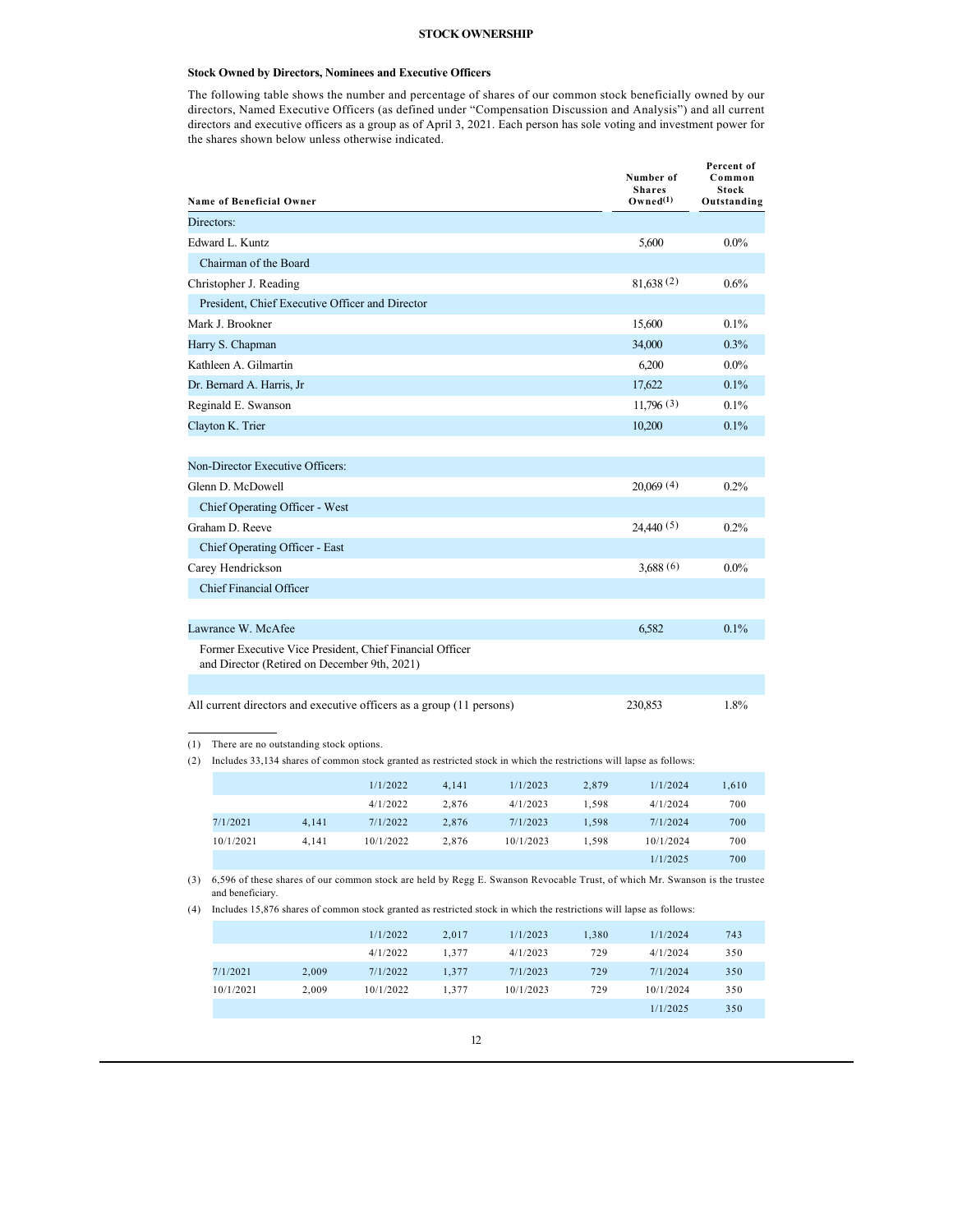|  | (5) Includes 16,035 shares of common stock granted as restricted stock in which the restrictions will lapse as follows: |  |  |
|--|-------------------------------------------------------------------------------------------------------------------------|--|--|
|  |                                                                                                                         |  |  |

|           |       | 1/1/2022  | 1.912 | 1/1/2023                                                                                                           | 1.448 | 1/1/2024  | 794 |
|-----------|-------|-----------|-------|--------------------------------------------------------------------------------------------------------------------|-------|-----------|-----|
|           |       | 4/1/2022  | 1.433 | 4/1/2023                                                                                                           | 788   | 4/1/2024  | 350 |
| 7/1/2021  | 1.909 | 7/1/2022  | 1.433 | 7/1/2023                                                                                                           | 788   | 7/1/2024  | 350 |
| 10/1/2021 | 1.909 | 10/1/2022 | 1.433 | 10/1/2023                                                                                                          | 788   | 10/1/2024 | 350 |
|           |       |           |       |                                                                                                                    |       | 1/1/2025  | 350 |
|           |       |           |       | Includes 3,228 shares of common stock granted as restricted stock in which the restrictions will lapse as follows: |       |           |     |
|           |       | 1/1/2022  | 230   | 1/1/2023                                                                                                           | 230   | 1/1/2024  | 230 |
|           |       | 4/1/2022  | 230   | 4/1/2023                                                                                                           | 230   | 4/1/2024  | 230 |
| 7/1/2021  | 230   | 7/1/2022  | 230   | 7/1/2023                                                                                                           | 230   | 7/1/2024  | 230 |
| 10/1/2021 | 230   | 10/1/2022 | 230   | 10/1/2023                                                                                                          | 230   | 10/1/2024 | 238 |

### **Stock Owned by Certain Beneficial Holders**

The table below shows the ownership of shares of common stock by persons known to us to beneficially own more than 5% of our common stock.

| <b>Name and Address of Beneficial Owner</b>                                                                      | Amount and<br>Nature of<br><b>Beneficial</b><br>Ownership | Percent of<br>Common<br><b>Stock</b><br>Outstanding |
|------------------------------------------------------------------------------------------------------------------|-----------------------------------------------------------|-----------------------------------------------------|
| BlackRock, Inc<br>55 East 52nd Street<br>New York, NY 10055                                                      | 2,207,762(1)                                              | 17.1%                                               |
| T. Rowe Price Associates, Inc.<br>100 East Pratt St.<br>Baltimore, MD 21202                                      | 1,314,304(3)                                              | $10.2\%$                                            |
| Kayne Anderson Rudnick Investment Management LLC<br>1800 Avenue of the Stars, 2nd floor<br>Los Angeles, CA 90067 | 1,212,600(2)                                              | $9.4\%$                                             |
| The Vanguard Group<br>100 Vanguard Blvd.<br>Malvern, PA 19355                                                    | 891,002(4)                                                | $6.9\%$                                             |

- (1) BlackRock, Inc. has sole voting power over 2,151,610 of the shares and sole dispositive power over 2,207,762 of the shares as disclosed in a Schedule 13G/A filed on January 25, 2021. Various persons associated with BlackRock, Inc. have the right to receive or the power to direct the receipt of dividends from, or the proceeds from the sale of the company. The interest of one such person, iShares Core S&P Small-Cap ETF, is more than five percent of the total outstanding common stock.
- (2) T. Rowe Price Associates, Inc. ("Price Associates") has sole voting power over 310,664 of the shares and sole dispositive power over 1,314,304 of the shares as disclosed in a Schedule 13G/A filed on February 16, 2021 ("T. Rowe Filing"). Price Associates does not serve as custodian of the assets of any of its clients accordingly, in each instance only the client or the client's custodian or trustee bank has the right to receive dividends paid with respect to, and proceeds from the sale of, such securities. The ultimate power to direct the receipt of dividends paid with respect to, and the proceeds from the sale of, such securities, is vested in the individual and institutional clients which Price Associates serves as investment adviser ("T. Rowe Price Funds"). Except as noted in the T. Rowe Filing with one of the registered investment companies sponsored by Price Associates for which it also serves as investment advisor, not more that 5% of the common stock of the Company is owned by any one client subject to the investment advice of Price Associates. With the respect to the common stock of the Company owned by any one of the T. Rowe Price Funds, only the custodian for each of such Fund, has the right to receive dividends paid with respect to, and proceeds from the sale of, such securities. No other person is known to have such right, except the shareholders of each such Fund participate proportionately in any dividends and distributions so paid.
- (3) Kayne Anderson Rudnick Investment Management LLC has sole voting power over 389,810 of the shares, shared voting power over 1,212,600 of the shares (shared with Virtus Investment Advisors), sole dispositive power of 389,810 of the shares and shared dispositive power of 1,212,600 of the shares (shared with Virtus Investment Advisors) as disclosed in a Schedule 13G/A filed on February 12, 2021. Virtus Equity Trust (on behalf of Virtus KAR Small Cap Growth Fund) is deemed to share voting power over 1,125,000 of the shares. Kayne Anderson Rudnick Investment Management, LLC (an investment adviser registered under the Investment Advisers Act of 1940), and Virtus Investment Advisers, Inc. (an investment adviser registered under the Investment Advisers Act of 1940) and Virtus Equity Trust (on behalf of Virtus KAR Small-cap Growth Fund), a Delaware statutory trust, jointly filed the statement on Schedule 13G. With respect to securities owned by Kayne Anderson Rudnick Investment Management LLC and Virtus Investment Advisors, only the custodian for such investment company, has the right to receive dividends paid with respect to, and proceeds from sale of, such securities. No other person is known to have such right, except that the shareholders of such investment companies participate proportionately in any dividends or distributions paid.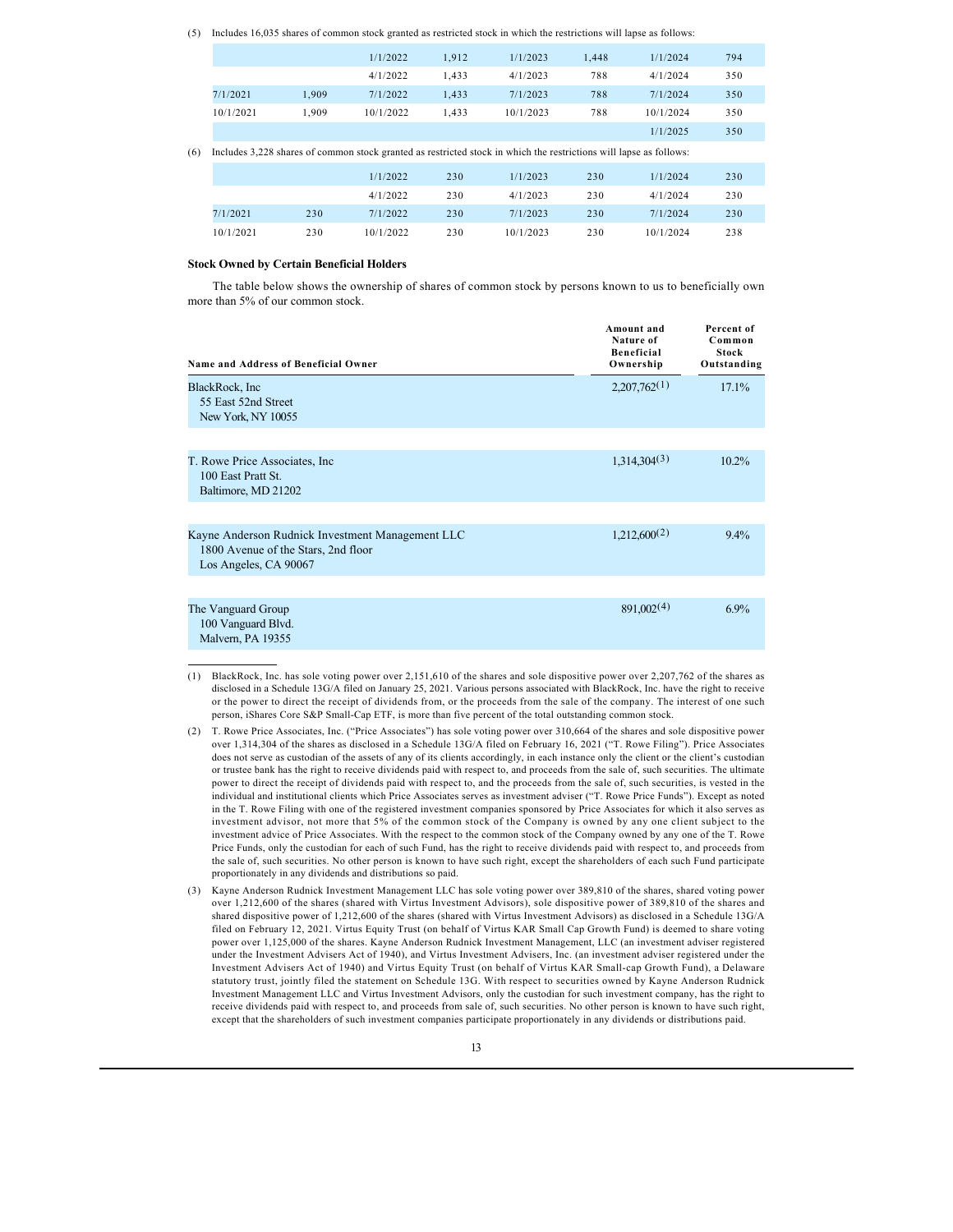(4) The Vanguard Group, Inc ("Vanguard") has sole voting power over none of the shares, shared voting power over 29,474 of the shares, sole dispositive power of 851,444 of the shares and shared dispositive power of 39,558 of the shares as disclosed in a Schedule 13G/A filed on February 10, 2021. Vanguard Fiduciary Trust Company, a wholly-owned subsidiary of Vanguard, is the beneficial owner of 24,894 shares as a result of Vanguard serving as investment manager of collective trust accounts. Vanguard Investments Australia, Ltd, a wholly-owned subsidiary of Vanguard, is the beneficial owner of 4,620 shares as a result of Vanguard serving as investment manager of Australian investment offerings.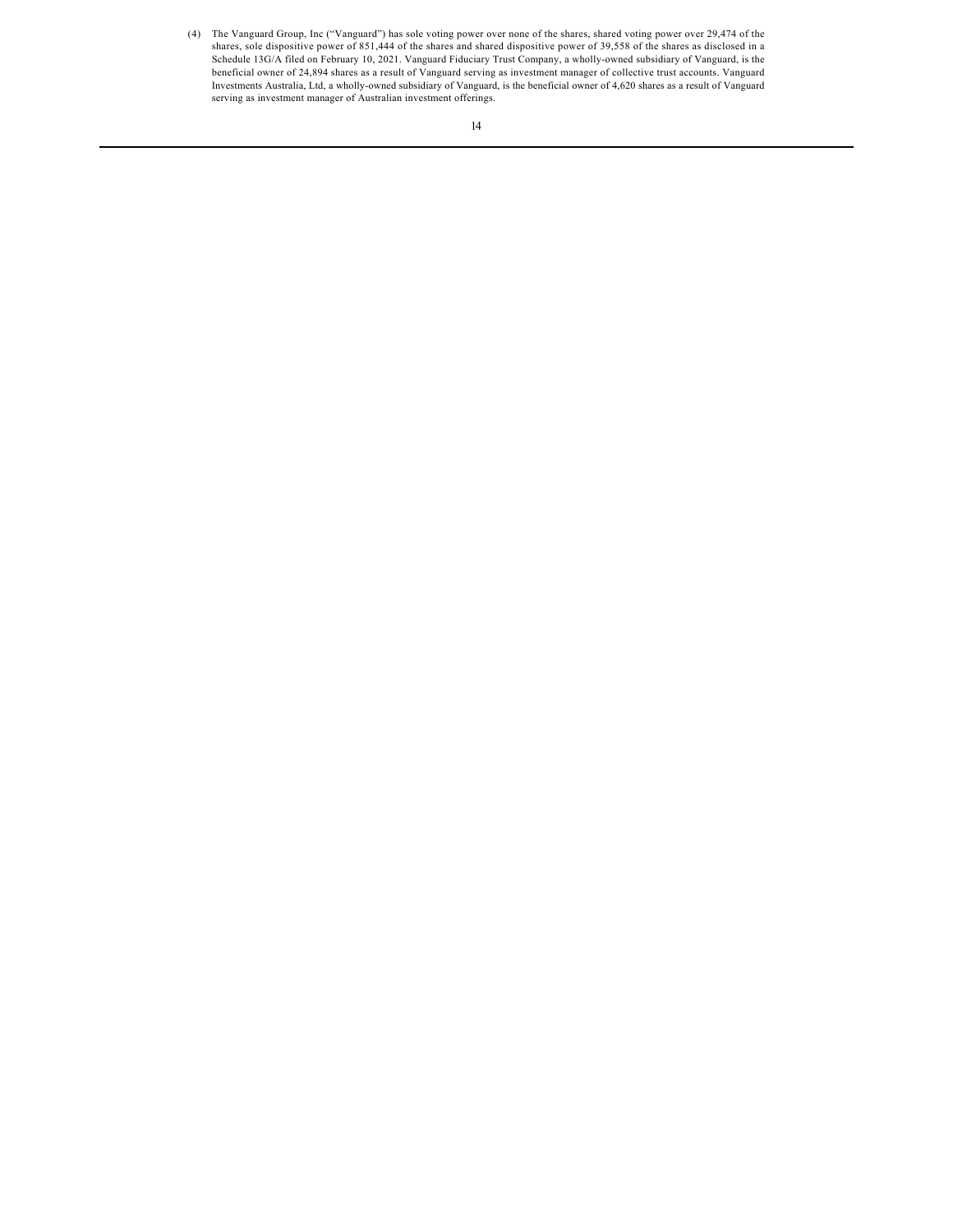### **EXECUTIVE OFFICERS**

The executive officers of the Company are as follows ("Named Executive Officers"):

| Name                   | <b>Position</b>                                             |
|------------------------|-------------------------------------------------------------|
| Christopher J. Reading | President and Chief Executive Officer                       |
| Carey Hendrickson*     | Chief Financial Officer                                     |
| Glenn D. McDowell      | Chief Operating Officer - West                              |
| Graham D. Reeve        | Chief Operating Officer - East                              |
| Lawrance W. McAfee*    | Former Executive Vice President and Chief Financial Officer |

Mr. Hendrickson commenced as the Company's CFO on November 9, 2020. The former CFO, Lawrance McAfee, retired from his position as CFO effective on November 9, 2020.

For information concerning Mr. Reading see "Proposal 1 — Election of Directors" above.

*Glenn D. McDowell,* 64, was promoted to Chief Operating Officer effective January 24, 2005. Commencing as of March 6, 2018, Mr. McDowell's title was modified to Chief Operating Officer – West. Mr. McDowell served as our Vice President of Operations overseeing the west region since joining us in October 2003 until January 2005. From 1996 to 2003, Mr. McDowell was employed by HealthSouth Corporation, a provider of outpatient surgery, diagnostic imaging and rehabilitative healthcare services. Mr. McDowell is a physical therapist. Mr. McDowell has indicated his intent to retire from the Company as of August 31, 2021

*Graham D. Reeve,* 57, was appointed as Chief Operating Officer - East effective March 5, 2018. From 2009 until the end of 2017, Mr. Reeve served as Chief Executive Officer of The Baptist Health System, a 1,800 bed six hospital system located in San Antonio, TX, which is a part of Tenet Healthcare. From 1995 to 2003, Mr. Reeve was employed by HealthSouth Corporation, a provider of outpatient surgery, diagnostic imaging and rehabilitative healthcare services. From 1989 through 1995, Mr. Reeve was employed by Caremark Physical Therapy. Mr. Reeve is a physical therapist.

*Carey Hendrickson,* 58, was appointed as Chief Financial Officer effective November 9, 2020. Mr. Hendrickson served as the Chief Financial Officer of Capital Senior Living Corporation (NYSE:CSU), one of the nation's largest operators of independent living, assisted living and memory care communities for senior adults from May 2014 until he began working for the Company. From 2010 through 2014, he served as the Senior Vice President/Chief Financial Officer and Treasurer of Belo Corp., a television company that owned and operated network-affiliated television stations and their associated websites ("Belo"). Prior to serving in such capacity, Mr. Hendrickson served Belo in various roles including Senior Vice President/Chief Accounting Officer, Vice President/Human Resources, Vice President/Investor Relations and Corporate Communications, and Vice President/Strategic & Financial Planning. He began his career with KPMG LLP and was the director of financial planning for Republic Financial Services before joining Belo in 1992. Mr. Hendrickson received a BBA in Accounting from Baylor University and a Master of Business Administration in Finance from the University of Texas in Arlington.

#### <span id="page-16-0"></span>**COMPENSATION DISCUSSION AND ANALYSIS**

The Compensation Committee, composed entirely of independent directors, administers the Company's executive compensation program. The role of the committee includes establishing and overseeing compensation and benefit programs for our executive officers including the Chief Executive Officer and the other executive officers listed above. The committee also evaluates the performance of the Chief Executive Officer and reviews the performance of our other executive officers every year. Based upon these performance evaluations, the committee establishes compensation for the Chief Executive Officer and other executive officers, and executive management consults with the committee with respect to compensation levels and plans for key employees. Elements of our executive compensation program include: base salary; annual cash incentive compensation; long-term equity incentive awards; post-employment benefits; and benefits and perquisites.

In establishing and overseeing the program, the committee's goal is to ensure that we can attract and retain superior management talent critical to our long-term success. To ensure that executive compensation is aligned with the performance of the Company and the interests of its stockholders, a significant portion of compensation available to executives is linked directly with financial results and other factors that influence stockholder value.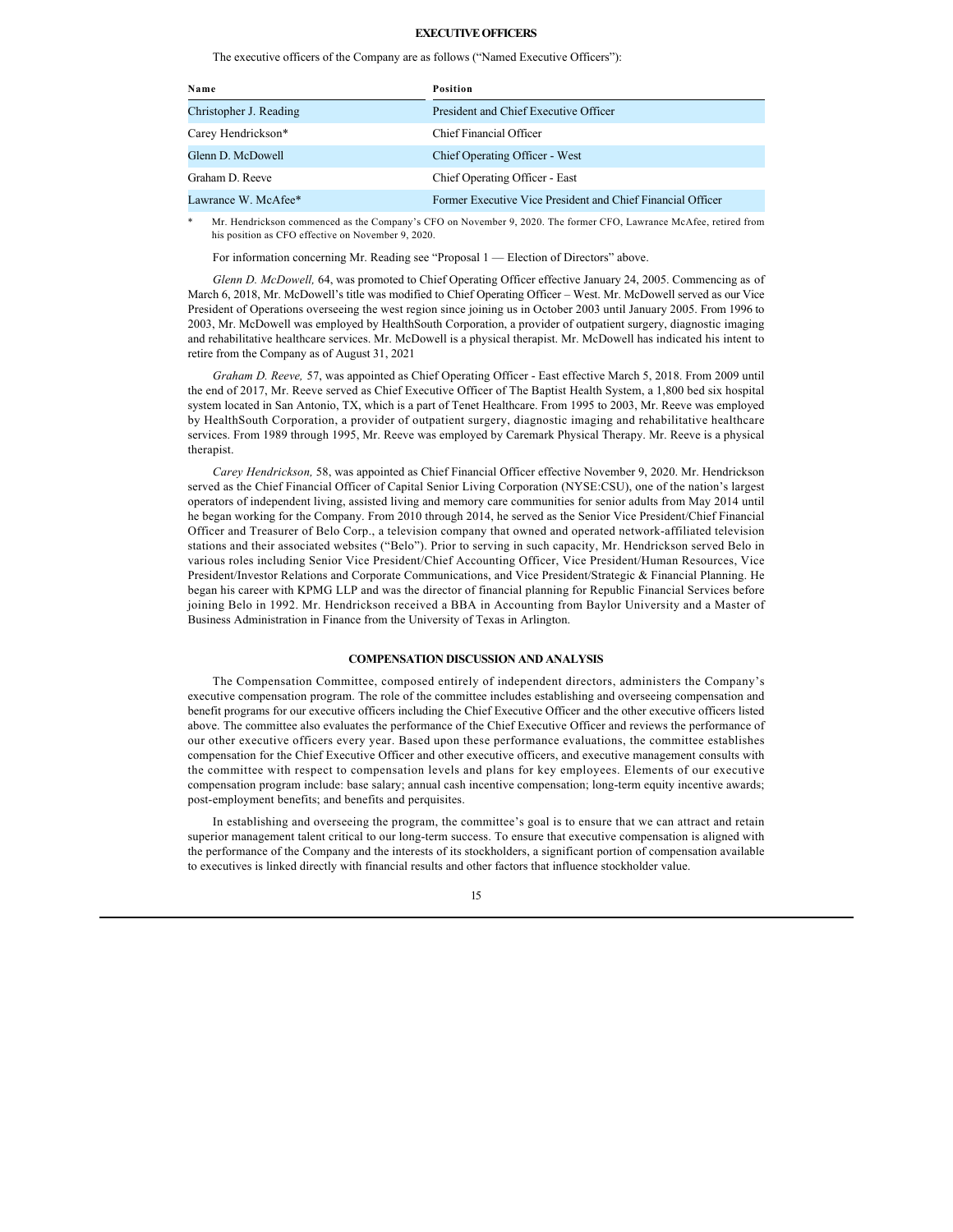#### **Compensation Support**

Our management, our Human Resources department and our outside consultants, from time to time, support the committee in discharging its duties. In performing duties relating to the development and administration of our executive compensation program, our Human Resources department and the committee periodically review matters that relate to the competitive position, value and design of our short-term and long-term incentive compensation plans, performance goals and rewards available at various levels of performance.

Under its charter, the committee also may retain, at the Company's expense, compensation consultants to provide independent advice and counsel directly to the committee.

#### **Peer Group Compensation**

In evaluating appropriate levels of total compensation for the Named Executive Officers, the committee gathers and analyzes data from a variety of sources. While there is not a comparable "peer group" of publicly-traded companies serving the outpatient rehabilitation sector, the committee monitors public information on executive compensation for a number of companies providing various healthcare services which are similar in revenue, volume and market capitalization to the Company. During 2021 and prior years, the Compensation Committee engaged an outside resource to provide executive compensation data published by such other publicly traded companies to assist in its evaluative process regarding compensation levels and programs for the Company's executive officers. The publicly traded companies considered during 2020 and 2021 in connection with the establishment of the executive compensation programs for 2021 included 9 publicly-traded healthcare companies having a market capitalization in the range of \$400 Million to \$7.8 Billion (\$2.6 Billion mean) and annual revenues in the range of \$600 Million to \$2 Billion (\$1.3 Billion mean). For each of these companies, the Compensation Committee reviewed base salary information, annual cash incentives, annual equity incentives, and other compensation.

The Compensation Committee believes that this information is useful in evaluating the competitiveness of our executive compensation program.

#### **Limitation on Certain Trades of Company Securities**

In addition to the various trading restrictions required of Company directors and certain employees under the Exchange Act, Securities Act of 1933, as amended, and SEC rules, the U.S. Physical Therapy, Inc. Insider Trading Policy restricts certain transactions involving company securities. Among other things, directors, officers, employees and other insiders of the Company are prohibited from entering into certain hedging or monetization transactions regarding Company securities (*e.g.,* the purchase of "put" options, short positions, zero-cost collars or forward sale contracts).

#### **Compensation Philosophy and Objectives**

Our compensation policies are designed to enable us to attract, motivate and retain experienced and qualified executives. We seek to provide competitive compensation. Historically, our policy has been to provide a significant component of an executive officers' compensation through the grant of restricted shares that vest over a number of years. We believe that grants of equity-based incentives to executives and key employees help to align the interests of these persons with the interests of our stockholders.

The committee's policy is to compensate and reward executive officers and other key employees based on the combination of some or all of the following factors, depending on the person's responsibilities: corporate performance, business unit performance and individual performance. The committee evaluates corporate performance and business unit performance by reviewing the extent to which the Company has accomplished strategic business objectives such as improved profitability, cash flow, management of working capital, improvements in clinic productivity and efficiency, and the overall quality of patient care. The committee evaluates individual performance by comparing actual accomplishments to the objectives established for the individual under the Company's management development program. The committee determines increases in base salary and annual cash incentive awards based on actual accomplishments during the performance period and determines long-term incentive awards (as detailed below) on criteria documented in the long-term incentive plans.

The committee believes that compensation to executive officers should be aligned closely with the Company's performance on both a short-term and long-term basis. As a result, a significant portion of compensation to each executive officer is "at risk" and tied to the achievement of financial performance goals, regulatory compliance,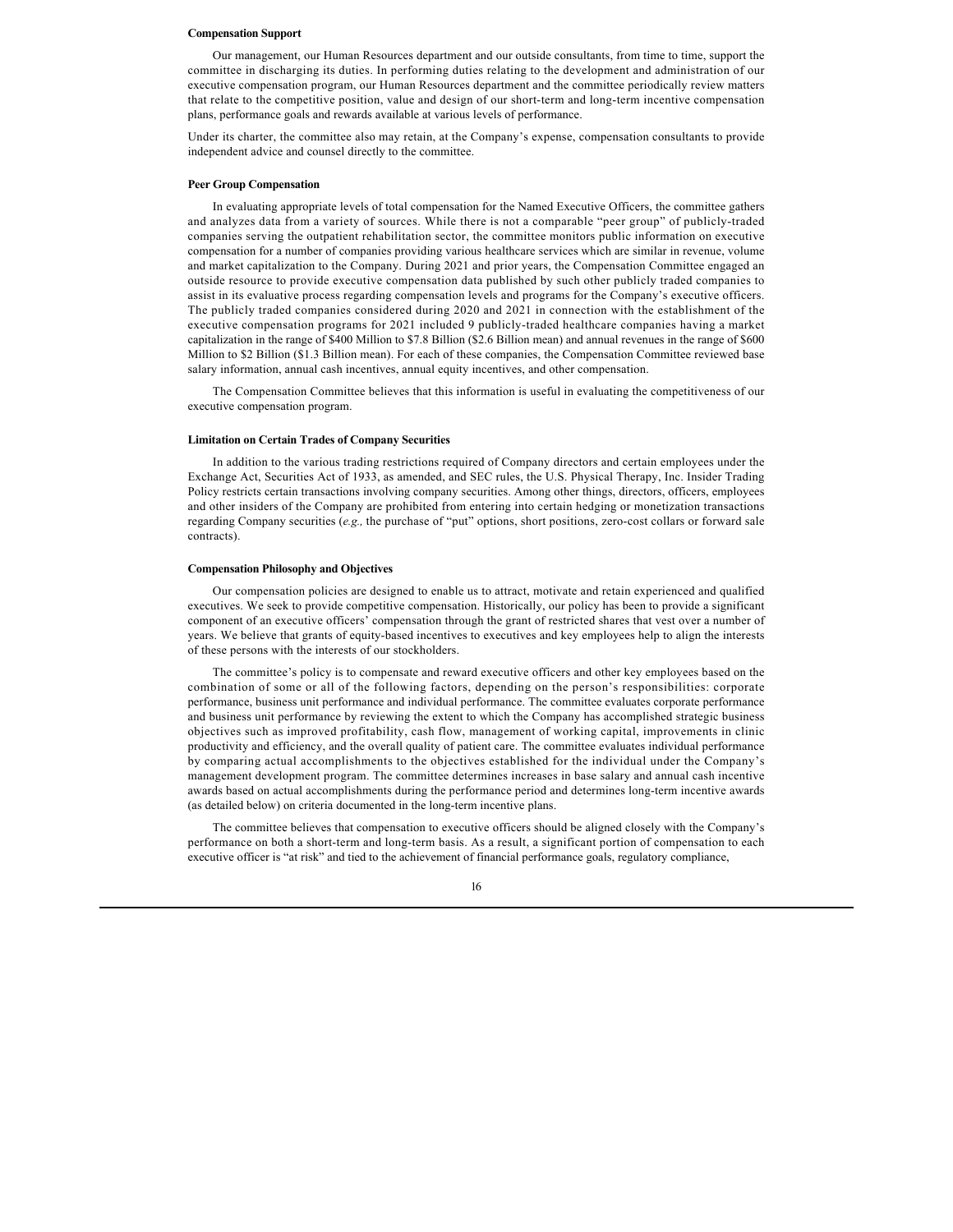improvements in operating efficiency and the quality of care provided, and other quantitative and qualitative factors. The executive compensation program is also designed to incentivize continuous improvements by providing enhanced compensation as results improve. The compensation program for executive officers includes both objective and subjective criteria.

While a significant portion of compensation to the Company's executive officers is performance-based, the Compensation Committee also believes it prudent to provide competitive base salaries and benefits in order to attract and retain the management talent necessary to achieve our long-term strategic objectives. The Compensation Committee also takes into account the compensation practices of certain comparably-sized healthcare service companies to ensure that the Company is able to attract, retain and reward executive officers whose contributions are critical to our long-term success.

In response to stockholder feedback regarding executive "single-trigger" benefits, the Compensation Committee has incorporated into its compensation philosophy a desired intent to avoid future "single-trigger" benefits for its executive officers. For example, in the past, the Company has entered into change-in-control commitments with its executive officers that trigger a certain dollar payment upon such a change of control. However, the Company has not committed to any additional single trigger change-in-control benefits since February 2016 and, in fact, in 2019 the Company and its executive officers amended such executive officers' respective employment agreements to modify the single-trigger change-in-control benefit to a "double-trigger" benefit, requiring the occurrence of both a changein-control and a termination of employment.

## *Objective Plans*

For 2021, the criteria used by the Company in determining awards to the executive officers under the Objective Cash/RSA Bonus Plan and Objective Long-Term Incentive Plan will be directly based on the Company's annual aftertax operating results, a non-Generally Accepted Accounting Principles measure, which equals consolidated after-tax net income (i) before charges/credits for changes in redeemable non-controlling interests, expenses arising from the scheduled retirement of Mr. McDowell, and any other extraordinary items, and (ii) after the compensation expense required to be reported in 2021 related to this and all other management incentive plans ("after-tax operating results"). We use this objective measure because we believe it is a key driver in increasing shareholder value and because each of our executive officers can impact this objective measure in some way. The Compensation Committee approves the minimum and maximum goals for the objective financial measure, as defined in the plan, each year. The incentive for meeting these objective financial performance goals is set by the Compensation Committee.

Under the Objective Cash/RSA Bonus Plan for 2021, the Executive Participants (as defined under "Annual Cash Incentive Compensation) are eligible to earn a bonus award, payable in cash and/or restricted common stock at the discretion of the Compensation Committee, having a value of up to 75% for Messrs. Reading, McDowell and Reeve and up to 60% for Mr. Hendrickson (as a group referred to as "2021 Participants") of their respective base salaries dependent upon the Company achieving after-tax operating results in the range of \$30,444,797 to \$33,310,273 or more. Under the Objective Long-Term Incentive Plan, Messrs. Reading, Hendrickson, McDowell and Reeve are eligible to earn up to 10,000, 3,750, 5,000 and 5,000 shares of restricted stock, respectively, dependent upon the Company achieving after-tax operating results in the range of \$30,444,797 to \$32,328,225 or more.

### *Subjective Plans*

The Compensation Committee established the subjective criteria for each of the 2021 Participants under the Discretionary Cash/RSA Bonus Plan and the Discretionary Long-Term Incentive Plan. Subjective criteria is determined by the Compensation Committee based on a consideration of strategic and operational goals for the Company. The Compensation Committee evaluates the performance of 2021 Participants against this criteria in determining cash and restricted stock awards.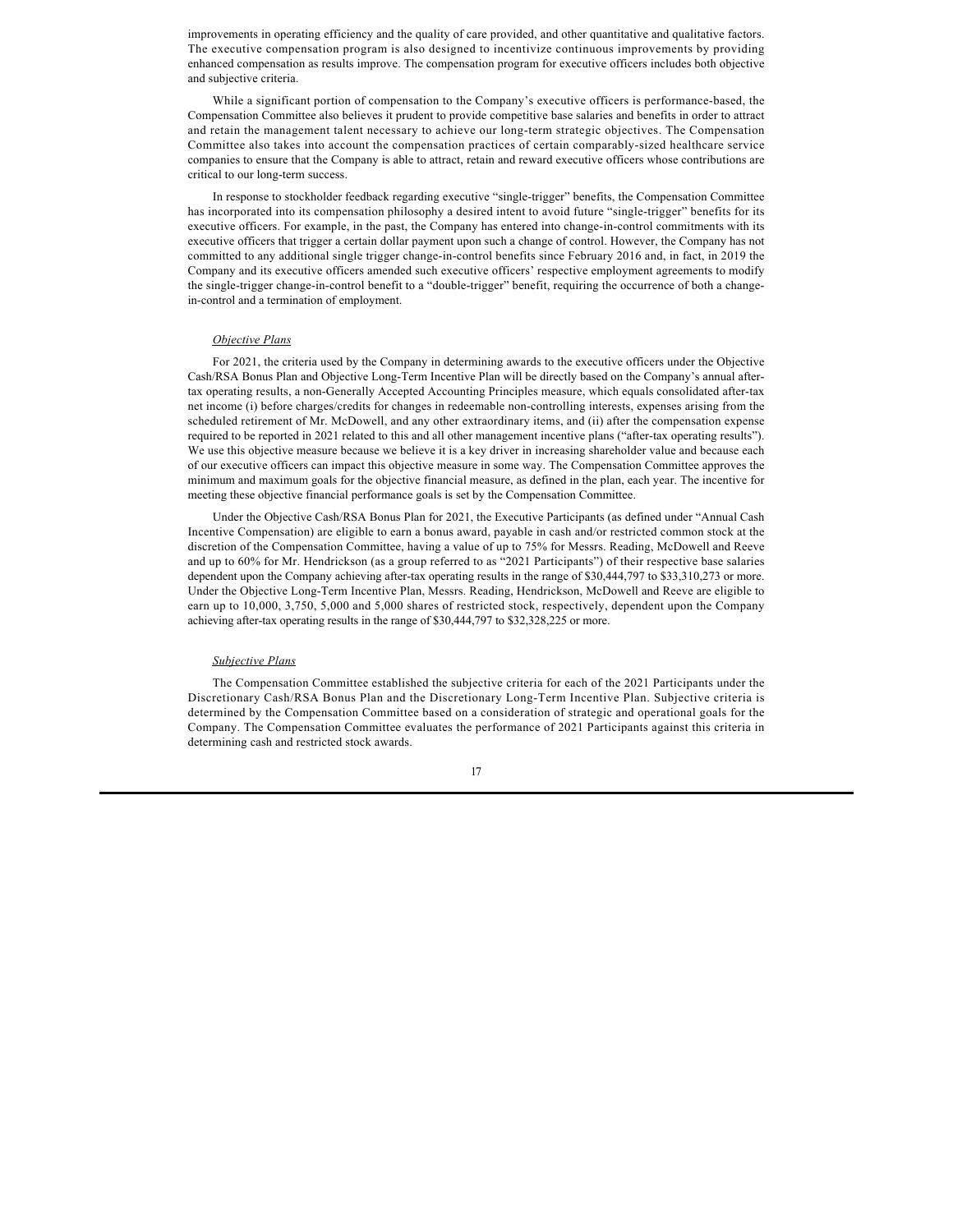Under the Discretionary Cash/RSA Bonus Plan for 2021, the 2021 Participants are eligible to receive cash bonus awards and/or shares of restricted stock as determined by the Compensation Committee, if employed by the Company on the date of the award, having a value of up to 50% of their respective base salaries for Messrs. Reading, McDowell and Reeve, and up to 40% of base salary for Mr. Hendrickson. Under the Discretionary Long-Term Incentive Plan, Messrs. Reading, Hendrickson, Reeve and McDowell are eligible to earn up to 10,000, 3,750, 5,000 and 5,000 shares of restricted stock, respectively. The criteria established for each of the 2021 Participants to be considered by the Compensation Committee in determining the respective awards for 2021 (the "2021 Executive Subjective Criteria") are as follows:

### Mr. Reading – CEO

- 1. Company Leadership
- 2. Cost Control
- 3. Further Development of Industrial Injury Prevention business
- 4. Compliance
- 5. Acquisition of new partnerships and acquisition performance, revenue and volume growth
- 6. Successful integration and transition involving CFO and COO roles

### Mr. Hendrickson – CFO

- 1. Successful and effective integration and management of direct reporting areas
- 2. Further standardization around reporting and controls
- 3. Effective communication to shareholders and Board, including guidance, updates and financial modeling
- 4. Billing office effectiveness and cost control
- 5. Successful completion of Annual audit
- 6. Acquisition modeling, Integration and financial reporting

### Mr. Reeve – COO-East

- 1. Effective transition and integration of certain areas and partnerships
- 2. Cost Control
- 3. Development of Operation's team leadership
- 4. Development of skills associated with negotiation, due diligence and acquisition integration and assimilation
- 5. Revenue and volume growth
- 6. Compliance

### Mr. McDowell – COO-West

- 1. Effective transition and integration of certain areas and partnerships
- 2. Cost Control
- 3. Development of Operation's team leadership
- 4. Development of skills associated with negotiation, due diligence and acquisition integration and assimilation
- 5. Revenue and volume growth
- 6. Compliance

In order to be eligible to receive awards under the above discussed plans, the 2021 Participant must be employed on the date the awards are granted. The Objective Cash/RSA Bonus Plan, Discretionary Cash/RSA Bonus Plan,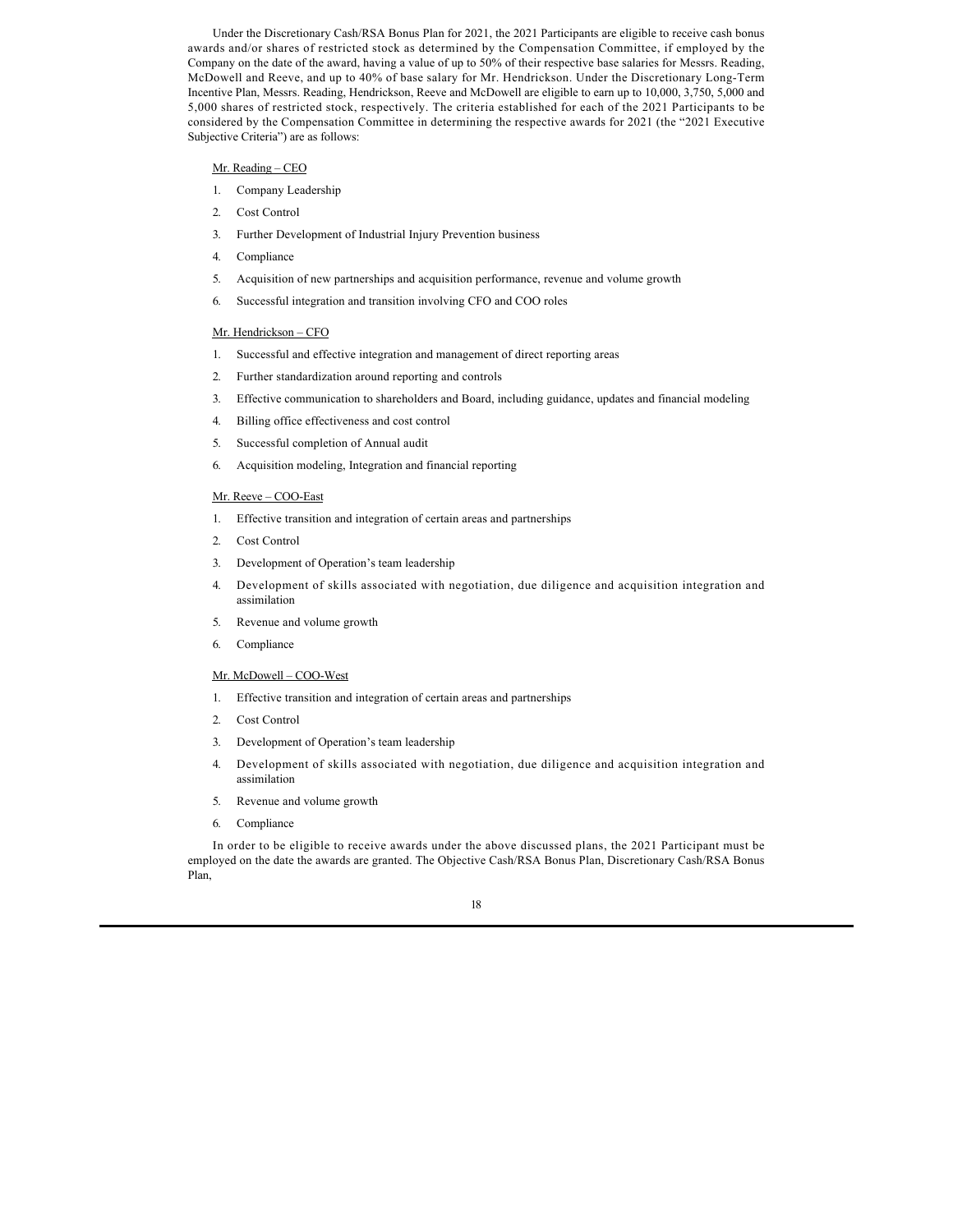Objective Long-Term Incentive Plan, and Discretionary Long-Term Incentive Plan for 2021 collectively are hereinafter referred to as the "2021 Executive Incentive Plan".

For a detailed description of the 2021 Executive Incentive Plan, see the Company's Current Report on Form 8-K filed with the SEC on March 22, 2021.

While a significant portion of compensation to the Company's executive officers is performance-based, the Compensation Committee also believes it prudent to provide competitive base salaries and benefits in order to attract and retain the management talent necessary to achieve our long-term strategic objectives. The Compensation Committee also takes into account the compensation practices of certain comparably-sized healthcare service companies to ensure that the Company is able to attract, retain and reward executive officers whose contributions are critical to our long-term success.

### *Base Salaries*

Other than the base salary of the Named Executive Officers which were initially set by an employment agreement (see "Employment and Consulting Agreements" below), base salaries of executives are initially determined by evaluating the responsibilities of the position, the experience and knowledge of the individual and the competitive marketplace for executive talent. Base salaries for executive officers, including those with employment agreements, are reviewed annually by the committee based on, among other things, individual performance and responsibilities, inflation and competitive market conditions.

Due to the economic environment during 2020 caused by the COVID-19 pandemic, on March 26, 2020, our Named Executive Officers initiated an amendment to their respective employment agreements to reduce the annual salaries provided to each of them. Those annual salaries were restored commencing as of August 1, 2020, by further amendment to those employment agreements. See "Executive Compensation – Compensation of Named Executive Officers" below for a detailed discussion of the adjusted annual salary figures.

#### *Annual Cash Incentive Compensation*

Based on individual and Company performance, incentive compensation opportunities are available to a wide range of our employees. We believe that incentive compensation is effective in reinforcing both the overall values of our Company and our specific operating goals.

Incentive compensation programs are designed to focus employees' attention on our key performance goals, to identify the expected levels of performance and to reward individuals who meet or exceed our expectations. The aggregate amounts available for incentive awards are determined by our overall financial performance. The actual awards paid to individual recipients, other than to executive officers, are formulated by management, generally payable on an annual basis and reviewed by the committee prior to payment. The committee formulates and determines incentive awards for Named Executive Officers. See "Summary Compensation Table" below.

For 2020, the Company's Chief Executive Officer, Chief Operating Officer–West and Chief Operating Officer-East (the "Executive Participants") were eligible to receive cash bonus awards and/or shares of restricted common stock under the Company's Objective Cash/RSA Bonus Plan and Discretionary Cash/RSA Bonus Plan. For a detailed description of these plans, see the Company's Current Report on Form 8-K filed with the SEC on June 1, 2020. The Company's former CFO, Mr. McAfee, retired as CFO as of November 9, 2020 and accordingly no awards were made to Mr. McAfee under these plans. Mr. Hendrickson, who became the Company's CFO effective as of November 9, 2020, also did not participate in these plans for 2020.

Under the Objective Cash/RSA Bonus Plan, the Executive Participants were eligible to earn a bonus award, payable in cash and/or restricted common stock at the discretion of the Compensation Committee, having a value of up to 75% of their respective base salaries dependent upon the Company achieving pre-tax income in the range of \$51,333,785 to \$56,155,513 or more. In determining pre-tax income for purposes of the Objective Cash/RSA Bonus Plan, the Objective Cash/RSA Bonus Plan provides that such determination shall be made before charges or credits for changes in redeemable non-controlling interests and any extraordinary items and after the compensation expense required to be reported in 2020 related to the incentive plans applicable to the Executive Participants. Based on the pre-tax earnings for 2020 of \$48,216,000, the Executive Participants received no Objective Cash/RSA Bonus award for 2020.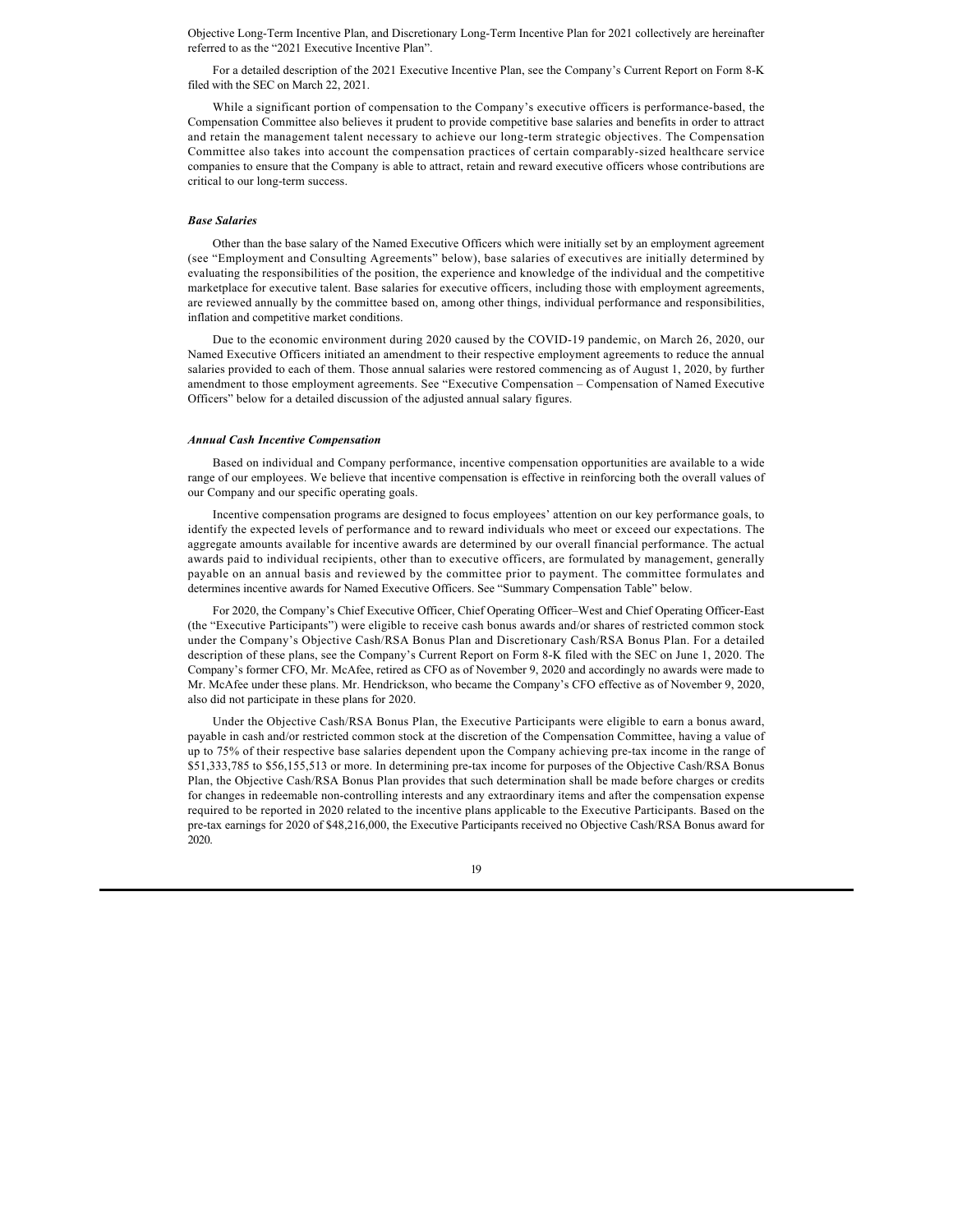Under the Discretionary Cash/RSA Bonus Plan, the Executive Participants were eligible to receive cash bonus awards and/or shares of restricted stock as determined by the Compensation Committee, having a value of up to 50% of their respective base salaries. The criteria established for each of the Executive Participants considered by the Compensation Committee in determining the respective awards for 2020 (the "2020 Executive Subjective Criteria") were as follows:

## Mr. Reading – CEO

- 1. Corporate leadership/Transition of CFO
- 2. Cost control
- 3. Development of the Briotix Health subsidiary business
- 4. Same store growth in revenue and visits
- 5. Compliance
- 6. Acquiring new strategic partnerships

### Mr. Reeve – COO East

- 1. Briotix success, integration and forward progress
- 2. Cost Control at the clinic level and margin stability at Briotix
- 3. Development of West Team Succession Planning
- 4. Compliance
- 5. Same Store Growth/ Visit Growth
- 6. Development of additional de novo facilities and tuck-ins

### Mr. McDowell – COO West

- 1. Management Contract Development
- 2. Compliance
- 3. Development of East Team Succession Planning
- 4. Same Store Growth/ Visit Growth
- 5. Development of additional de novo facilities and tuck-ins
- 6. Cost Control

The Compensation Committee considered the performance of the Executive Participants against these criteria, also considering such performance in light of the unanticipated challenges arising from the COVID-19 pandemic and its impact on the Company starting in March 2020. Based on the review and scoring by the Compensation Committee of each of these criteria, along with consideration of the performance of the Executive Participants in managing the Company through the COVID-19 pandemic, the Compensation Committee awarded a bonus to each of the Executive Participants as a percentage of the maximum award value (i.e., maximum of 50% of base salary) as follows: Mr. Reading - 100% of the maximum award value; Mr. McDowell - 100% of the maximum award value; and Mr. Reeve - 100% of the maximum award value. Accordingly, the Compensation Committee determined that the following awards would be paid in cash and as follows: Mr. Reading: \$400,000; Mr. McDowell: \$255,000; and Mr. Reeve: \$270,000. These cash bonuses were paid on March 10, 2021.

### *Long-term Equity Incentive Awards*

For the 2020 year, the Executive Participants were eligible to receive awards consisting of shares of restricted common stock under the Company's Objective Long-Term Incentive Plan and Discretionary Long-Term Incentive Plan. For a detailed description of these plans, see the Company's Current Report on Form 8-K filed with the SEC on June 1, 2020.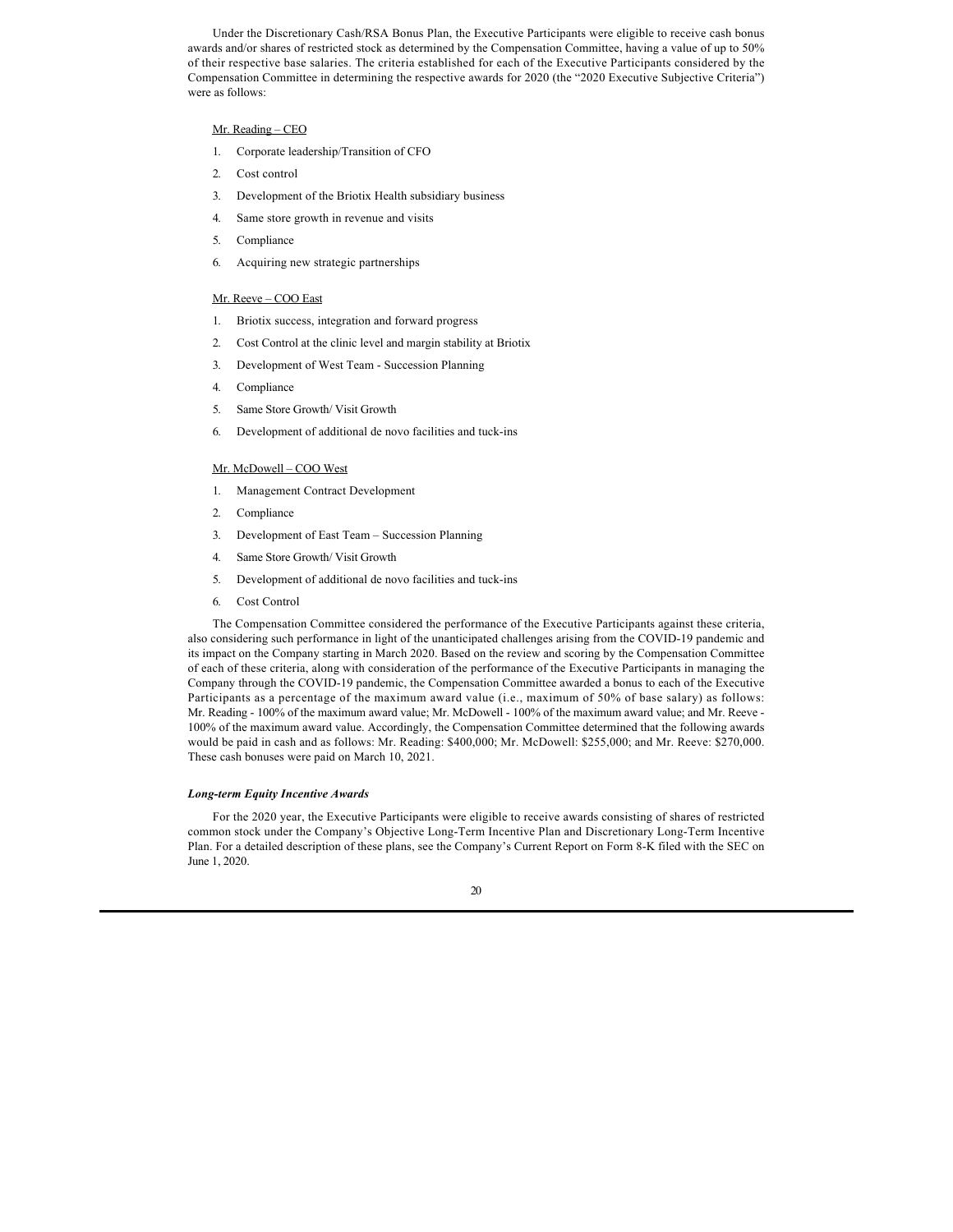Under the Objective Long-Term Incentive Plan, Messrs. Reading, McDowell and Reeve were eligible to earn up to 8,800, 4,400 and 4,400 shares of restricted common stock, respectively, dependent upon the Company achieving pre-tax income in the range of \$51,333,785 to \$54,499,941 or more. In determining pre-tax income for purposes of the Objective Long-Term Incentive Plan, the Objective Long-Term Incentive Plan provides that such determination shall be made before charges or credits for changes in mandatorily redeemable non-controlling interests and any extraordinary items and after the compensation expense required to be reported in 2020 related to the incentive plans applicable to the Executive Participants. Based on the pre-tax earnings of \$48,216,000, for 2020, Messrs. Reading, McDowell and Reeve were awarded no shares of restricted common stock under this Objective Long-Term Incentive Plan.

Under the Discretionary Long-Term Incentive Plan, Messrs. Reading, McDowell and Reeve were eligible to earn up to 8,800, 4,400 and 4,400 shares of restricted common stock, respectively, based upon a subjective determination of the committee. The committee determined for each Executive Participant such executive's achievement of his respective Executive Subjective Criteria, taking into consideration the performance of the Executive Participants in managing the Company through the COVID-19 pandemic. Based on this review, the Compensation Committee determined that the achievement score for each of the Executive Participants was as follows: Mr. Reading - 100% of the maximum award value; Mr. McDowell - 100% of the maximum award value; and Mr. Reeve - 100% of the maximum award value. For 2020, Messrs. Reading, McDowell and Reeve were awarded 8,800, 4,400 and 4,400 shares of restricted common stock, respectively, under the Discretionary Long-Term Incentive Plan. These shares of restricted common stock were granted on February 22, 2021, with restrictions on these shares lapsing evenly over 16 quarters starting on April 1, 2021.

The Objective Cash Bonus Plan, Discretionary Cash Bonus Plan, Objective Long-Term Incentive Plan, and Discretionary Long-Term Incentive Plan for 2020 collectively are hereinafter referred to as the "2020 Executive Incentive Plan."

The Stock Incentive Plan is intended to align employee and outside director interests with stockholders' interests, to provide incentives to our key employees by encouraging their ownership of our common stock and to aid us in attracting and retaining key employees, upon whose efforts our success and future growth depends.

Equity grants are made at the discretion of the committee, which administers the Company's equity compensation plans. The objective of such long-term equity-based awards, which generally vest over four years, is primarily to incentivize management and key employees for future performance rather than to reward specific past performance. Individual grant sizes are primarily determined based on the employee's duties and level of responsibility and his or her ability to exert significant influence and make meaningful contributions to the overall future success of the Company and, to a lesser degree, organizational and individual performance. At the discretion of the committee, and based on the recommendation of management, equity grants may also be used as an incentive for candidates recruited to fill key positions and for existing employees who receive significant promotions with increased responsibilities.

### *Supplemental Incentive Awards*

The Compensation Committee also considered the award of additional discretionary cash bonus and restricted stock awards to the Named Executive Officers, excluding Mr. McAfee, based on their performance during 2020 in managing the Company through the challenges arising from the COVID-19 pandemic. The Committee members acknowledged that the objective criteria of the Objective Cash Bonus Plan and the Objective Long-Term Incentive Plan were established prior to any knowledge or awareness of the COVID-19 pandemic and its resulting impact on the Company performance. The Committee further determined that the Named Executive Officers were successful in implementing difficult operational decisions, keeping patients and employees safe, and managing the business in a manner that enabled the Company to regain its footing and lead the organization back to normalcy by the end of 2020, from both a financial performance and a patient care perspective. The Committee determined that the performance of the Named Executive Officers significantly benefitted patients, employees and stockholders. As a result, in its discretion, the Committee made the following additional awards: Mr. Reading – 2,400 shares of restricted common stock and \$350,000 in cash; Mr. McDowell - 1,200 shares of restricted common stock and \$175,000 in cash; and Mr. Reeve - 1,200 shares of restricted common stock and \$175,000 in cash. These shares of restricted common stock were granted on February 22, 2021, with restrictions on these shares lapsing evenly over 16 quarters starting on April 1, 2021, and the cash awards were paid on March 10, 2021.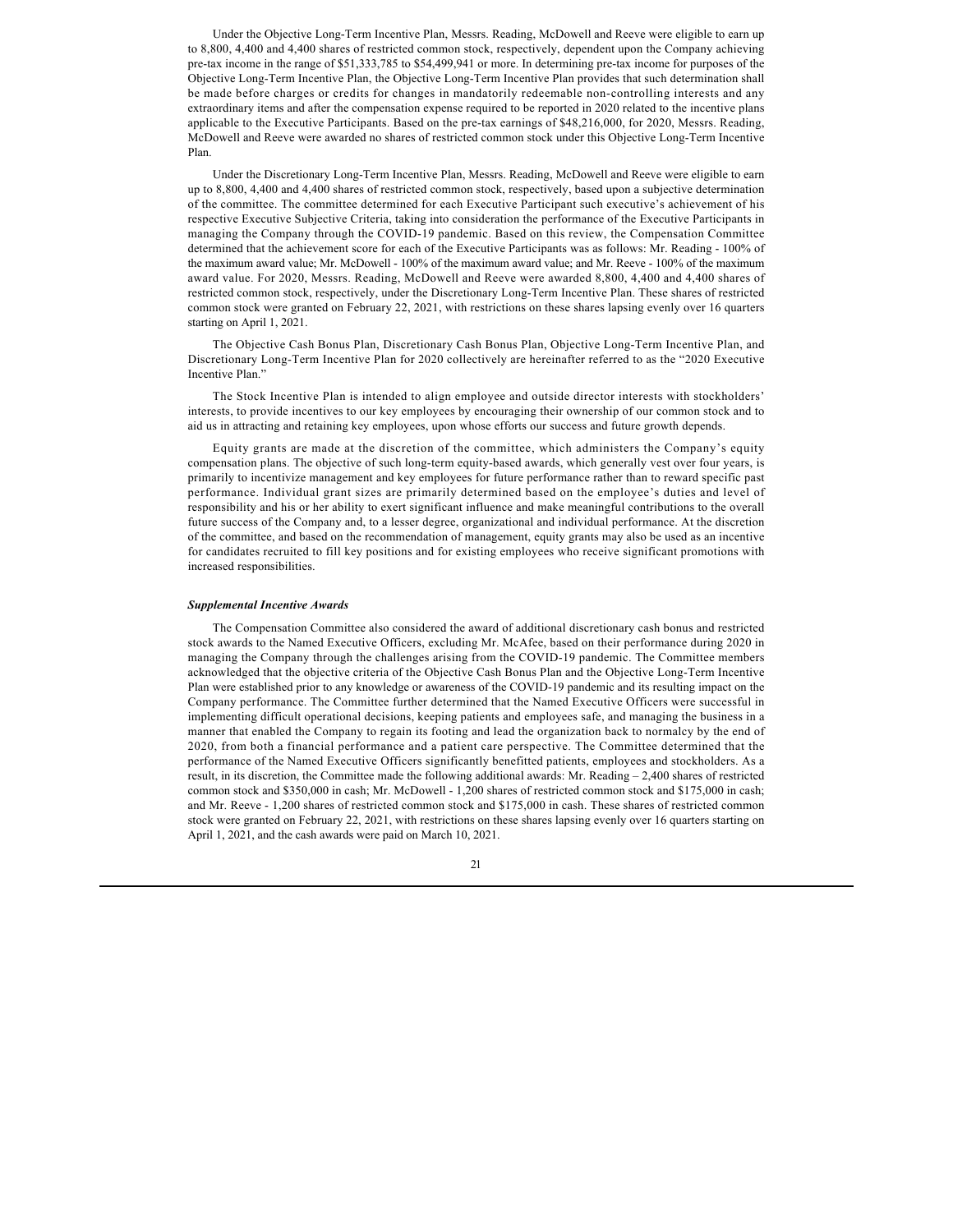#### *Post-Employment Benefits*

We have entered into employment agreements with our Named Executive Officers that provide for the payment of severance and other post-termination benefits depending on the nature of the termination, including severance payments in the event of a termination following a "change in control." The committee believes that the terms and conditions of these agreements are reasonable and assist us in retaining the executive talent needed to achieve our objectives. In particular, the termination agreements, in the event of a "change in control," help executives focus their attention on the performance of their duties in the best interests of the stockholders without being concerned about the consequences to them of a change in control and help promote continuity of senior management. Information regarding the specific payments that are applicable to each termination event, as well as the effect on unvested equity awards, is provided under the heading "Executive Compensation — Post Termination/Change-in-Control Benefits" below.

### *Benefits and Perquisites*

*Defined Contribution Plan.* The Company maintains qualified retirement plans pursuant to Internal Revenue Code of 1986, as amended (the "Code"), Section 401(k) (the "401(k) Plans") covering substantially all employees subject to certain minimum service requirements. The 401(k) Plans allows employees to make voluntary contributions and provides for discretionary matching contributions by the Company. For certain plans, the Company makes matching contributions. The assets of the 401(k) Plans are held in trust for grantees and are distributed upon the retirement, disability, death or other termination of employment of the grantee. The Board, in its discretion, determines the amount of any Company discretionary contributions. We did not make any discretionary contributions to the 401(k) Plan during 2020. The Company's matching contributions aggregated \$1.9 million in 2020.

*Life Insurance.* The Company maintains, at its expense, for the benefit of each of its full-time employees, life insurance policies in the amount of one times the employee's annual salary, up to \$200,000.

*Health and Welfare Benefits.* All executive officers, including the Named Executive Officers, are eligible for welfare benefits from the Company including: medical, dental, vision, life insurance, short-term disability and longterm disability. Named Executive Officers participate in these plans on the same basis and subject to the same costs, terms and conditions as other salaried employees at their work location.

#### **Employment and Consulting Agreements**

In May 2019, the Company entered into amended and restated employment agreements with each of Messrs. Reading and McDowell, which presently expire on December 31, 2021, and provide for automatic two-year renewals as of the expiration of the current term. In 2018, the Company entered into an employment agreement with Mr. Reeve, which expires on February 28, 2022, and provides for an automatic two-year renewal as of the expiration of the current term. Effective as of November 9, 2020, the Company entered into an employment agreement with Mr. Hendrickson, which expires on November 8, 2022, and provides for an automatic two-year renewal as of the expiration of the current term. Each of the employment agreements may be terminated by the Company prior to the expiration of their respective terms for cause or without cause, and due to the death or disability of the Executive Officer, as well as by the Executive Officer for good reason or based a disability. In the event of (A) an involuntary termination by the Company without "cause" (as defined in each of the Employment Agreements) or (B) a voluntary termination by the Executive Officer for "good reason" (as defined in each of the Employment Agreements), the affected Executive Officer is entitled to receive  $(1)$  salary continuation for two years, based on his base compensation then in effect,  $(2)$ the greater of: (a) the bonus paid or payable to the Executive Officer with respect to the last fiscal year completed prior to such termination, or (b) the average of the bonuses paid to the Executive Officer over the last three fiscal years of employment ending with the last fiscal year prior to such termination, (3) the Executive Officer's accrued but unused vacation days, (4) an immediate acceleration of vesting for all outstanding equity incentive awards, and (5) medical insurance benefits currently in effect for the twenty-four months following such termination. If an Employment Agreement is terminated based on a qualified disability (as described in the Employment Agreements), the terminated Executive Officer is entitled to receive a lump-sum payment equal to two times such Executive Officer's base compensation then in effect, as well as an immediate acceleration of vesting for all outstanding equity incentive awards. If an Employment Agreement is terminated based on the death of an Executive Officer, the Executive Officers' estate (or his heirs) will receive a lump-sum payment equal to such Executive Officers base compensation then in effect, and all outstanding equity incentive awards held by such Executive Officer shall immediately vest. Finally, in the event of a termination of employment in connection with a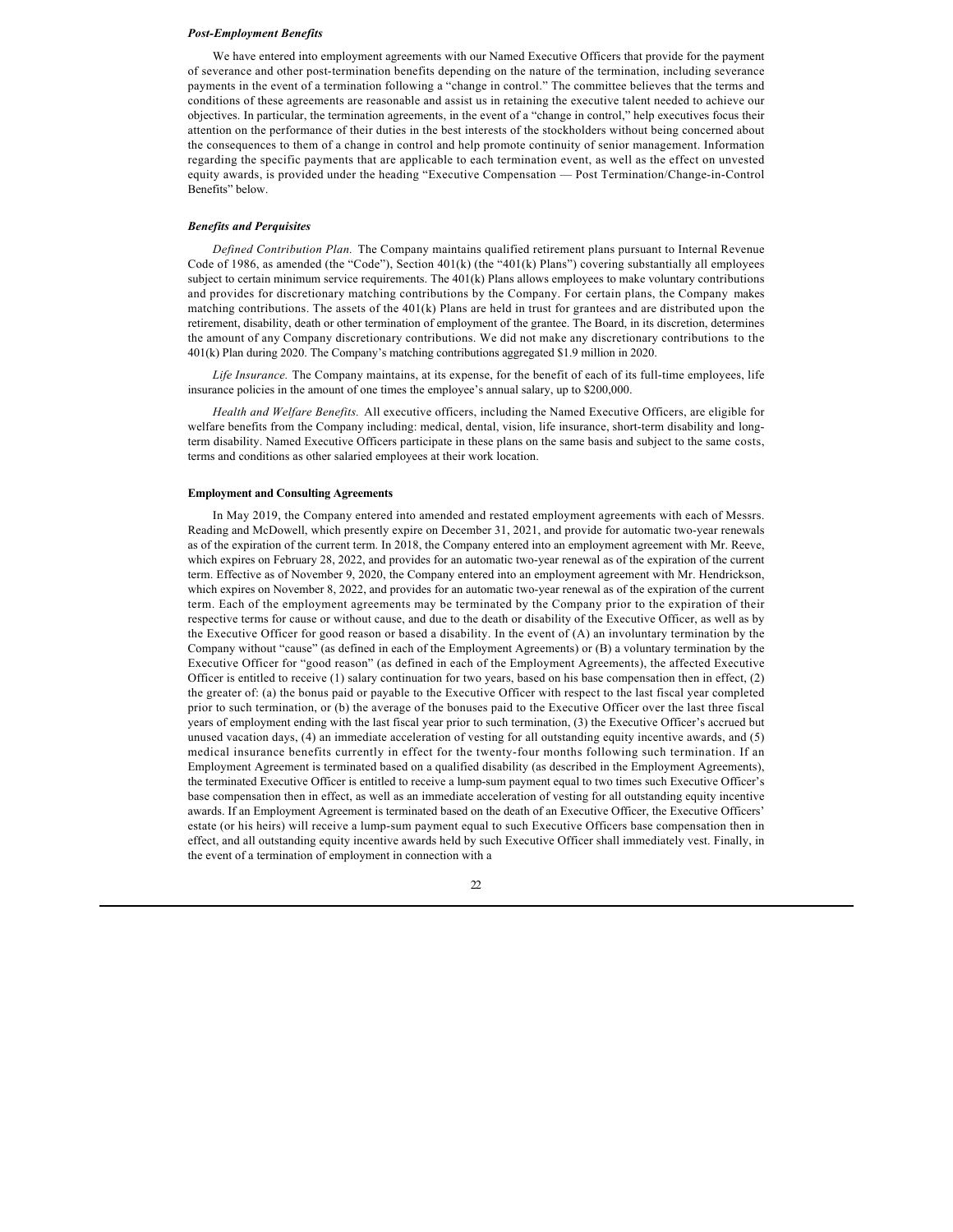"change in control" (as defined in the Employment Agreements), Messrs. Reading, McDowell, Reeve and Hendrickson, as applicable, will be entitled to (A) a change of control benefit of \$500,000 for Mr. Reading and \$283,333 for Mr. McDowell, Mr. Reeve and Mr. Hendrickson, and (B) the immediate acceleration of vesting for all outstanding equity incentive awards held by such individual. The employment agreement also provides for certain non-competition and non-solicitation covenants that extend up to two years after termination of employment.

Messrs. Reading, McDowell, Reeve and Hendrickson's employment agreements may each be terminated by the Company prior to the expiration of their term. See "Executive Compensation — Post Termination/Change-in-Control Benefits" below for a detailed discussion of the termination and change in control provisions contained in these agreements.

Mr. McAfee's employment agreement, which contained many of these same provisions, terminated as of November 9, 2020 in connection with his retirement from the Company. Mr. McDowell has indicated his intent to retire from the Company effective August 31, 2021.

We do not have any executive retention and severance arrangements or change in control agreements with our Named Executive Officers other than those described above.

### **Compensation of Named Executive Officers**

Mr. Reading joined our Company in November 2003 as Chief Operating Officer and, effective November 1, 2004, was promoted to President and Chief Executive Officer. Under his employment agreement with us (see "Employment and Consulting Agreements" above), Mr. Reading's annual base salary is subject to adjustment by the Compensation Committee. For the last three years, his annual base salary was \$740,000 (during 2018), \$770,000 (during 2019), \$800,000 (during 2020) and further increased to \$900,000 effective as of January 1, 2021. Effective as of March 26, 2020, Mr. Reading's employment agreement was further amended to reduce his annual base salary by 40%, to \$480,000, consistent with the Company's efforts to reduce payroll costs due to the ongoing COVID-19 pandemic and resulting impact on the Company's operations; Mr. Reading's employment agreement subsequently was further amended to restore his annual base salary back to \$800,000 commencing as of August 1, 2020. During each of 2018, 2019 and 2020, Mr. Reading participated in an executive incentive plan specific to such year that was approved by the Compensation Committee and filed with the SEC on Form 8-K. In accordance with such executive incentive plans, Mr. Reading (i) was paid a cash bonus of \$575,000 and was granted 20,451 shares of restricted stock for 2018, and (ii) was paid a cash bonus of \$524,397 and was granted 14,380 shares of restricted stock for 2019. As previously disclosed, for 2020, Mr. Reading was paid a cash bonus of \$750,000 on March 10, 2021 and was granted 11,200 shares of restricted stock on February 22, 2021.

Mr. McDowell joined our Company in October 2003 as Vice President of Operations overseeing the west region and, effective January 24, 2005, was promoted to Chief Operating Officer. He currently serves the Company as Chief Operating Officer–West. On December 7, 2020, the Company announced that Mr. McDowell will retire as of August 31, 2021. Under Mr. McDowell's employment agreement with us (see "Employment and Consulting Agreements" above), Mr. McDowell's annual base salary is subject to adjustment by the Compensation Committee. For the last three years, his annual base salary was \$480,000 (during 2018), \$500,000 (during 2019), \$510,000 (during 2020) and further increased to \$536,000 effective as of January 1, 2021. Effective as of March 26, 2020, Mr. McDowell's employment agreement was further amended to reduce his annual base salary by 35%, to \$331,500, consistent with the Company's efforts to reduce payroll costs due to the ongoing COVID-19 pandemic and resulting impact on the Company's operations; Mr. McDowell's employment agreement subsequently was further amended to restore his annual base salary back to \$510,000 commencing as of August 1, 2020. During each of 2018, 2019 and 2020, Mr. McDowell participated in an executive incentive plan specific to such year that was approved by the Compensation Committee and filed with the SEC on Form 8-K. In accordance with such executive incentive plans, Mr. McDowell (i) was paid a cash bonus of \$370,800 and was granted 10,371 shares of restricted stock for 2018, and (ii) was paid a cash bonus of \$301,276 and was granted 6,078 shares of restricted stock for 2019. As previously disclosed, for 2020, Mr. McDowell was paid a cash bonus of \$430,000 on March 10, 2021 and was granted 5,600 shares of restricted stock on February 22, 2021.

Mr. Reeve joined our Company in March 2018 as Chief Operating Officer–East. Under his employment agreement with us (see "Employment and Consulting Agreements" above), Mr. Reeve's annual base salary is subject to adjustment by the Compensation Committee. Mr. Reeve's annual base salary was \$450,000 at the start of his employment in 2018, \$470,000 (during 2019), \$540,000 (during 2020) and was further increased to \$567,000 effective as of January 1, 2021. Effective as of March 26, 2020, Mr. Reeve's employment agreement was further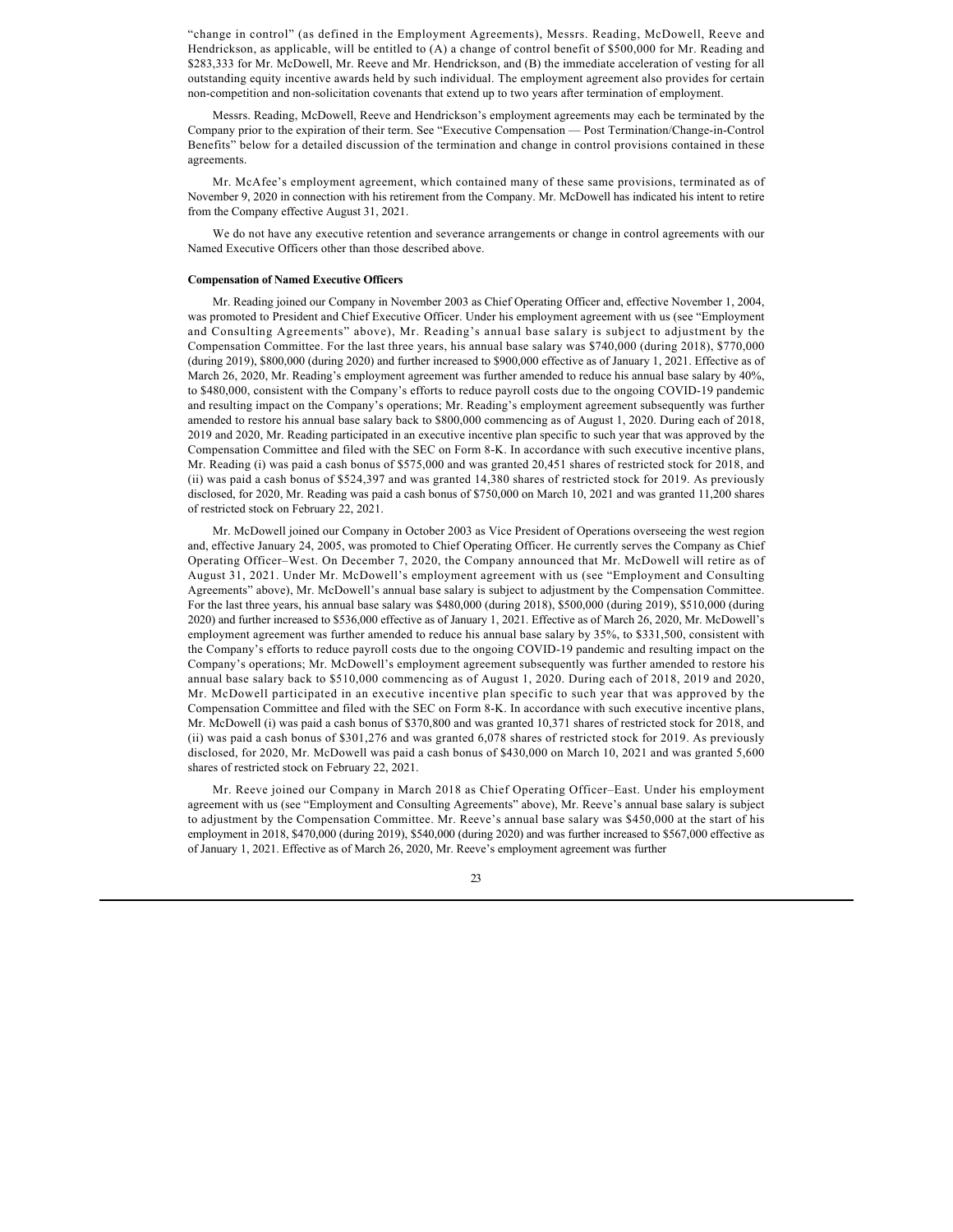amended to reduce his annual base salary by 35%, to \$351,000, consistent with the Company's efforts to reduce payroll costs due to the ongoing COVID-19 pandemic and resulting impact on the Company's operations; Mr. Reeve's employment agreement subsequently was further amended to restore his annual base salary back to \$540,000 commencing as of August 1, 2020. During each of 2018, 2019 and 2020, Mr. Reeve participated in an executive incentive plan specific to such year that was approved by the Compensation Committee and filed with the SEC on Form 8-K. Mr. Reeve was granted 7,619 shares on March 5, 2018 pursuant to his employment agreement. In accordance with such executive incentive plans, Mr. Reeve (i) was paid a cash bonus of \$347,000 and was granted 10,335 shares of restricted stock for 2018, and (ii) was paid a cash bonus of \$321,785 and was granted 7,041 shares of restricted stock for 2019. As previously disclosed, for 2020, Mr. Reeve was paid a cash bonus of \$445,000 on March 10, 2021 and was granted 5,600 shares of restricted stock on February 22, 2021.

Mr. Hendrickson joined our Company on November 9, 2020 as Chief Financial Officer. Under his employment agreement with us (see "Employment and Consulting Agreements" above), Mr. Hendrickson's annual base salary is subject to adjustment by the Compensation Committee. Mr. Hendrickson's annual base salary is \$450,000. Mr. Hendrickson was granted 3,688 shares of restricted stock on November 16, 2020, vesting in 16 equal quarterly increments starting as of January 1, 2021 and was paid a cash bonus of \$25,000 on March 10, 2021.

Mr. McAfee joined our Company in September 2003 as Chief Financial Officer and, effective November 1, 2004, was promoted to Executive Vice President. Mr. McAfee retired as Chief Financial Officer (and terminated his Employment Agreement) as of November 9, 2020, and continued as an employee through December 8, 2020. For the last three years, Mr. McAfee's annual base salary was \$480,000 (during 2018), \$500,000 (during 2019), and \$510,000 (during 2020). Effective as of March 26, 2020, Mr. McAfee's employment agreement was further amended to reduce his annual base salary by 35%, to \$331,500, consistent with the Company's efforts to reduce payroll costs due to the ongoing COVID-19 pandemic and resulting impact on the Company's operations; Mr. McAfee's employment agreement subsequently was further amended to restore his annual base salary back to \$510,000 commencing as of August 1, 2021. During each of 2018 and 2019, Mr. McAfee participated in an executive incentive plan specific to such year that was approved by the Compensation Committee and filed with the SEC on Form 8-K. In accordance with such executive incentive plans, Mr. McAfee (i) was paid a cash bonus of \$370,800 and was granted 10,371 shares of restricted stock for 2018, and (ii) was paid a cash bonus of \$332,622 and was granted 6,796 shares of restricted stock for 2018. In connection with his retirement as the Company's Chief Financial Officer, on December 7, 2020 the Compensation Committee of the Board of Directors, in its discretion, accelerated the vesting on all of Mr. McAfee's 15,052 shares of unvested restricted stock, effective as of December 7, 2020. In making the decision to accelerate the vesting on Mr. McAfee's unvested restricted shares, the Compensation Committee considered a number of factors, including Mr. McAfee's 17 years of dedicated service to the Company as its CFO, the Company's significant growth in market capitalization and shareholder return during his tenure, and Mr. McAfee's willingness to enter into a post-employment consulting agreement with the Company, pursuant to which Mr. McAfee is available to the Company on an as-needed basis in return for an hourly rate of compensation.

#### <span id="page-25-0"></span>**Compensation Deductibility Policy**

Under Section 162(m) of the Code and applicable Treasury regulations, no deduction is allowed for annual compensation in excess of \$1 million paid by a publicly traded corporation to its chief executive officer and the four other most highly compensated officers.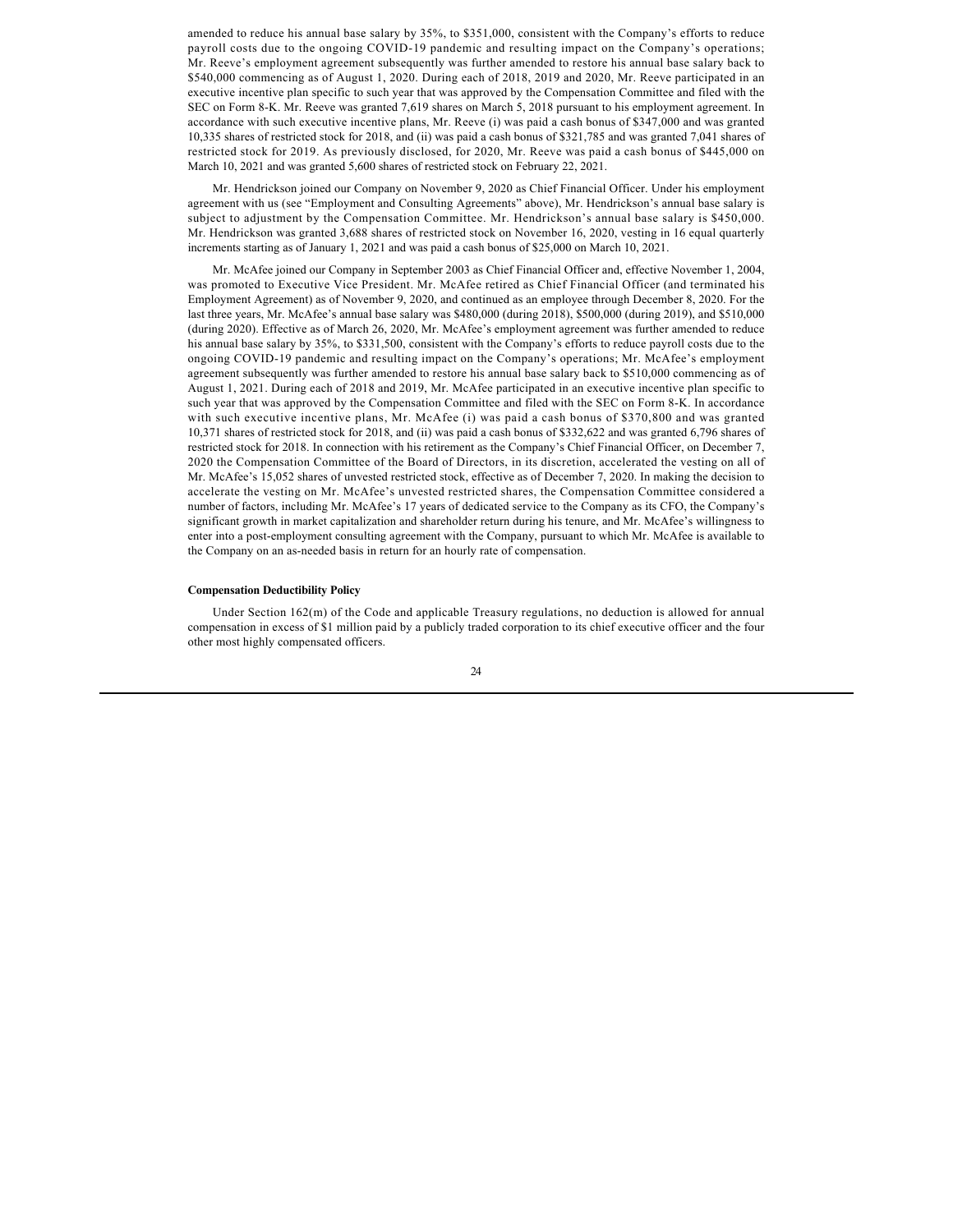#### **Executive Compensation**

#### <span id="page-26-0"></span>**Summary Compensation Table**

The following table sets forth the compensation paid or accrued for services rendered in all capacities on behalf of the Company during 2020, 2019 and 2018 to Messrs. Reading, McAfee, McDowell, Reeve and Hendrickson who are the Company's only executive officers during the applicable periods.

#### **Summary Compensation Table For the Fiscal Years Ended December 31, 2020, 2019 and 2018**

| <b>Name and Principal</b><br>Position        | Year | (S)                  | (S)    | <b>Stock</b><br>Salary Bonus <sup>(1)</sup> Awards <sup>(2)</sup><br>(S) | (S) | Non-<br><b>Equity</b><br><b>Incentive Deferred</b><br>Plan<br>Option Compen-<br>Awards sation $(3)$<br>(S) | Change<br>in<br>Pension<br>Value<br>and<br>Non-<br>Oualified<br>Compen -<br>sation<br>Earnings<br>(S) | All Other<br>Compen -<br>sation<br>(S) | Total (\$)              |
|----------------------------------------------|------|----------------------|--------|--------------------------------------------------------------------------|-----|------------------------------------------------------------------------------------------------------------|-------------------------------------------------------------------------------------------------------|----------------------------------------|-------------------------|
| Christopher J. Reading                       |      | 2020 675,769 350,000 |        | 1,533,056                                                                |     | 400,000                                                                                                    |                                                                                                       | 2.322(4)                               | 2,961,147               |
| <b>Chief Executive Officer</b>               |      | 2019 768,846         |        | 1,556,370                                                                |     | 524,397                                                                                                    |                                                                                                       | 2.322(4)                               | 2,851,935               |
|                                              |      | 2018 739,423         |        | 2,010,639                                                                |     | 575,000                                                                                                    |                                                                                                       | 2,322(4)                               | 3,327,384               |
| Lawrance W. McAfee.                          |      | 2020 425,269         |        |                                                                          |     |                                                                                                            |                                                                                                       | $1,649,182^{(5)}$                      | 2,074,451               |
| Former Chief Financial<br>Officer            |      | 2019 499,231         |        | 736,271                                                                  |     | 332,622                                                                                                    |                                                                                                       |                                        | $3,564^{(4)}$ 1,571,688 |
|                                              |      | 2018 479,616         |        | 1,021,508                                                                |     | 370,800                                                                                                    |                                                                                                       |                                        | $3,564^{(4)}$ 1,875,488 |
| Glenn D. McDowell                            |      | 2020 440,961 175,000 |        | 766,528                                                                  |     | 255,000                                                                                                    |                                                                                                       | $3,564^{(4)}$                          | 1,641,053               |
| Chief Operating Officer -<br>West            |      | 2019 499,231         |        | 659,890                                                                  |     | 301,276                                                                                                    |                                                                                                       | $3,564^{(4)}$                          | 1,463,961               |
|                                              |      | 2018 479,616         |        | 1,021,508                                                                |     | 370,800                                                                                                    |                                                                                                       | $3,564^{(4)}$                          | 1,875,488               |
| Graham D. Reeve $(4)$                        |      | 2020 464,615 175,000 |        | 766,528                                                                  |     | 270,000                                                                                                    |                                                                                                       | 2,322(4)                               | 1,678,465               |
| Chief Operating Officer -<br>East            |      | 2019 469,231         |        | 759,462                                                                  |     | 321,785                                                                                                    |                                                                                                       | $2,322^{(4)}$                          | 1,552,800               |
|                                              |      | 2018 479,616         |        | 1,619,404                                                                |     | 347,000                                                                                                    |                                                                                                       | $908^{(4)}$                            | 2,446,927               |
| Carey Hendrickson<br>Chief Financial Officer | 2020 | 51,923               | 25,000 | 403,430                                                                  |     |                                                                                                            |                                                                                                       |                                        | 480,353                 |

- 1) The Compensation Committee also considered the award of additional discretionary cash bonus and restricted stock awards to the Messrs. Reading, McDowell and Reeve, based on their performance during 2020 in managing the Company through the challenges arising from the COVID-19 pandemic. The Committee members acknowledged that the objective criteria of the Objective Cash Bonus Plan and the Objective Long-Term Incentive Plan were established prior to any knowledge or awareness of the COVID – 19 pandemic and its resulting impact on the Company performance. The Committee further determined that the Named Executive Officers were successful in implementing difficult operational decisions, keeping patients and employees safe, and managing the business in a manner that enabled the Company to regain its footing and lead the organization back to normalcy by the end of 2020, from both a financial performance and a patient care perspective. The Committee determined that the performance of the Named Executive Officers significantly benefitted patients, employees and stockholders. As a result, in its discretion, the Committee made the following additional awards: Mr. Reading – \$350,000 in cash; Mr. McDowell - \$175,000 in cash; and Mr. Reeve - \$175,000 in cash. These shares of restricted common stock were granted on February 22, 2021, with restrictions on these shares lapsing evenly over 16 quarters starting on April 1, 2021, and the cash awards were paid on March 10, 2021. In addition, the Committee granted Mr. Hendrickson a bonus of \$25,000.
- 2) For 2020, stock awards were granted in accordance with the 2020 Executive Incentive Plan as restricted stock under the terms of the Stock Incentive Plan as follows: Mr. Reading was awarded 11,200 shares, (8,800 shares pursuant to the Discretionary Long Term Incentive Plan and an additional 2,400 shares as an additional supplemental discretionary award) Mr. McDowell was awarded 5,600 shares (4,400 shares pursuant to the Discretionary Long Term Incentive Plan and an additional 1,200 shares as an additional supplemental discretionary award) and Mr. Reeve was awarded 5,600 shares (4,400 shares pursuant to the Discretionary Long Term Incentive Plan and an additional 1,200 shares as an additional supplemental discretionary award). Mr. Hendrickson was granted 3,688 shares of restricted stock in November 2020 pursuant to his employment agreement. For 2019, stock awards were granted in accordance with the 2019 Executive Incentive Plan as restricted stock under the terms of the Stock Incentive Plan as follows: Mr. Reading was awarded 14,380 shares, Mr. McAfee was awarded 6,796 shares, Mr. McDowell was awarded 6,078 shares and Mr. Reeve was awarded 7,014 shares. For 2018, stock awards were granted in accordance with the 2018 Executive Incentive Plan as restricted stock under the terms of the Stock Incentive Plan as follows: Mr. Reading was awarded 20,451 shares, Messrs. McAfee and McDowell were awarded 10,371 shares each and Mr. Reeve was awarded 10,335 shares. Amounts shown are the grant date fair value of the awards computed in accordance with FASB ASC Topic 718 which amounted to a weighted average (for each individual) in the range of \$109.39 to \$136.88 per share for 2020, \$108.23 to \$108.57 per share for 2019 and in the range of \$98.30 to \$98.50 per share for 2018. Assumptions used in the calculation of these amounts are included in "Note 13 -Equity Based Plans" of the Notes to the Consolidated Financial Statements in Item 8 of the Form 10-K.
- 3) For 2020, the amounts represent the cash bonuses earned under the 2020 Executive Incentive Plan and paid in March 2021. For 2019, the amounts represent the cash bonuses earned under the 2019 Executive Incentive Plan and paid in March 2020. For 2018, the amounts represent the cash bonuses earned under the 2018 Executive Incentive Plan and paid in March 2019. See "Compensation Discussion and Analysis — Annual Cash Incentive Compensation" herein for further details.
- 4) Represents the value of life insurance premiums for life insurance coverage provided to the Named Executive Officers.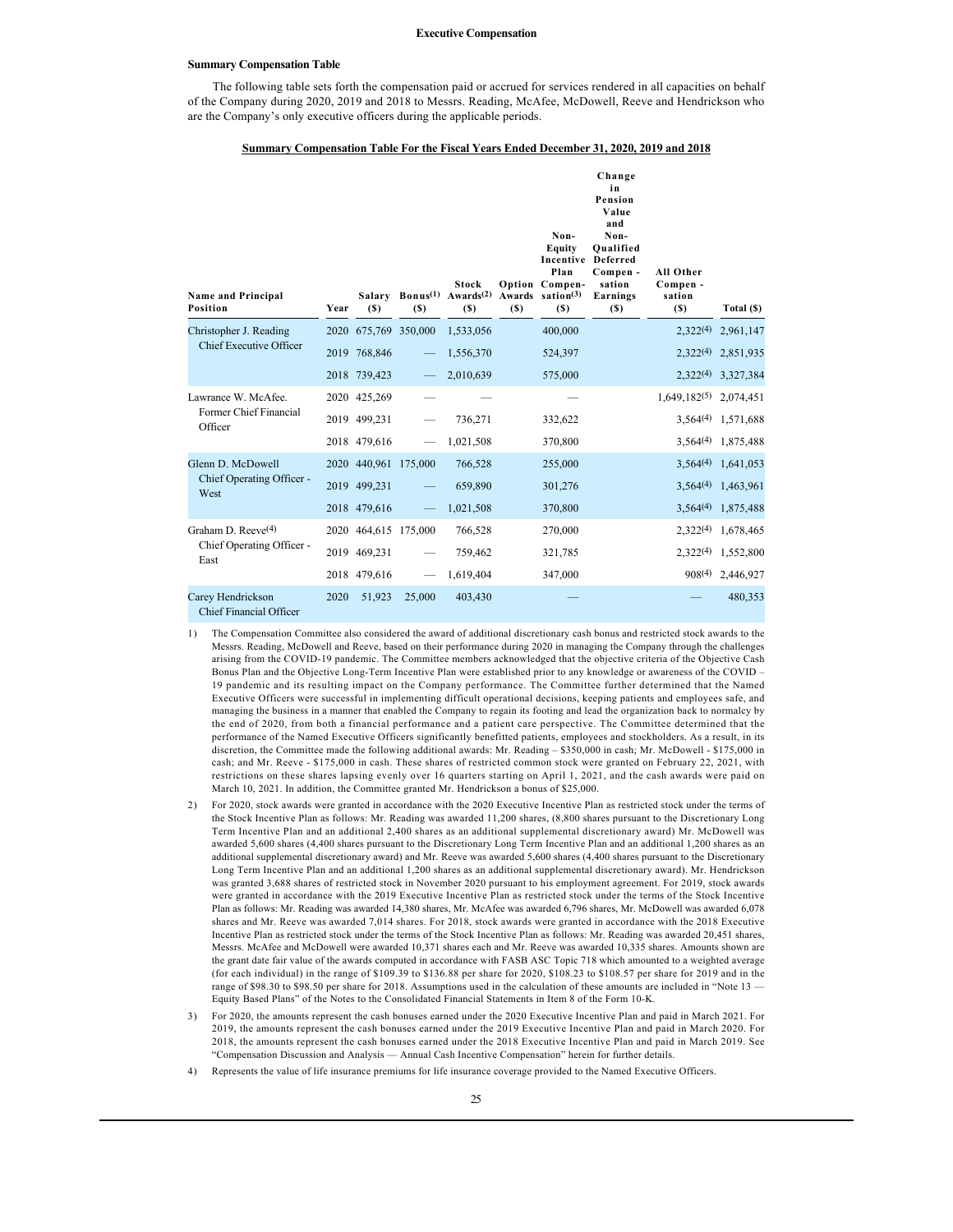5) In connection with his retirement as the Company's Chief Financial Officer, on December 7, 2020 the Compensation Committee of the Board of Directors, in its discretion, accelerated the vesting on all of Mr. McAfee's 15,052 shares of unvested restricted stock, effective as of December 7, 2020. The closing price on the day of acceleration was \$109.11 per share.

#### **Grants of Plan-Based Awards**

|                        |               |                  | <b>Estimated Possible Payouts</b><br><b>Under Non-Equity</b><br>Incentive Plan Awards $(1)$ : |                |                       | <b>Under Equity</b> | <b>Estimated Possible Payouts</b><br>Incentive Plan Awards $(1)$ : | <b>Grant Date</b><br><b>Fair Value</b>         |
|------------------------|---------------|------------------|-----------------------------------------------------------------------------------------------|----------------|-----------------------|---------------------|--------------------------------------------------------------------|------------------------------------------------|
| Name                   | Grant<br>Date | Threshold<br>(S) | Target<br>(S)                                                                                 | Maximum<br>(S) | Threshold<br>$^{(#)}$ | (#)                 | Target Maximum<br>$^{(#)}$                                         | of Stock<br>Awards <sup><math>(2)</math></sup> |
| Christopher J. Reading | 3/3/2020      | $S-$             | \$1,000,000                                                                                   | \$1,000,000    |                       | 17.600              | 17,600                                                             | \$1,872,288                                    |
| Lawrance W. McAfee     | 3/3/2020      | $s-$             | 637,500<br>S.                                                                                 | S.<br>637,500  |                       | 8.800               | 8.800                                                              | \$936,144                                      |
| Glenn D. McDowell      | 3/3/2020      | $S-$             | 637,500<br>S.                                                                                 | S.<br>637,500  |                       | 8.800               | 8.800                                                              | 936,144<br>S.                                  |
| Graham D. Reeve        | 3/3/2020      | $S-$             | 675,000<br>S.                                                                                 | S.<br>675,000  |                       | 8.800               | 8.800                                                              | 936.144<br>S.                                  |

Mr. Lawrance W. McAfee was part of the aforementioned plan but was not employed on December 31, 2020 and therefore did not receive any awards pursuant to the 2020 Executive Incentive Plan. Mr. Carey Hendrickson did not participate in the plan above since his employment commenced on November 9, 2020.

1. Possible payments and equity grants under the 2020 Executive Incentive Plan. See the Summary Compensation Table above for actual amounts earned for 2020. The cash earned was paid on March 10, 2021 and the shares of restricted stock were granted on February 22, 2021.

2. Amounts shown are the grant date fair value of the awards computed in accordance with FASB ASC Topic 718 which amounted to a weighted average of \$106.38 per share. See "Note 13 — Equity Based Plans" of the Notes to the Consolidated Financial Statements in Item 8 of the Form 10-K for a description of the valuations and a description of the equity plans.

### **Narrative Disclosure to Summary Compensation Table and Grants of Plan-Based Awards Table**

See "Employment and Consulting Agreements" above and "Post-Termination/Change-in-Control Benefits" below for the material terms of our employment agreements with our Named Executive Officers. See "Compensation Discussion and Analysis" above for an explanation of the amount of salary and bonus in proportion to total compensation. See the footnotes to the Summary Compensation Table above and Grants of Plan-Based Awards table paid to the Named Executive Officers above for narrative disclosure with respect to those tables.

### **Outstanding Equity Awards at Fiscal Year-End**

The following table shows outstanding awards of shares of restricted common stock that have not vested as of December 31, 2020 for each Named Executive Officer. The table does not include the grants of restricted stock made in 2021. There are no outstanding stock option awards for the Named Executive Officers as of December 31, 2020.

|                        |                                                                                                        | <b>Stock Awards</b>                                                                                                               |
|------------------------|--------------------------------------------------------------------------------------------------------|-----------------------------------------------------------------------------------------------------------------------------------|
| Name                   | Number<br>of Shares<br>or Units<br>of Stock<br>That<br>Have<br><b>Not</b><br><b>Vested</b><br>$^{(#)}$ | Market<br>Value of<br><b>Shares</b> or<br><b>Units of</b><br><b>Stock</b><br><b>That Have</b><br><b>Not Vested</b><br>$(S)^{(1)}$ |
| Christopher J. Reading | 30,551(2)                                                                                              | \$3,673,758                                                                                                                       |
| Glenn D. McDowell      | 14,469(3)                                                                                              | \$1,739,897                                                                                                                       |
| Graham D. Reeve        | 13,903(4)                                                                                              | \$1,671,836                                                                                                                       |
| Carey Hendrickson      | 3,688(5)                                                                                               | S.<br>443,482                                                                                                                     |

(1) Calculated based on the closing market price of our common stock on December 31, 2020 of \$120.25 per share.

(2) The restrictions on these shares of common stock granted as restricted stock lapsed or will lapse as follows:

| 1/1/2021  | 4.476 | 1/1/2022  | 3.441 | 1/1/2023  | 2,179 |
|-----------|-------|-----------|-------|-----------|-------|
| 4/1/2021  | 3.441 | 4/1/2022  | 2.176 | 4/1/2023  | 898   |
| 7/1/2021  | 3.441 | 7/1/2022  | 2.176 | 7/1/2023  | 898   |
| 10/1/2021 | 3.441 | 10/1/2022 | 2.176 | 10/1/2023 | 898   |
|           |       |           |       | 1/1/2024  | 910   |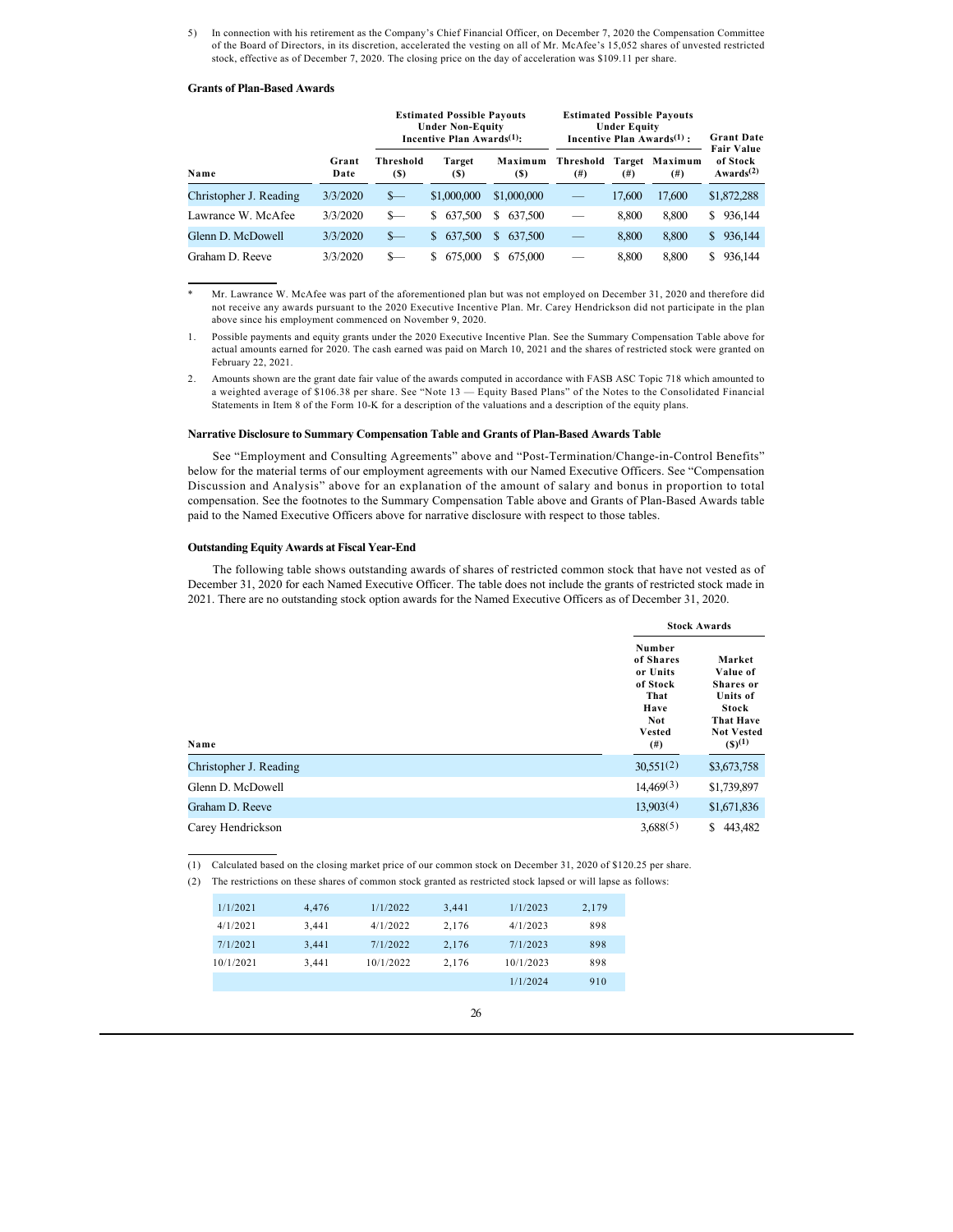(3) The restrictions on these shares of common stock granted as restricted stock lapsed or will lapse as follows:

| 1/1/2021  | 2,184 | 1/1/2022  | 1.667 | 1/1/2023  | 1,030 |
|-----------|-------|-----------|-------|-----------|-------|
| 4/1/2021  | 1.659 | 4/1/2022  | 1.027 | 4/1/2023  | 379   |
| 7/1/2021  | 1.659 | 7/1/2022  | 1.027 | 7/1/2023  | 379   |
| 10/1/2021 | 1.659 | 10/1/2022 | 1,027 | 10/1/2023 | 379   |
|           |       |           |       | 1/1/2024  | 393   |

(4) The restrictions on these shares of common stock granted as restricted stock lapsed or will lapse as follows:

| 1/1/2021  | 1.559 | 1/1/2022  | 1.562 | 1/1/2023  | 1,098 |  |
|-----------|-------|-----------|-------|-----------|-------|--|
| 4/1/2021  | 1.559 | 4/1/2022  | 1.083 | 4/1/2023  | 438   |  |
| 7/1/2021  | 1.559 | 7/1/2022  | 1,083 | 7/1/2023  | 438   |  |
| 10/1/2021 | 1.559 | 10/1/2022 | 1.083 | 10/1/2023 | 438   |  |
|           |       |           |       | 1/1/2024  | 444   |  |

(5) The restrictions on these shares of common stock granted as restricted stock lapsed or will lapse as follows:

| 1/1/2021  | 230 | 1/1/2022  | 230 | 1/1/2023  | 230 | 1/1/2024  | 230 |  |
|-----------|-----|-----------|-----|-----------|-----|-----------|-----|--|
| 4/1/2021  | 230 | 4/1/2022  | 230 | 4/1/2023  | 230 | 4/1/2024  | 230 |  |
| 7/1/2021  | 230 | 7/1/2022  | 230 | 7/1/2023  | 230 | 7/1/2024  | 230 |  |
| 10/1/2021 | 230 | 10/1/2022 | 230 | 10/1/2023 | 230 | 10/1/2024 | 238 |  |

### **Stock Vested Table**

The following table shows the number of shares of our common stock acquired by the Named Executive Officers during 2020 upon the "vesting" of restricted stock ("vesting" refers to lapsing of restrictions). As of December 31, 2020, there were no outstanding stock options for the Named Executive Officers.

|                        |                                                           | <b>Stock Awards</b>                            |  |  |
|------------------------|-----------------------------------------------------------|------------------------------------------------|--|--|
| Name                   | Number of<br>shares<br>acquired<br>on vesting<br>$^{(#)}$ | Value<br>realized on<br>Vesting <sup>(1)</sup> |  |  |
| Christopher J. Reading | 18,370                                                    | \$1,582,348                                    |  |  |
| Lawrance W. McAfee*    | 24,194                                                    | \$2,430,555                                    |  |  |
| Glenn D. McDowell      | 9,007                                                     | 778,021<br>\$                                  |  |  |
| Graham Reeve           | 5,798                                                     | 481,923<br>\$                                  |  |  |
| Carey Hendrickson      |                                                           |                                                |  |  |

The value realized on vesting is computed by multiplying the number of shares by stock by the market value of the underlying shares on the vesting date. The closing price of the stock is used as the market value.

In connection with his retirement as the Company's Chief Financial Officer, on December 7, 2020 the Compensation Committee of the Board of Directors, in its discretion, accelerated the vesting on all of Mr. McAfee's 15,052 shares of unvested restricted stock, effective as of December 7, 2020. The closing price on the day of acceleration was \$109.11 per share.

### **Pay Ratio**

The Company analyzed the annual total compensation for all of its employees and the employees of its consolidated subsidiaries (including part-time – "on call"- and full-time employees as per SEC rules), other than our CEO, in order to identify the employee with the median annual total compensation. In making this determination, the Company examined only payroll records of individuals who were employed by the Company or one of its consolidated subsidiaries on December 31, 2020. No cost of living adjustments were made to any such employee's compensation, but the Company did annualize the compensation of individuals who commenced employment after January 1, 2020. After the median compensated employee was identified, that employee's annual total compensation for fiscal year 2020 was determined in the same manner as if such individual was a named executive officer for 2020 whose compensation was required to be determined in accordance with SEC rules and reported in our "Summary Compensation Table" on page [25.](#page-26-0) Based on the foregoing, the annual total compensation of such employee, as determined in accordance with SEC rules, was \$37,209. As provided in our Summary Compensation Table, the annual total compensation for our CEO for the 2020 fiscal year was \$2,961,147, which was 79.6:1 times the annual total compensation of our median compensated employee for the 2020 fiscal year.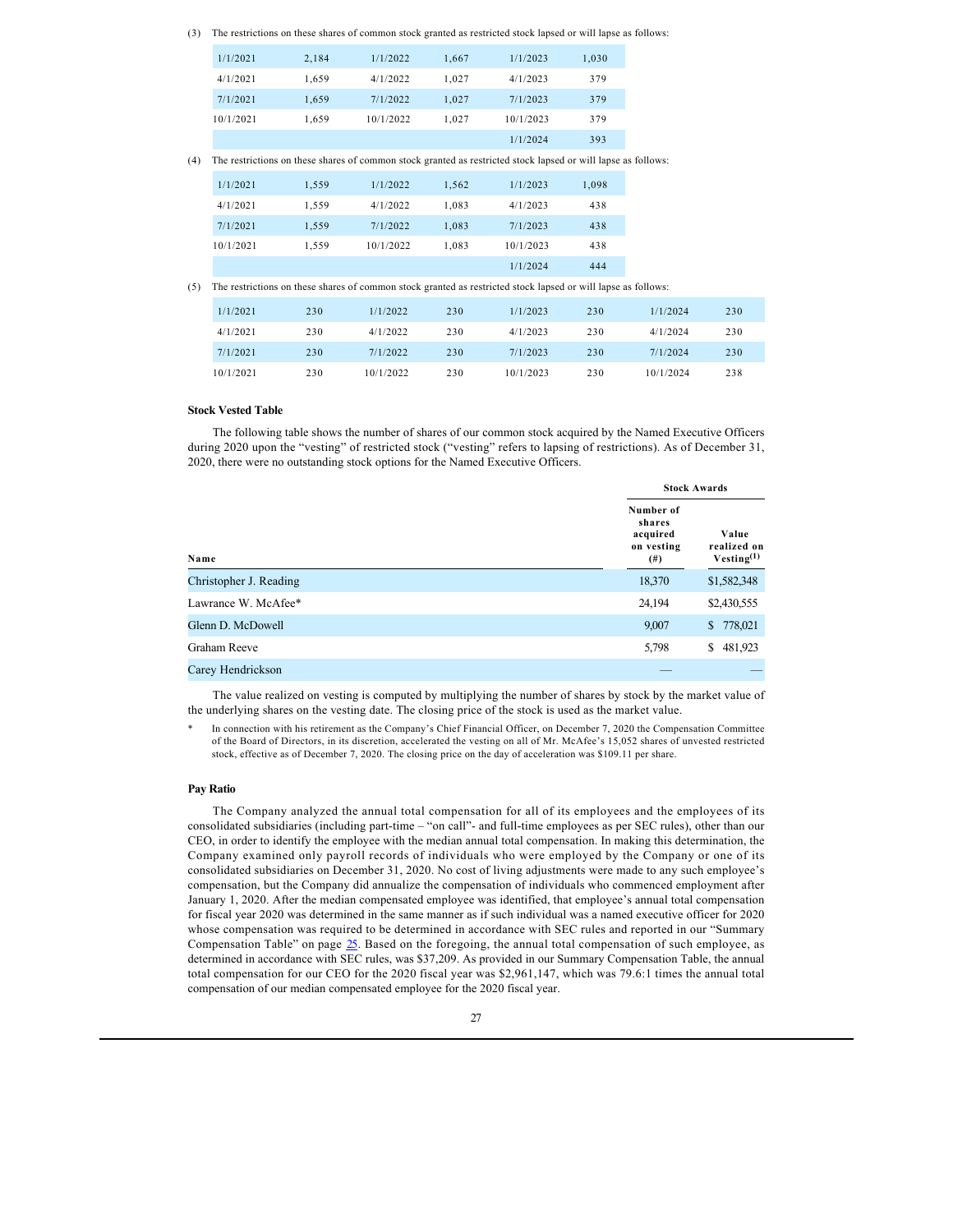The above figures were reported in accordance with SEC rules. However, the Company believes that a more accurate disclosure would exclude "on-call" employees who have no set work schedule and work only on an asneeded basis, which may be a few times a year. If these "on-call" employees were excluded from the determination of our median compensated employee for the 2020 fiscal year, the annual total compensation of our median compensated employee would be \$45,138 resulting in a ratio of the annual total compensation of our CEO to such employee of 65.6:1.

Because a significant amount of our CEO's compensation for 2020 was in the form of equity compensation, and only a very small number of our employees receive equity compensation, we thought it would be helpful to our stockholders to see how the above ratios are impacted by excluding equity compensation. Excluding equity compensation, the annual total compensation of our median compensated employee remains unchanged and the annual total compensation for our Chief Executive Officer would be \$1,428,091, resulting in a ratio of 38.4:1 if "on-call" employees are included and a ratio of 31.6:1 if "on-call" employees are not included.

#### **Post Termination/Change-in-Control Benefits**

Each of the Employment Agreements of the Named Executive Officers may be terminated by the Company prior to the expiration of their respective terms for cause or without cause, and due to the death or disability of the Executive Officer, as well as by the Executive Officer for good reason or based a disability. In the event of (A) an involuntary termination by the Company without "cause" (as defined in each of the Employment Agreements) or (B) a voluntary termination by the Executive Officer for "good reason" (as defined in each of the Employment Agreements), the affected Executive Officer is entitled to receive (1) salary continuation for two years, based on his base compensation then in effect, (2) the greater of: (a) the bonus paid or payable to the Executive Officer with respect to the last fiscal year completed prior to such termination, or (b) the average of the bonuses paid to the Executive Officer over the last three fiscal years of employment ending with the last fiscal year prior to such termination, (3) the Executive Officer's accrued but unused vacation days, (4) an immediate acceleration of vesting for all outstanding equity incentive awards, and (5) medical insurance benefits currently in effect for the twenty-four months following such termination. If an Employment Agreement is terminated based on a qualified disability (as described in the Employment Agreements), the terminated Executive Officer is entitled to receive a lump-sum payment equal to two times such Executive Officer's base compensation then in effect, as well as an immediate acceleration of vesting for all outstanding equity incentive awards. If an Employment Agreement is terminated based on the death of an Executive Officer, the Executive Officers' estate (or his heirs) will receive a lump-sum payment equal to such Executive Officers base compensation then in effect, and all outstanding equity incentive awards held by such Executive Officer shall immediately vest. Finally, in the event of a termination of employment in connection with a "change in control" (as defined in the Employment Agreements), Messrs. Reading, McDowell, Reeve and Hendrickson, as applicable, will be entitled to (A) a change of control benefit of \$500,000 for Mr. Reading and \$283,333 for Mr. McDowell, Mr. Reeve and Mr. Hendrickson, and (B) the immediate acceleration of vesting for all outstanding equity incentive awards held by them. Mr. McAfee is excluded from this discussion as he retired from the Company in December 2020.

The amount of compensation payable to each Named Executive Officer under the agreements is detailed in the tables below:

| <b>Executive Benefits and Payments</b><br>Upon Termination $(1)$ | Voluntary<br>Termination<br>or For<br>Cause | Without<br>Cause | Executive<br>Resigns<br><b>For Good</b><br>Reason | In<br>Conjunction<br>with a<br>Change In<br>Control |
|------------------------------------------------------------------|---------------------------------------------|------------------|---------------------------------------------------|-----------------------------------------------------|
| <b>Compensation</b>                                              |                                             |                  |                                                   |                                                     |
| Severage(2)                                                      | $S-$                                        | \$1,600,000      | \$1,600,000                                       | \$1,600,000                                         |
| Annual Cash Incentive $(3)$                                      |                                             | 750,000          | 750,000                                           | 750,000                                             |
| Change of Control Benefit <sup>(4)</sup>                         |                                             |                  |                                                   | 500,000                                             |
| Restricted Stock (Unvested and (Accelerated) <sup>(5)</sup>      |                                             | 3,673,758        | 3,673,758                                         | 3,673,758                                           |
| <b>Benefits and Perquisities</b>                                 |                                             |                  |                                                   |                                                     |
| Health and Dental Coverage $(6)$                                 |                                             | 27,596           | 27,596                                            | 27,596                                              |
| Total                                                            | <u>s—</u>                                   | \$6,051,354      | \$6,051,354                                       | \$6,551,354                                         |

#### **Christopher Reading, President and Chief Executive Officer**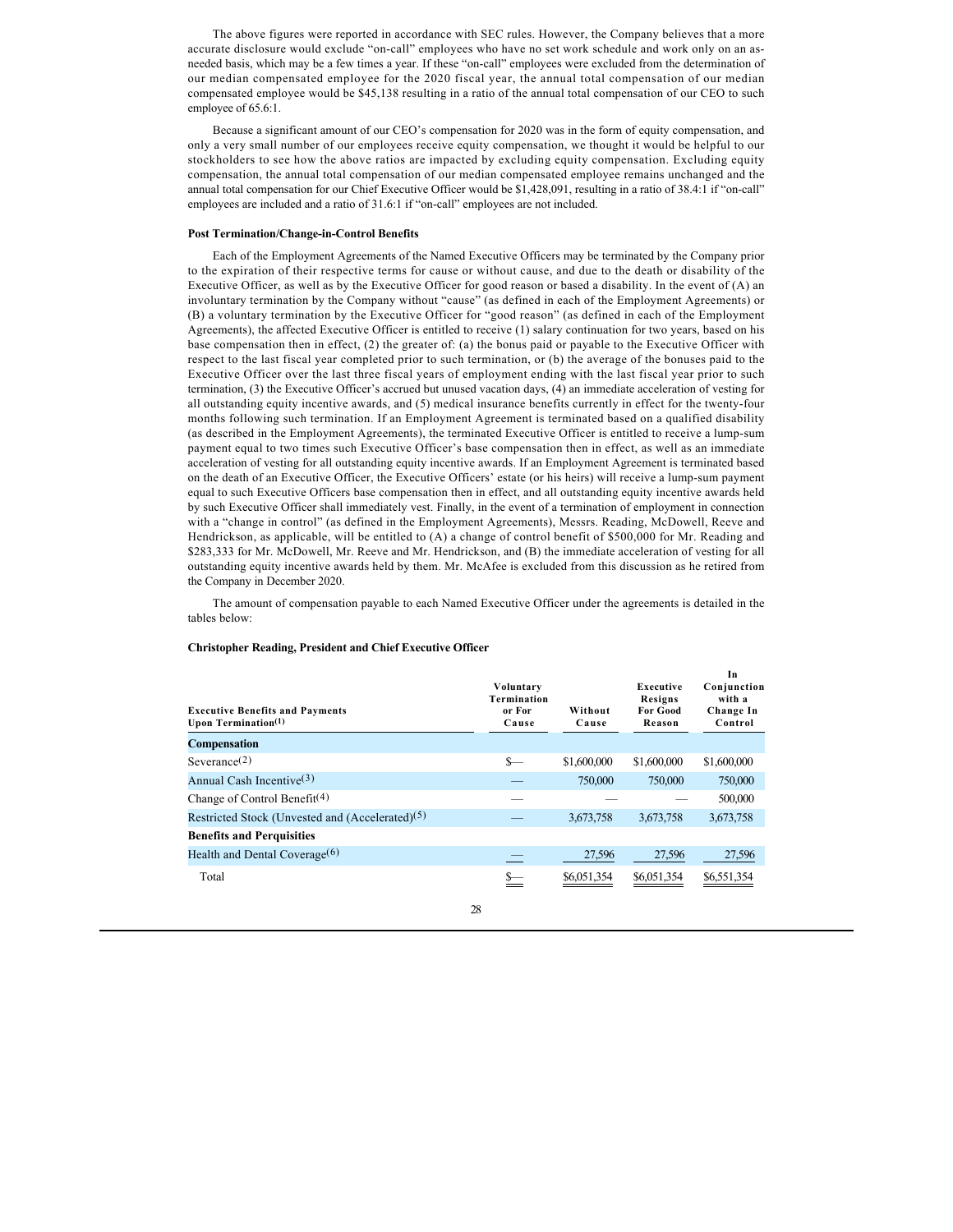### **Carey Hendrickson, Executive Vice President and Chief Financial Officer**

| <b>Executive Benefits and Payments</b><br>Upon Termination $(1)$ | Voluntary<br>Termination<br>or For<br>Cause | Without<br>Cause | Executive<br>Resigns<br><b>For Good</b><br>Reason | In<br>Conjunction<br>with a<br>Change In<br>Control |
|------------------------------------------------------------------|---------------------------------------------|------------------|---------------------------------------------------|-----------------------------------------------------|
| <b>Compensation</b>                                              |                                             |                  |                                                   |                                                     |
| Severance $(2)$                                                  | $\frac{1}{2}$                               | \$.<br>900,000   | S.<br>900,000                                     | 900,000<br>\$                                       |
| Annual Cash Incentive $(3)$                                      |                                             | 25,000           | 25,000                                            | 25,000                                              |
| Change of Control Benefit <sup>(4)</sup>                         |                                             |                  |                                                   | 283,333                                             |
| Restricted Stock (Unvested and (Accelerated) <sup>(5)</sup>      |                                             | 443,482          | 443,482                                           | 443,482                                             |
| <b>Benefits and Perquisities</b>                                 |                                             |                  |                                                   |                                                     |
| Health and Dental Coverage $(6)$                                 |                                             | 14,324           | 14,324                                            | 14,324                                              |
| Total                                                            | s—                                          | \$1,382,806      | \$1,382,806                                       | \$1,666,139                                         |

**Glenn McDowell,** 

**Chief Operating Officer – West**

| <b>Executive Benefits and Payments</b><br>Upon Termination $(1)$ | Voluntary<br>Termination<br>or For<br>Cause | Without<br>Cause | Executive<br>Resigns<br><b>For Good</b><br>Reason | Conjunction<br>with a<br>Change In<br>Control |
|------------------------------------------------------------------|---------------------------------------------|------------------|---------------------------------------------------|-----------------------------------------------|
| <b>Compensation</b>                                              |                                             |                  |                                                   |                                               |
| Severance $(2)$                                                  | S—                                          | \$1,020,000      | S<br>1.020.000                                    | \$1,020,000                                   |
| Annual Cash Incentive $(3)$                                      |                                             | 430,000          | 430,000                                           | 430,000                                       |
| Change of Control Benefit <sup>(4)</sup>                         |                                             |                  |                                                   | 283,333                                       |
| Restricted Stock (Unvested and (Accelerated) <sup>(5)</sup>      |                                             | 1,739,897        | 1,739,897                                         | 1,739,897                                     |
| <b>Benefits and Perquisities</b>                                 |                                             |                  |                                                   |                                               |
| Health and Dental Coverage $(6)$                                 |                                             | 19,246           | 19,246                                            | 19,246                                        |
| Total                                                            | <u>s—</u>                                   | \$3,209,143      | \$3,209,14344                                     | \$3,492,476                                   |

**In** 

**Graham Reeve, Chief Operating Officer – East**

| <b>Executive Benefits and Payments</b><br>Upon Termination $(1)$ | Voluntary<br>Termination<br>or For<br>Cause | Without<br>Cause | Executive<br>Resigns<br><b>For Good</b><br>Reason | In<br>Conjunction<br>with a<br>Change In<br>Control |
|------------------------------------------------------------------|---------------------------------------------|------------------|---------------------------------------------------|-----------------------------------------------------|
| <b>Compensation</b>                                              |                                             |                  |                                                   |                                                     |
| Severance(2)                                                     | $\frac{1}{2}$                               | \$1,080,000      | \$1,080,000                                       | \$1,080,000                                         |
| Annual Cash Incentive $(3)$                                      |                                             | 445,000          | 445,000                                           | 445,000                                             |
| Change of Control Benefit <sup>(4)</sup>                         |                                             |                  |                                                   | 283,333                                             |
| Restricted Stock (Unvested and (Accelerated) <sup>(5)</sup>      |                                             | 1,671,836        | 1,671,836                                         | 1,671,836                                           |
| <b>Benefits and Perquisities</b>                                 |                                             |                  |                                                   |                                                     |
| Health and Dental Coverage $(6)$                                 |                                             | 14,324           | 14.324                                            | 14,324                                              |
|                                                                  |                                             |                  |                                                   |                                                     |
| Total                                                            | \$—                                         | \$3.211,160      | \$3,211,160                                       | \$3,494,493                                         |

1. For purposes of this analysis, we assumed the price per share of our common stock on the date of termination is \$120.25 (the closing price on December 31, 2020) and that the executive's base salary (as in effect at January 1, 2020) is as follows: Mr. Reading — \$800,000; Mr. Hendrickson — \$450,000; Mr. McDowell — \$510,000; and Graham Reeve — \$540,000.

2. Severance is calculated using two times the base salary as in effect at January 1, 2020 as noted in Footnote 1 above.

4. Based on amounts stipulated in the respective employment agreements. To be paid, there must be a Change of Control and Termination Event as described in each respective agreement.

<sup>3.</sup> Annual cash incentive is based on the greater of (i) the bonus paid or payable to the executive with respect to last fiscal year of the Company completed prior to termination or (ii) the average of the bonuses paid to the executive over the three fiscal years of the Company ending with the last fiscal year completed prior to the termination.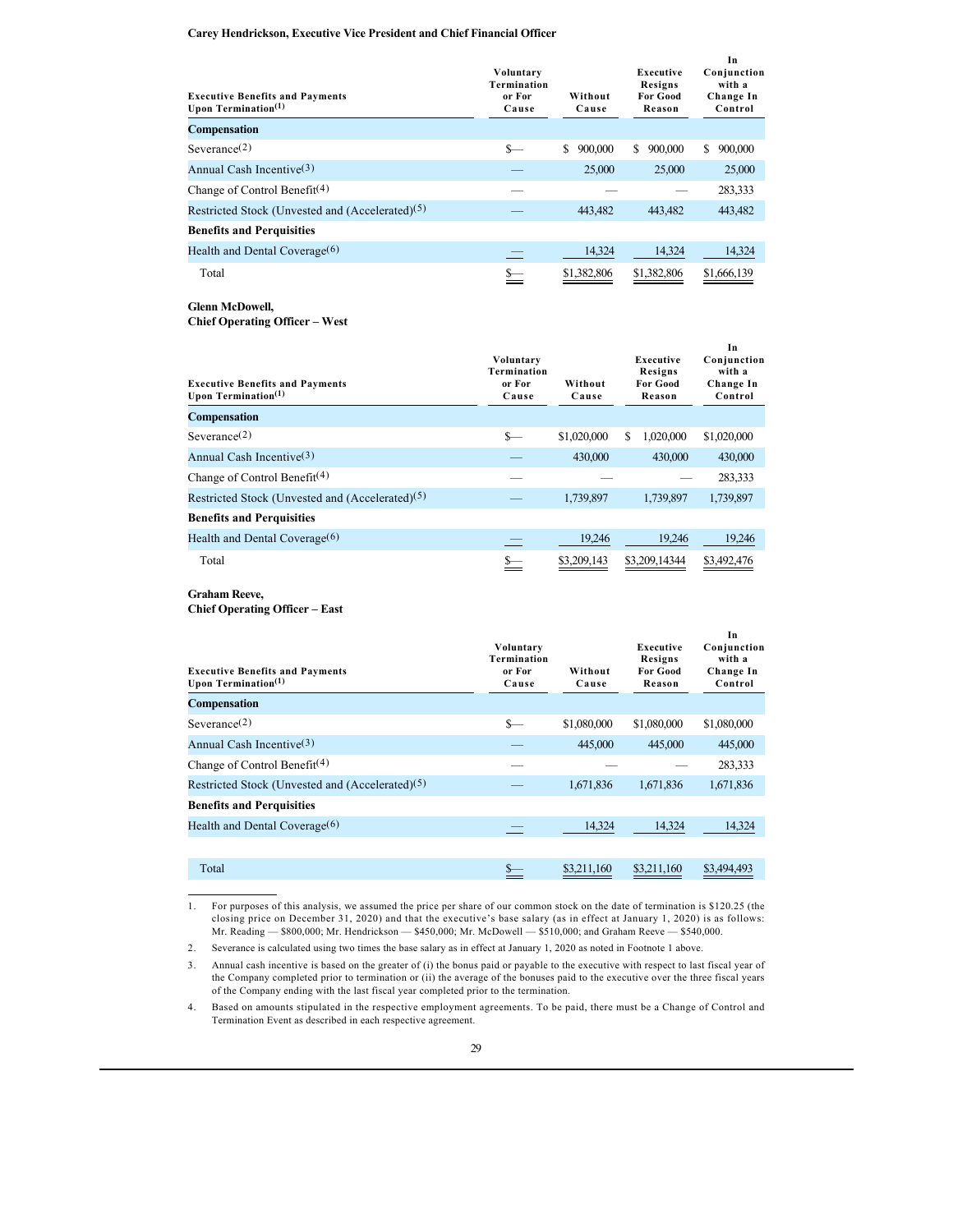- 5. Pursuant to the Restricted Stock Agreement (entered into prior to January 1, 2020) for each executive, all restrictions and conditions on shares of restricted stock will be deemed satisfied and shares will be fully vested upon a "Change in Control". With respect to Restricted Stock Agreements for each executive that was entered into during 2020, all restrictions and conditions on shares of restricted stock awarded under such agreements will be deemed satisfied and shares will be fully vested upon a Termination Event in connection with a "Change in Control" (i.e., a "double-trigger" benefit). Shares of restricted stock pursuant to agreements entered into during 2021 are not included as the restricted stock was not outstanding as of December 31, 2020.
- 6. Calculated for the remaining term of the agreement which expires on December 31, 2020 for Messrs. Reading, McAfee and McDowell and on December 31, 2020 for Mr. Reeve. In the event of a "Change in Control", the remaining term of the agreements is one year from such event.

### **COMPENSATION COMMITTEE REPORT**

The Compensation Committee was composed of three independent directors during 2020. It acts under a written charter adopted by the Board. The primary function of the Compensation Committee is to determine the compensation for our executive officers, administer incentive stock plans and recommend to the Board the compensation to be paid to our non-employee directors. The committee has reviewed and discussed with management the Compensation Discussion and Analysis set forth herein. Based on its review, the related discussions and such other matters deemed relevant and appropriate by the committee, the committee has recommended to the Board that the Compensation Discussion and Analysis be included in the Company's Proxy Statement relating to the 2020 Annual Meeting of Stockholders.

Respectfully submitted,

*The Compensation Committee* Harry S. Chapman, Chairman Edward L. Kuntz Kathleen Gilmartin

#### **Compensation Committee Interlocks and Insider Participation**

The current members of the Compensation Committee are Messrs. Chapman (Chairman) and Kuntz and Ms. Gilmartin. None of the members of the Compensation Committee is or has been an officer or employee of the Company or any of its subsidiaries and none of our executive officers has served on the board of directors or compensation committee of any other entity that has or has had an executive officer who served as a member of our Board of Directors or Compensation Committee during 2020.

#### **Securities Authorized for Issuance Under Equity Compensation Plans**

The following table provides information about our common stock that may be issued upon the exercise of options and rights under all of our existing equity compensation plans as of December 31, 2020:

| <b>Plan Category</b>             | Number of<br><b>Securities</b><br>to be Issued Upon<br><b>Exercise of</b><br>Outstanding<br>Options<br>and Rights | Weighted<br>Average<br><b>Exercise Price of</b><br>Outstanding<br>Options and<br>Rights | <b>Number of Securities</b><br>Remaining Available for<br><b>Future Issuance Under</b><br>Equity<br><b>Compensation Plans</b><br><b>Excluding Securities</b><br>Reflected in 1 <sup>st</sup> Column |
|----------------------------------|-------------------------------------------------------------------------------------------------------------------|-----------------------------------------------------------------------------------------|-----------------------------------------------------------------------------------------------------------------------------------------------------------------------------------------------------|
| <b>Equity Compensation Plans</b> |                                                                                                                   |                                                                                         |                                                                                                                                                                                                     |
| Approved by Stockholders $(1)$   |                                                                                                                   | $s-$                                                                                    | 232,535                                                                                                                                                                                             |

1. The Stock Incentive Plan permits us to grant stock-based compensation to employees, consultants and outside directors of the Company. The 1999 Stock Option Plan permits us to grant stock-based compensation to employees and non-employee directors. For further descriptions of the Stock Incentive Plan and the 1999 Stock Option Plan, see "Note 13 — Equity Based Plans" of the Notes to the Consolidated Financial Statements in Item 8 of the Form 10-K. All current Equity Compensation Plans have been approved by stockholders.

### **Certain Relationships and Related Transactions**

The charter of the Audit Committee requires that the Audit Committee review and approve all insider and affiliated party transactions. There were no such transactions during 2020.

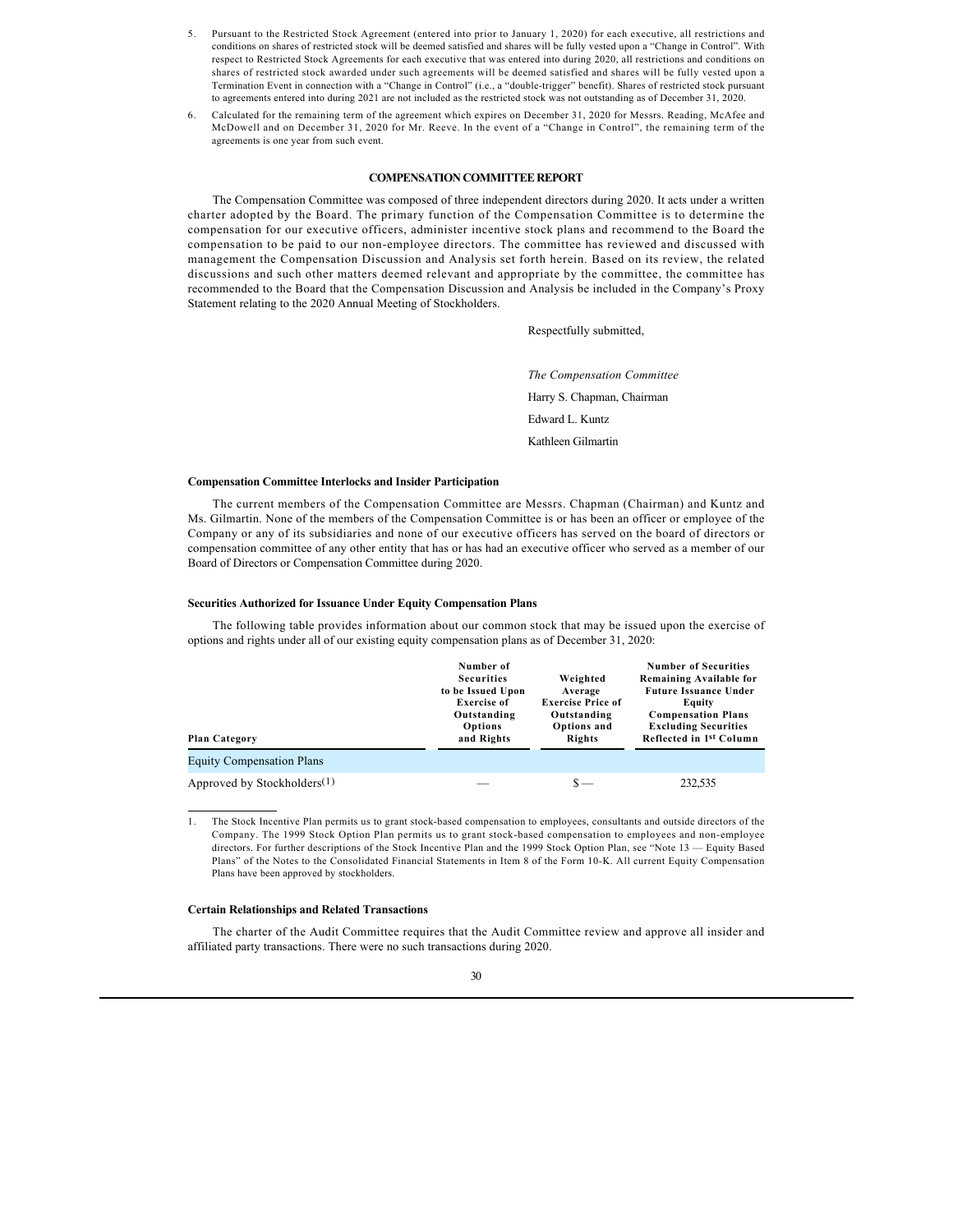## **Section 16(a) Beneficial Ownership Reporting Compliance**

Section 16(a) Exchange Act requires our directors and executive officers, and persons who own more than 10% of our equity securities to file with the SEC initial reports of ownership and reports of changes in ownership of our common stock. Officers, directors and greater than 10% stockholders are required by SEC regulation to furnish us with copies of all Section 16(a) reports they file.

To our knowledge, based solely on a review of the copies of those forms furnished to the Company and written representations from the executive officers and directors, we believe that during 2020 all other Section 16(a) filing requirements applicable to our directors and officers were complied with on a timely basis.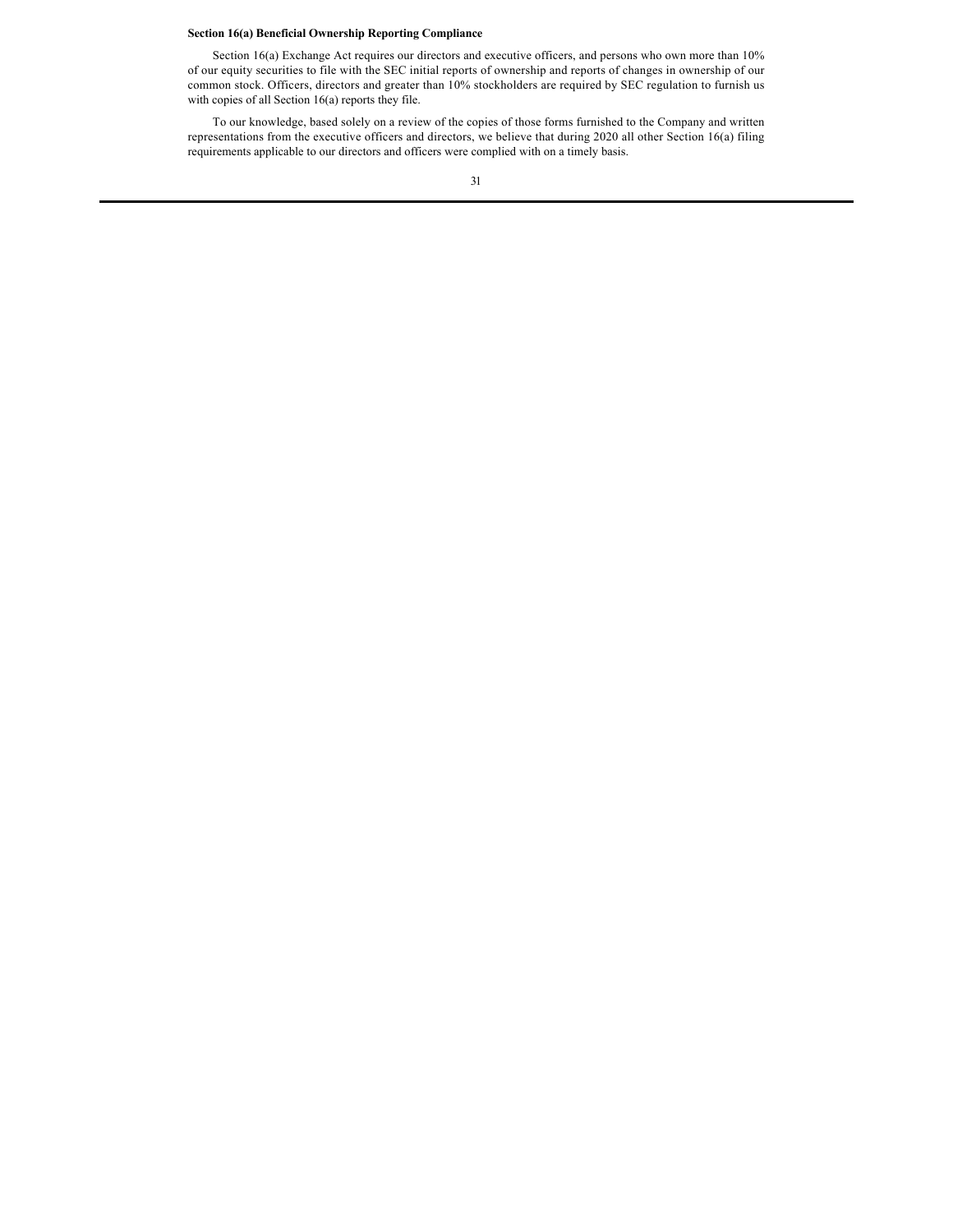### **PROPOSAL 2.** — *ADVISORY VOTE TO APPROVE NAMED EXECUTIVE OFFICER COMPENSATION*

Regulation 14A of the Exchange Act requires that we include in our annual Proxy Statement at least once every three years a non-binding stockholder vote on our executive compensation as described in this Proxy Statement (commonly referred to as "Say-on-Pay"). In 2011, we adopted a policy to hold an advisory vote on executive compensation each year. While the holders of a majority of our common stock voted to approve the compensation of our Named Executive Officers in 2019, we believed it was necessary to make changes to certain aspects of our executive compensation benefits based on stockholder feedback. In 2019, we reached out to many of our larger stockholders, and also received feedback from Institutional Shareholder Services ("ISS"), a proxy advisory firm, with regard to compensation of our Named Executive Officers. The principal item addressed by ISS related to the "singletrigger" benefit provided to the executive officers in the event of a change of control transaction involving the Company. To address these concerns, (i) the Company amended and restated the employment agreements with its executive officers to modify the change in control payment benefit to a "double-trigger" benefit, such that the payment becomes due only if there is both a change in control and a termination event involving the particular executive officer, and (ii) the Compensation Committee approved a new form of restricted stock agreement for future restricted stock grants to its executive officers which modifies the single-trigger provision that accelerates unvested restricted stock upon on a change of control, such that the revised provision provides for acceleration of vesting on such newly granted unvested stock only upon a "double-trigger" (i.e., both a change of control and a termination event). In 2020, our stockholders overwhelmingly approved the compensation of our Named Executive Officers, as 91% of our common stock was voted was in favor of approving the compensation of our Named Executive Officers. We will continue to solicit and consider stockholder feedback relating to corporate governance and executive compensation.

We encourage stockholders to review the Compensation Discussion and Analysis on pages  $25$  through  $24$  in this Proxy Statement.

The Board strongly endorses the Company's executive compensation program and recommends that the stockholders vote in favor of the following resolution:

"RESOLVED, that the stockholders approve the compensation of the Company's named executive officers as described in this Proxy Statement under "Executive Compensation", including the Compensation Discussion and Analysis and the tabular and narrative disclosure contained in this Proxy Statement."

Your vote will not be binding upon the Board or the Compensation Committee and neither the Board nor the Compensation Committee will be required to take any action as a result of the outcome of the vote on this proposal. However, the Compensation Committee will carefully consider the outcome of the vote when considering future executive compensation arrangements.

Properly executed but unmarked proxies will be voted FOR approval of the compensation of the Named Executive Officers. Under current regulations, a broker is prohibited from voting for this proposal without receiving instructions from you. **The Board of Directors believes that approving the compensation of the Named Executive Officers is in the best interest of the Company. The approval of the compensation of the Named Executive Officers will require the affirmative vote of holders of a majority of votes cast on this matter in person or by proxy. Accordingly, abstentions applicable to shares present at the meeting will not be included in the tabulation of votes cast on this matter.**

**THE BOARD OF DIRECTORS RECOMMENDS THAT THE STOCKHOLDERS VOTE FOR THE APPROVAL OF THE RESOLUTION APPROVING THE COMPENSATION OF THE COMPANY'S NAMED EXECUTIVE OFFICERS.**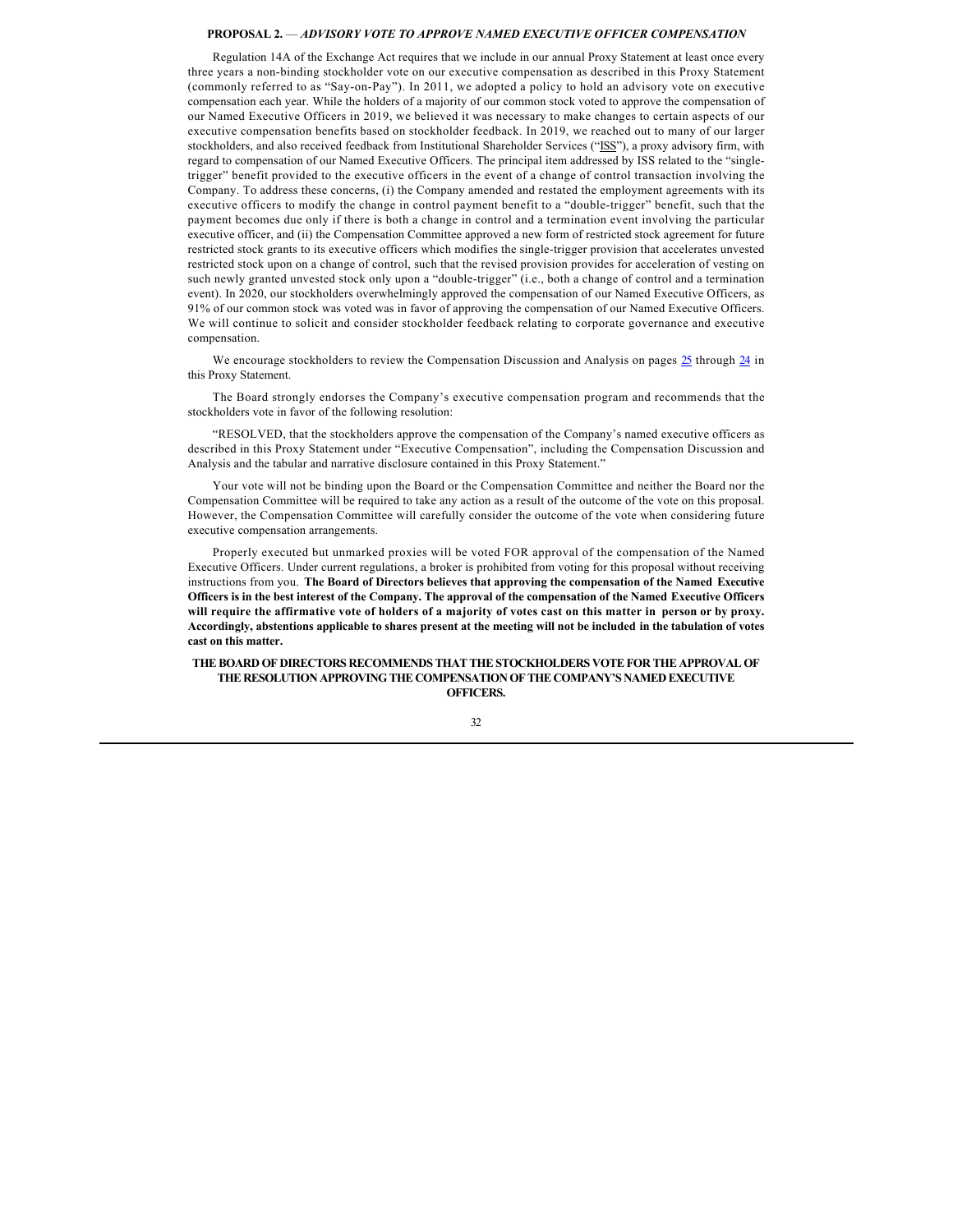### **PROPOSAL 3 —** *RATIFICATION OF THE APPOINTMENT OF INDEPENDENT REGISTERED PUBLIC ACCOUNTING FIRM*

Our Audit Committee has appointed and recommends the ratification of the appointment of Grant Thornton LLP as our independent registered public accounting firm to conduct the audit of our financial statements for the year ending December 31, 2021. Grant Thornton LLP has acted as our independent registered public accounting firm since 2004. Representatives of Grant Thornton LLP are expected to participate virtually in our Annual Meeting, are expected to be available to respond to questions by stockholders and will have an opportunity to make a statement if they desire to do so, although it is not expected that a statement will be made.

Shareholder ratification of the appointment of Grant Thornton LLP is not required by the rules of the NYSE or the SEC or by our bylaws. If the stockholders fail to ratify the appointment of Grant Thornton LLP, the Audit Committee will consider whether or not to retain that firm since stockholder ratification of the appointment is not required and the committee has the responsibility for appointment of our independent registered public accounting firm. Even if the stockholders ratify the appointment, the committee, in its discretion, may direct the appointment of a different independent firm at any time during the year if it determines that such a change would be in the best interests of the Company and our stockholders.

**Properly executed but unmarked proxies will be voted FOR approval of the ratification of the appointment of Grant Thornton LLP as our independent registered public accounting firm for the year ending December 31, 2021.** The Board of Directors believes that ratifying the appointment of Grant Thornton LLP is in the best interest of the Company. The approval of the ratification of Grant Thornton LLP will require the affirmative vote of holders of a majority of votes cast on this matter in person or by proxy. Accordingly, abstentions applicable to shares present at the meeting will not be included in the tabulation of votes cast on this matter.

### **THE BOARD OF DIRECTORS RECOMMENDS THAT THE STOCKHOLDERS VOTE FOR THE RATIFICATION OF THE APPOINTMENT OF GRANT THORNTON LLP AS OUR INDEPENDENT REGISTERED PUBLIC ACCOUNTING FIRM FOR THE YEAR ENDING DECEMBER 31, 2021.**

### **Audit and Audit-Related Fees**

The following table sets forth the fees billed for services performed by Grant Thornton LLP for fiscal years 2020 and 2019:

|                           | 2020      | 2019      |
|---------------------------|-----------|-----------|
| <b>Audit Fees</b>         | \$558,875 | \$600,524 |
| <b>Audit-Related Fees</b> |           |           |
| Tax Fees                  |           |           |
| All Other Fees            |           |           |
|                           | \$558,875 | \$600,524 |

"Audit Fees" include fees for professional services rendered in connection with the audit of our financial statements and internal controls over financial reporting for the fiscal year as well as reviews of our interim financial statements included in our quarterly reports on Form 10-Q. The Audit Committee is authorized to delegate to one or more of its members the authority to pre-approve any defined audit and permitted non-audit services to be provided by the independent auditors, and related fees and other terms of engagement on these matters, provided that each pre-approval decision is presented to the full Audit Committee at its next scheduled meeting. In 2020 and 2019, 100% of the audit-related services were pre-approved under authority within certain limits granted by the committee to its chairman pursuant to these pre-approval procedures. Grant Thornton LLP has not provided any tax or other non-audit services to the Company.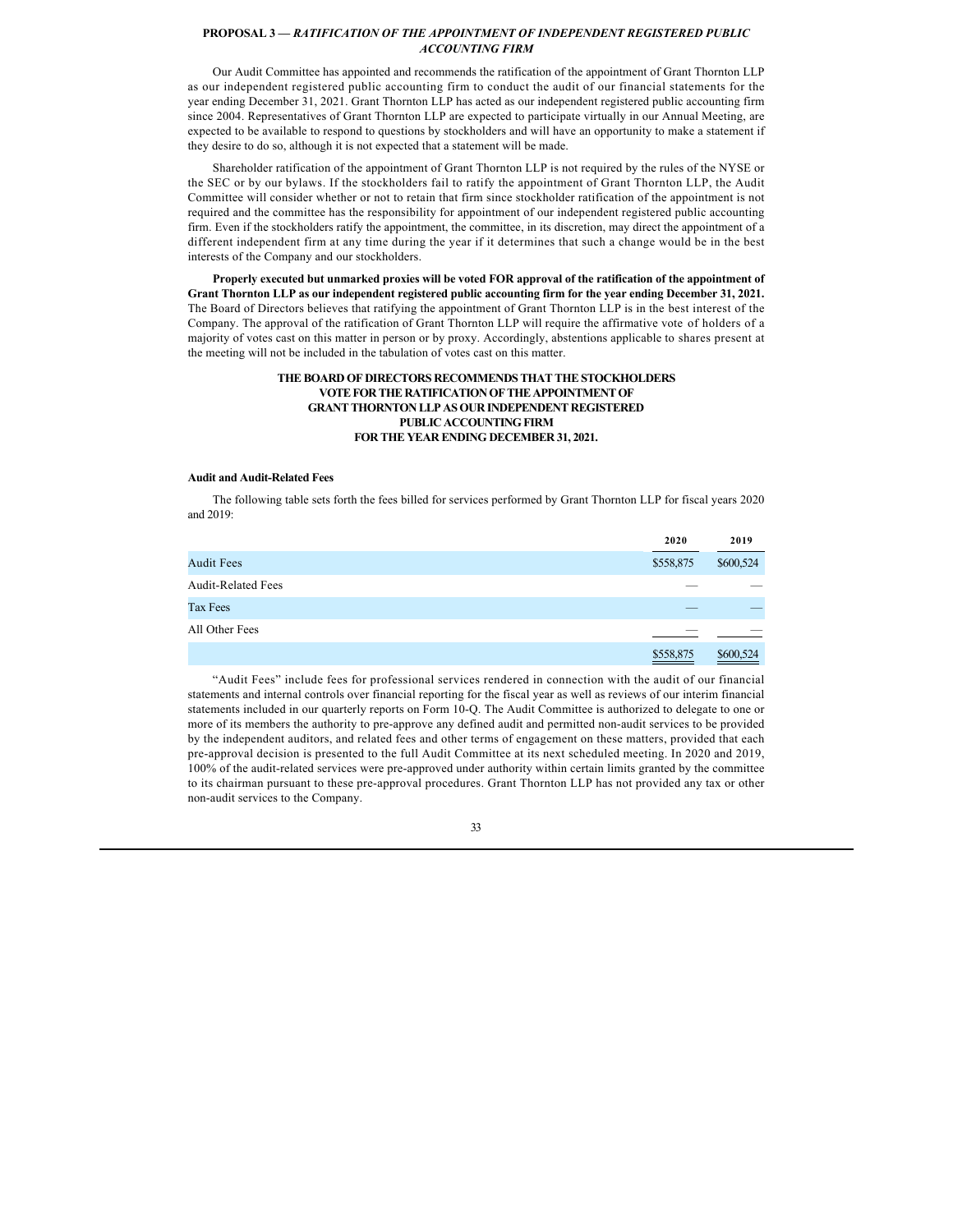### **REPORT OF THE AUDIT COMMITTEE**

The following Audit Committee Report is provided in accordance with the rules and regulations of the SEC. Pursuant to such rules and regulations, this report does not constitute "soliciting materials" and should not be deemed filed with or incorporated by reference into any other Company filings with the SEC under the Securities Act of 1933, as amended, or the Exchange Act or subject to the liabilities of Section 18 of the Exchange Act, except to the extent the Company specifically incorporates such information by reference.

The Board of Directors has appointed an Audit Committee consisting of Messrs. Trier (Chairman), Brookner, Harris and Kuntz, all of whom are financially literate and independent (as that term is defined by the NYSE listing standards and SEC Rule 10A-3(b)). The Board of Directors has determined Messrs. Brookner, Kuntz and Trier to be "audit committee financial experts" under the rules of the SEC.

Under the Sarbanes-Oxley Act, the Audit Committee is directly responsible for the selection, appointment, retention, compensation and oversight of the Company's independent auditors, including the pre-approval of both audit and non-audit services (including fees and other terms), and the resolution of any disagreements that may arise between management and the auditors regarding financial reporting, accounting, internal controls, auditing or other matters.

In carrying out its responsibilities, the Audit Committee: (i) makes such inquiries and reviews as are necessary to monitor the Company's financial reporting, its external and internal audits and its processes for compliance with laws and regulations that govern financial reporting, (ii) monitors the adequacy and effectiveness of the accounting and financial controls of the Company and elicits recommendations for the improvement of internal control processes and systems, (iii) reviews the planning, scope and results of the annual audit of the Company's financial statements conducted by the Company's independent auditors and work performed during the year by the Company's internal auditors, (iv) reviews the scope and approves in advance any other services to be provided by the Company's independent auditors, and (v) provides to the Board of Directors the results of its reviews and any recommendations derived therefrom, including such additional information and materials as it may deem necessary to make the Board aware of significant financial matters that may require Board attention.

The Audit Committee is authorized to engage independent counsel and other advisors it determines necessary to carry out its duties. The committee did not deem it necessary to engage independent counsel for any matters during 2020. Management has the primary responsibility for the financial statements and the reporting process, including the systems of internal controls, and for the preparation of financial statements in accordance with accounting principles generally accepted in the United States of America. The Company's independent auditors are responsible for auditing the financial statements and expressing an opinion on the conformity of those audited financial statements with accounting principles generally accepted in the United States of America. The Audit Committee monitors and reviews these processes, and reviews the Company's periodic reports and quarterly earnings releases before they are filed with the SEC, but is not responsible for the preparation of the Company's financial statements and reports.

In fulfilling its oversight responsibilities, the Audit Committee reviewed and discussed the audited financial statements included in the Company's Annual Report on Form 10-K with management, including a discussion of the quality, not just the acceptability, of the accounting principles, the reasonableness of significant judgments, and the clarity of disclosures in the financial statements. The committee also met with the Company's Chief Executive Officer and Chief Financial Officer to discuss their review of the Company's disclosure controls and procedures and internal control over financial reporting in connection with the filing of Annual Reports on Form 10-K and other periodic reports with the SEC. However, members of the Audit Committee are not employees of the Company and have relied, without independent verification, on management's representation that the financial statements have been prepared with integrity and objectivity and in conformity with accounting principles generally accepted in the United States of America and on the representations of the independent auditors included in their report on the Company's financial statements.

Prior to commencement of audit work, the Audit Committee reviewed and discussed with representatives of Grant Thornton LLP, the Company's independent auditors for fiscal 2020, the overall scope and plans for their audit of the Company's financial statements for fiscal 2020. The committee also reviewed and discussed with representatives of Grant Thornton LLP, who are responsible for expressing an opinion on the conformity of those audited financial statements with accounting principles generally accepted in the United States of America, their judgments as to the quality, not just the acceptability, of the Company's financial statements, any changes in accounting policies, sensitive accounting estimates, accounting principles and such other matters as are required to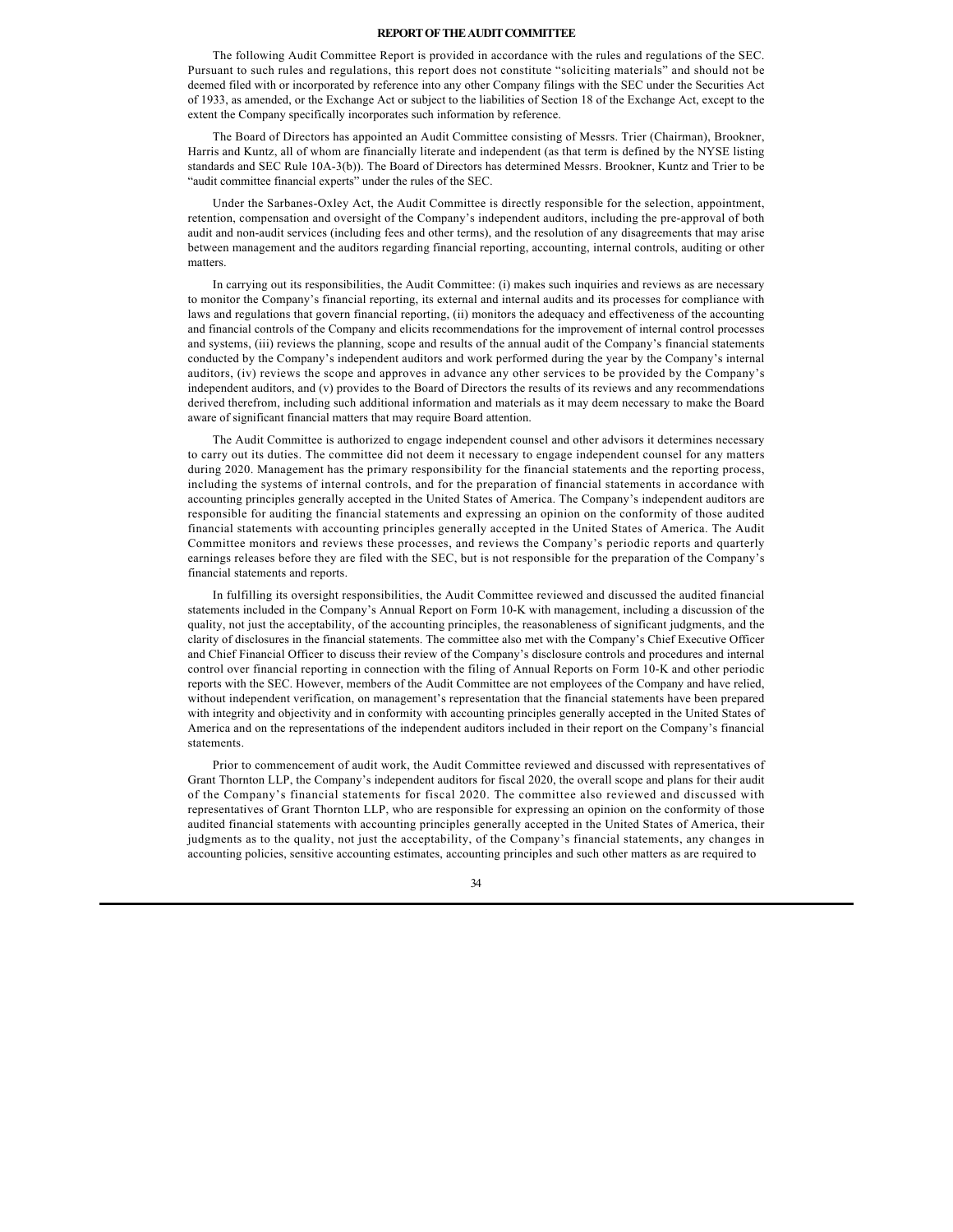be discussed with the Audit Committee under auditing standards generally accepted in the United States of America, including the matters required to be discussed by the statement on Auditing Standards No. 1301. The Audit Committee met with Grant Thornton LLP, with and without Company management present, to discuss whether any significant matters regarding internal control over financial reporting had come to the auditors' attention during the conduct of the 2020 audit, and the overall quality of the Company's financial reporting.

The Audit Committee has received the written disclosures and the letter from Grant Thornton LLP required by applicable requirements of the Public Company Accounting Oversight Board regarding the independent auditors' communications with the Audit Committee concerning independence and the Audit Committee has discussed with Grant Thornton LLP their independence. The Audit Committee considered, among other things, whether the services Grant Thornton LLP provided to the Company were compatible with maintaining Grant Thornton LLP's independence. The Audit Committee also considered the amount of fees Grant Thornton LLP received for audit and non-audit services.

Based on the reviews and discussions referred to above, the Audit Committee recommended to the Board of Directors that the audited financial statements be included in the Annual Report on Form 10-K for the year ended December 31, 2020 for filing with the SEC.

The Audit Committee is governed by a written charter, adopted by the Board of Directors of the Company, which is included on our website at www.usph.com.

Respectfully submitted,

*The Audit Committee* Clayton K. Trier, Chairman Mark J. Brookner Dr. Bernard A. Harris Edward L. Kuntz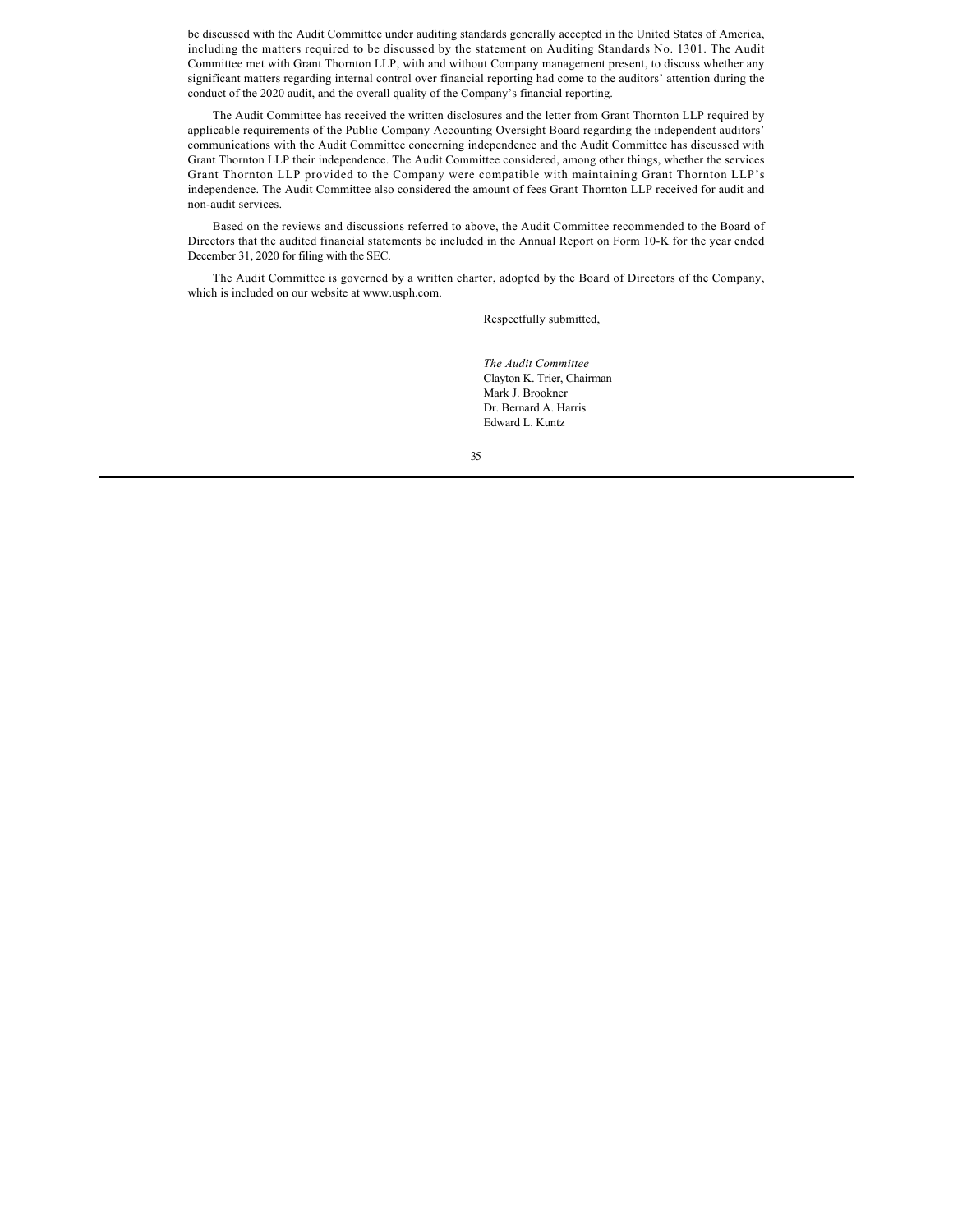### **DEADLINE FOR SUBMISSION OF STOCKHOLDER PROPOSALS TO BE PRESENTED AT THE 2022 ANNUAL MEETING OF STOCKHOLDERS**

Any proposal intended to be presented by any stockholder for action at the 2022 Annual Meeting must be received by us on or before December 10, 2021 in order for the proposal to be considered for inclusion in the proxy statement and form of proxy relating to the 2022 Annual Meeting. If the date of the 2022 Annual Meeting is changed by more than 30 days from May 18, 2022 (the anticipated date for the 2022 Annual Meeting), the deadline will be a reasonable time before we print and mail our proxy materials. However, we are not required to include in our proxy statement and form of proxy for the 2022 Annual Meeting any stockholder proposal, including shareholder nominations of persons for election to the Board of Directors that does not meet all of the requirements for inclusion established by the SEC in effect at the time the proposal is received. In order for any stockholder proposal that is not included in such proxy statement and form of proxy to be brought before the 2022 Annual Meeting, such proposal must be 500 words or less and received by our Secretary at our principal executive offices at 1300 West Sam Houston Parkway South, Suite 300, Houston, Texas 77042 by December 10, 2021. If a timely proposal is received, the Board may exercise any discretionary authority granted by the proxies to be solicited on behalf of the Board in connection with the 2022 Annual Meeting.

### **OTHER MATTERS**

As of the date of this Proxy Statement, our Board of Directors does not know of any other matters to be presented for action by stockholders at the Annual Meeting. If, however, any other matters not now known are properly brought before the meeting, the persons named in the accompanying proxy will vote the proxy as directed by a majority of the Board of Directors.

By Order of the Board of Directors,

fuctured Best

Richard Binstein Secretary

Houston, Texas, April 5, 2021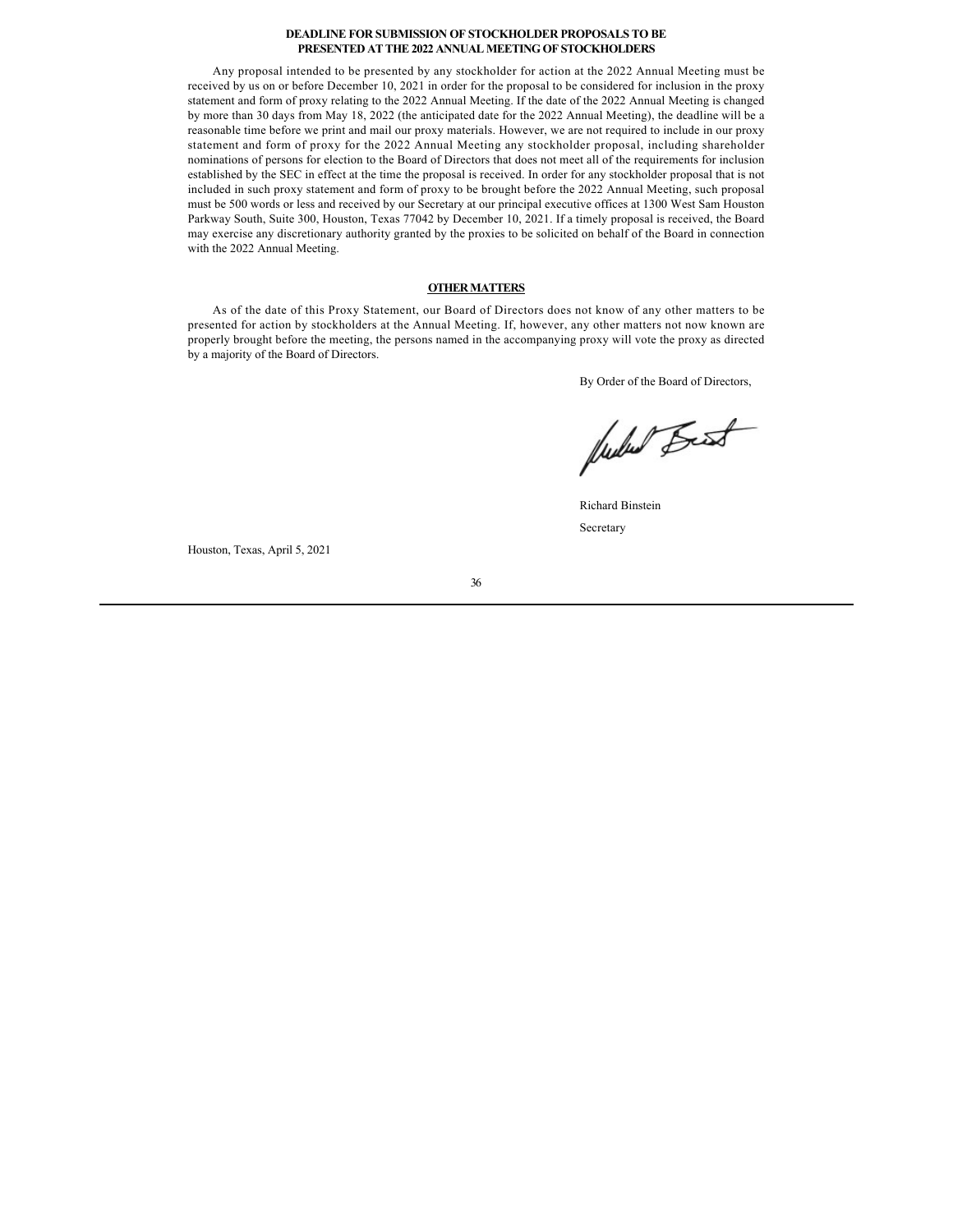

VOTE BY INTERNET<br>Before The Meeting - Go to www.proxyvote.com

Use the Internet to transmit your voting instructions and for electronic delivery of information up until 11:59 p.m. Eastern Time the day before the cut-off date or meeting date. Have your proxy card in hand when you acce voting instruction form.

### During The Meeting - Go to www.virtualshareholdermeeting.com/USPH2021

You may attend the meeting via the Internet and vote during the meeting. Have the information that is printed in the box marked by the arrow available and follow the instructions.

VOTE BY PHONE - 1-800-690-6903<br>Use any touch-tone telephone to transmit your voting instructions up until<br>11:59 p.m. Eastern Time the day before the cut-off date or meeting date. Have<br>your proxy card in hand when you call

VOTE BY MAIL<br>Mark, sign and date your proxy card and return it in the postage-paid<br>envelope we have provided or return it to Vote Processing, c/o Broadridge,<br>51 Mercedes Way, Edgewood, NY 11717.

TO VOTE, MARK BLOCKS BELOW IN BLUE OR BLACK INK AS FOLLOWS:

| DETACH AND RETURN THIS PORTION ONLY<br>THIS PROXY CARD IS VALID ONLY WHEN SIGNED AND DATED.<br>U.S. PHYSICAL THERAPY, INC.<br>For Withhold For All<br>To withhold authority to vote for any individual<br>nominee(s), mark 'For All Except" and write the<br>All<br>АII<br>Except<br>The Board of Directors recommends you vote FOR the<br>number(s) of the nominee(s) on the line below.<br>following:<br>O<br>U<br>Election of Directors<br>П<br>1.<br>Nominees:<br>Edward L. Kuntz<br>Dr. Bernard A. Harris Jr.<br>05)<br>01<br>Kathleen A. Gilmartin<br>Christopher J. Reading<br>02)<br>06)<br>Mark J. Brookner<br>07) Regg E. Swanson<br>O3)<br>Harry S. Chapman<br>Clayton K. Trier<br>04<br>(8)<br>For Against Abstain<br>The Board of Directors recommends you vote FOR the following proposals:<br>Advisory vote to approve the named executive officer compensation.<br>z.<br>Ratification of the appointment of Grant Thornton LLP as our independent registered public accounting firm for the year ending December 31, 2021.<br>n<br>3.<br>For Against Abstain<br>The Board of Directors does not have a recommendation for voting on the following proposal:<br>As determined by a majority of our Board of Directors, the proxies are authorized to vote upon other business as may properly come before the meeting<br>4.<br>or any adjournments.<br>The shares represented by this proxy when properly executed will be voted in the manner<br>directed herein by the undersigned Stockholder(s). If no direction is made, this proxy will<br>be voted FOR items 1, 2 and 3 and no recommendation on item 4. If any other matters<br>properly come before the meeting, or if cumulative voting is required, the person named in<br>this proxy will vote in their discretion.<br>Please sign your name exactly as it appears hereon. When signing as attorney, executor,<br>administrator, trustee or quardian, please add your title as such. When signing as joint<br>tenants, all parties in the joint tenancy must sign. If a signer is a corporation, please sign in |   |   | KEEP THIS PORTION FOR YOUR RECORDS | D46101-P53680 |  |  |  |  |  |
|--------------------------------------------------------------------------------------------------------------------------------------------------------------------------------------------------------------------------------------------------------------------------------------------------------------------------------------------------------------------------------------------------------------------------------------------------------------------------------------------------------------------------------------------------------------------------------------------------------------------------------------------------------------------------------------------------------------------------------------------------------------------------------------------------------------------------------------------------------------------------------------------------------------------------------------------------------------------------------------------------------------------------------------------------------------------------------------------------------------------------------------------------------------------------------------------------------------------------------------------------------------------------------------------------------------------------------------------------------------------------------------------------------------------------------------------------------------------------------------------------------------------------------------------------------------------------------------------------------------------------------------------------------------------------------------------------------------------------------------------------------------------------------------------------------------------------------------------------------------------------------------------------------------------------------------------------------------------------------------------------------------------------------------------------------------------------------------------|---|---|------------------------------------|---------------|--|--|--|--|--|
|                                                                                                                                                                                                                                                                                                                                                                                                                                                                                                                                                                                                                                                                                                                                                                                                                                                                                                                                                                                                                                                                                                                                                                                                                                                                                                                                                                                                                                                                                                                                                                                                                                                                                                                                                                                                                                                                                                                                                                                                                                                                                            |   |   |                                    |               |  |  |  |  |  |
|                                                                                                                                                                                                                                                                                                                                                                                                                                                                                                                                                                                                                                                                                                                                                                                                                                                                                                                                                                                                                                                                                                                                                                                                                                                                                                                                                                                                                                                                                                                                                                                                                                                                                                                                                                                                                                                                                                                                                                                                                                                                                            |   |   |                                    |               |  |  |  |  |  |
|                                                                                                                                                                                                                                                                                                                                                                                                                                                                                                                                                                                                                                                                                                                                                                                                                                                                                                                                                                                                                                                                                                                                                                                                                                                                                                                                                                                                                                                                                                                                                                                                                                                                                                                                                                                                                                                                                                                                                                                                                                                                                            |   |   |                                    |               |  |  |  |  |  |
|                                                                                                                                                                                                                                                                                                                                                                                                                                                                                                                                                                                                                                                                                                                                                                                                                                                                                                                                                                                                                                                                                                                                                                                                                                                                                                                                                                                                                                                                                                                                                                                                                                                                                                                                                                                                                                                                                                                                                                                                                                                                                            |   |   |                                    |               |  |  |  |  |  |
|                                                                                                                                                                                                                                                                                                                                                                                                                                                                                                                                                                                                                                                                                                                                                                                                                                                                                                                                                                                                                                                                                                                                                                                                                                                                                                                                                                                                                                                                                                                                                                                                                                                                                                                                                                                                                                                                                                                                                                                                                                                                                            |   |   |                                    |               |  |  |  |  |  |
|                                                                                                                                                                                                                                                                                                                                                                                                                                                                                                                                                                                                                                                                                                                                                                                                                                                                                                                                                                                                                                                                                                                                                                                                                                                                                                                                                                                                                                                                                                                                                                                                                                                                                                                                                                                                                                                                                                                                                                                                                                                                                            |   |   |                                    |               |  |  |  |  |  |
|                                                                                                                                                                                                                                                                                                                                                                                                                                                                                                                                                                                                                                                                                                                                                                                                                                                                                                                                                                                                                                                                                                                                                                                                                                                                                                                                                                                                                                                                                                                                                                                                                                                                                                                                                                                                                                                                                                                                                                                                                                                                                            | n | n |                                    |               |  |  |  |  |  |
|                                                                                                                                                                                                                                                                                                                                                                                                                                                                                                                                                                                                                                                                                                                                                                                                                                                                                                                                                                                                                                                                                                                                                                                                                                                                                                                                                                                                                                                                                                                                                                                                                                                                                                                                                                                                                                                                                                                                                                                                                                                                                            | n | n |                                    |               |  |  |  |  |  |
|                                                                                                                                                                                                                                                                                                                                                                                                                                                                                                                                                                                                                                                                                                                                                                                                                                                                                                                                                                                                                                                                                                                                                                                                                                                                                                                                                                                                                                                                                                                                                                                                                                                                                                                                                                                                                                                                                                                                                                                                                                                                                            |   |   |                                    |               |  |  |  |  |  |
|                                                                                                                                                                                                                                                                                                                                                                                                                                                                                                                                                                                                                                                                                                                                                                                                                                                                                                                                                                                                                                                                                                                                                                                                                                                                                                                                                                                                                                                                                                                                                                                                                                                                                                                                                                                                                                                                                                                                                                                                                                                                                            |   |   |                                    |               |  |  |  |  |  |
|                                                                                                                                                                                                                                                                                                                                                                                                                                                                                                                                                                                                                                                                                                                                                                                                                                                                                                                                                                                                                                                                                                                                                                                                                                                                                                                                                                                                                                                                                                                                                                                                                                                                                                                                                                                                                                                                                                                                                                                                                                                                                            |   |   |                                    |               |  |  |  |  |  |
| full corporate name by duly authorized officer.                                                                                                                                                                                                                                                                                                                                                                                                                                                                                                                                                                                                                                                                                                                                                                                                                                                                                                                                                                                                                                                                                                                                                                                                                                                                                                                                                                                                                                                                                                                                                                                                                                                                                                                                                                                                                                                                                                                                                                                                                                            |   |   |                                    |               |  |  |  |  |  |
|                                                                                                                                                                                                                                                                                                                                                                                                                                                                                                                                                                                                                                                                                                                                                                                                                                                                                                                                                                                                                                                                                                                                                                                                                                                                                                                                                                                                                                                                                                                                                                                                                                                                                                                                                                                                                                                                                                                                                                                                                                                                                            |   |   |                                    |               |  |  |  |  |  |
| Signature [PLEASE SIGN WITHIN BOX]<br>Signature (Joint Owners)<br>Date<br>Date                                                                                                                                                                                                                                                                                                                                                                                                                                                                                                                                                                                                                                                                                                                                                                                                                                                                                                                                                                                                                                                                                                                                                                                                                                                                                                                                                                                                                                                                                                                                                                                                                                                                                                                                                                                                                                                                                                                                                                                                             |   |   |                                    |               |  |  |  |  |  |